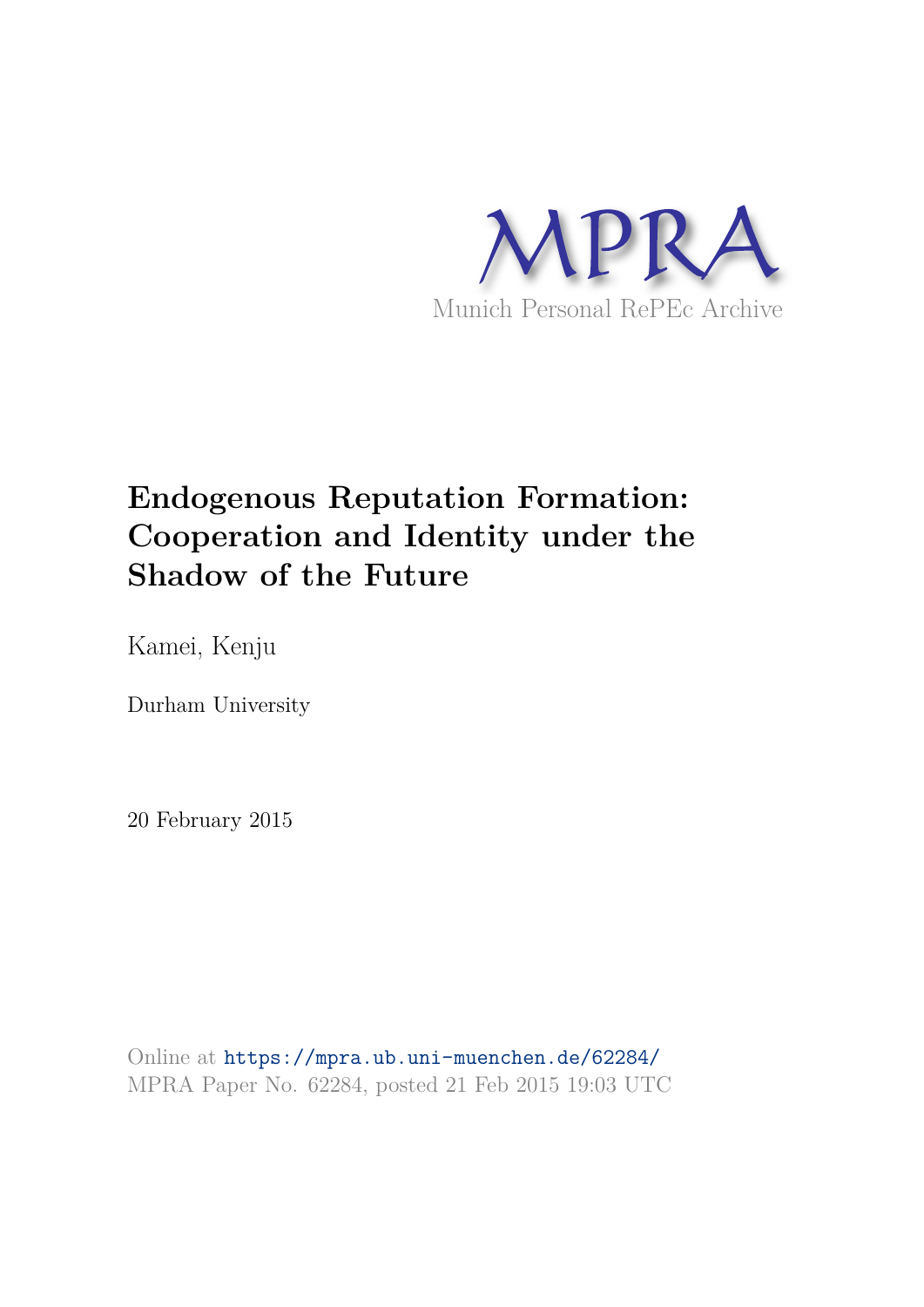#### Endogenous Reputation Formation: Cooperation and Identity

under the Shadow of the Future

Kenju Kamei

Department of Economics and Finance, Durham University Email: kenju.kamei@durham.ac.uk, kenju.kamei@gmail.com

This version: February, 2015

#### **Abstract:**

People are interacting more with strangers thanks to recent technological advancements in online platforms. Recent studies have shown that institutions that make people's decisions known to others may enhance cooperation in such infinitely-repeated situations. But it is still unknown whether people can successfully cooperate with each other by choosing to show their identities and building good reputations when there is an option to hide them. We deal with this question using an experimental laboratory. Our experiment shows that a non-negligible fraction of people conceal their identities and people fail to cooperate with each other if hiding identities is free. However, almost all show their identities and successfully achieve cooperation with their partners if a small explicit cost is charged for act of hiding.

#### *JEL classification*: C73, C92, D70, M21

*Keywords*: experiment, cooperation, reputation, prisoner dilemma game, internet, infinitelyrepeated game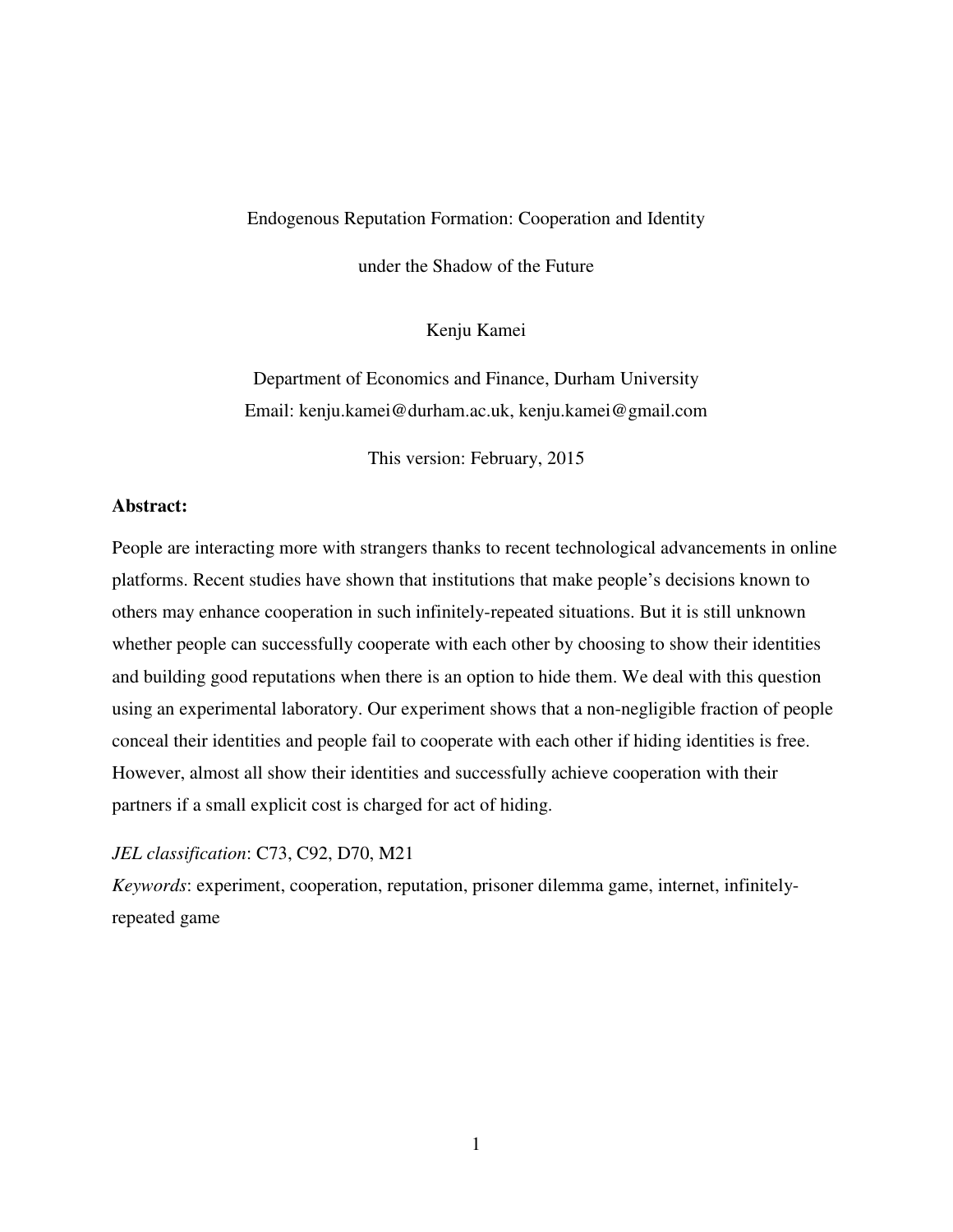#### **I. Introduction**

How to sustain cooperation or trust among people is one of the most sought-after questions in our society. Reputations play a key role in encouraging people to cooperate. While having a good reputation can benefit people significantly, having a bad reputation can be a disaster for a successful business or personal relationship. One needs to be identified to build a reputation so that people can link his past behavior and his name (or his face or an identification number, if the name is unknown) in the future interactions. Therefore, identity is a crucial element in building a reputation. With the increasing number of e-commerce transactions as well as the emerging businesses built on the idea of sharing economy such as Uber and Airbnb, however, we are interacting more with strangers **−** people whom we otherwise have no means to find, than we did a decade ago. While the technology has made our life more convenient (e.g., finding a birthday gift for a friend without leaving home or getting a cheaper car ride to an airport), it also means increased anonymity among buyers and sellers (e.g., buying a gift on an online store that doesn't have much information about its true quality or taking a ride with a driver you found online whom you have never met before). Anonymous transactions, especially the ones conducted online, can lead to opportunistic behavior.

Some service providers have developed reputation building mechanisms as a solution to overcome the trust problem between users. For example, eBay and Uber have rating and feedback systems. While some users may still be motivated to engage in opportunistic behavior (e.g., a seller breaking her promise such as warranty or listing a better product that is different from her true product), it is more costly for them to do so with the rating or feedback systems present. For instance, if a seller wants to withhold information on her identity and a product she is selling, without good ratings or positive feedbacks from previous buyers, she may be less likely to find prospective buyers that are willing to deal with her. But in order to build a good reputation, she must go through some due-paying periods to obtain others' trust, which may take some time. She may have to spend even a longer time if she has misbehaved before and received bad ratings or has less history information publicly available with hiding IDs. She could be seen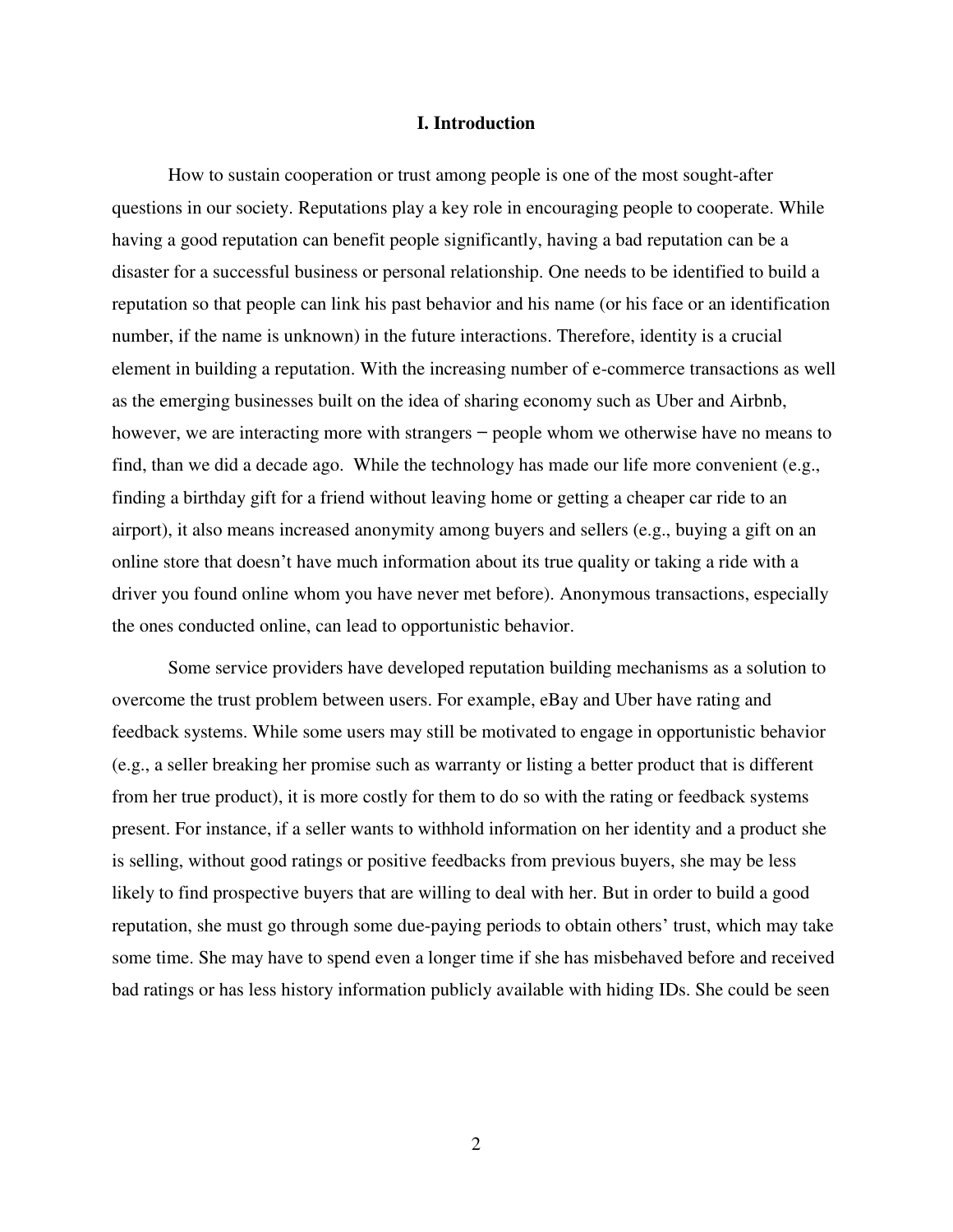with suspicion by potential counterparts and it may take time to repair the negative image. In other words, building a reputation can be considered as an implicit cost to users.<sup>1,2</sup>

As the online transactions are becoming a part of our everyday life, however, a large number of online frauds have been reported.<sup>3</sup> Frauds occur often due to the high degree of anonymity in transactions or features that allow users to have multiple accounts in a platform or creating them are easy (e.g., Pinker *et al.* 2003, Trevathan and Read 2006, Chua and Wareham 2002, Kwan *et al.* 2010). Online frauds can also be a consequence of low costs of entry and exit: users with opportunistic intentions can come back to marketplaces under different identities after cheating on their customers. There are several approaches taken by companies with regards to the usage of multiple accounts. Some companies such as eBay permit users to have multiple accounts and entrust users with their moral judgment about the use of the accounts.<sup>4</sup> Allowing multiple accounts can be convenient for users who wish to separate their accounts for some reasons (e.g., managing different product categories). But it also makes it possible for users to hide their identities and to engage in opportunistic behavior. Some online platforms such as Craigslist even allow users to trade each other without having a specific user ID.<sup>5,6</sup>

There are also other companies that attempt to prevent scams by imposing a strict ban on creating multiple accounts. This may help reassure users when using online transaction websites with respects to safety. This approach is chosen by Amazon.<sup>7</sup> The listings on the Amazon marketplace can be cancelled and suspended by Amazon if a seller does not follow the policy imposed by Amazon.

l

 $<sup>1</sup>$  eBay also has an additional incentive scheme in that they give privileges, such as higher selling limits, to well-</sup> established seller accounts (see http://pages.ebay.com/help/sell/sellinglimits.html). Uber has a policy that users can be deactivated if they fail to maintain their ratings above the minimum required score (See http://blog.uber.com/feedback).

 $2^{2}$  Some providers have a system to ensure buyer confidence as well. For example, eBay provides a guarantee that buyers get money back if they don't receive what they ordered. See http://pages.ebay.com/help/policies/moneyback-guarantee.html for the details.

<sup>&</sup>lt;sup>3</sup> See 2013 Internet Crime Report published by Federal Bureau of Investigation.

<sup>&</sup>lt;sup>4</sup> See http://pages.ebay.com/help/policies/multiple-accounts.html for the policy.

<sup>&</sup>lt;sup>5</sup> Craigslist encourages its users to deal locally and meet in person for transactions. See http://www.craigslist.org/about/scams for the details.

<sup>&</sup>lt;sup>6</sup> Regardless of policies on multiple accounts, many providers use some kinds of fraud detection/prevention technologies to protect their users. Research on early fraud detection methods has been actively conducted. The details are omitted to conserve space as they are beyond the scope of the paper.

<sup>&</sup>lt;sup>7</sup> See http://www.amazon.com/gp/help/customer/display.html?nodeId=200414320 for the policy.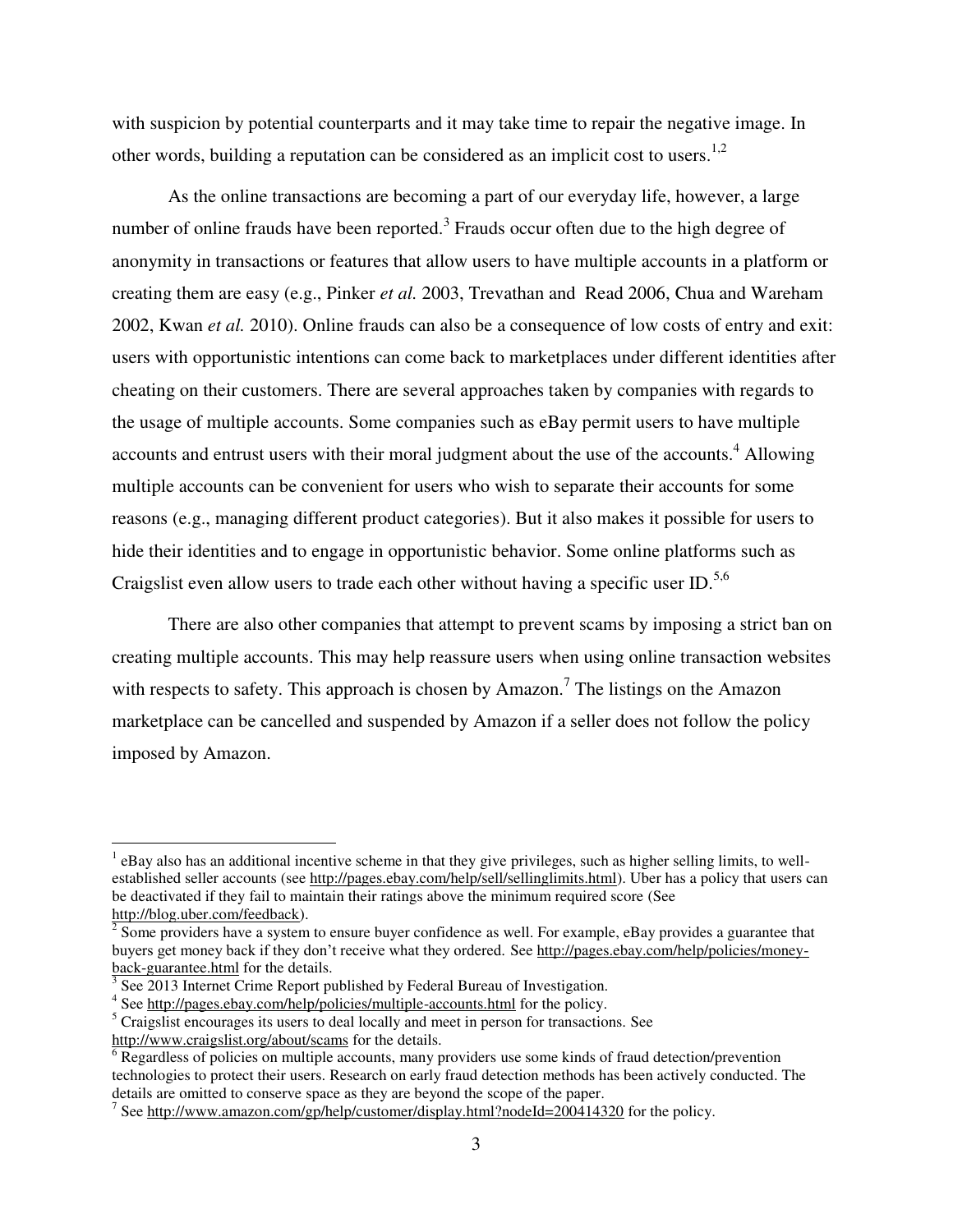Other countermeasures that may effectively prevent users from misusing online services that are similar to strict rules on multiple accounts are to impose additional costs on users by introducing an entrance fee or a time-consuming registration process for creating a new account (see Dellarocas (2003) for a survey). The presence of such additional costs may give users a sufficient incentive not to deviate from honest and sincere behavior although this may prevent newcomers from joining the service which may hence reduce the efficiency (Friedman and Resnick, 2001). The employment of an upfront cost for creating a new account is simple.<sup>8</sup> Some forms of fixed payment in maintaining accounts are also often observed in real practices.<sup>9</sup> Thus, having multiple accounts is not free for a user. However, to our knowledge, the efficacy of having such additional costs in deterring opportunistic behavior remains as an empirical question due to the lack of the availability of data.

In economics, many transactions on internet can be explained by infinitely-repeated interactions with stranger matching as people's interactions continue without any definite end periods.<sup>10</sup> Under a stranger matching protocol, individuals are randomly matched with each other from round to round. Under a partner matching protocol, by contrast, they are always matched with the same fixed partners. However, neither theoretical nor experimental investigations of people's behavior in infinitely-repeated transactions are straightforward. This is because not only mutual defection but also mutual cooperation holds as an equilibrium under some conditions, even if stranger matching procedures are used (see Dal Bó and Fréchette 2014 for a survey). For instance, with the so-called contagious strategy, mutual cooperation can be theoretically sustained even if people are not informed of their partners' identities nor their partners' past behaviors (Kandori 1992, Ellison 1994). This has been experimentally supported by some studies (Camera and Casari 2009).<sup>11</sup> Literature also suggests that institutions that make peoples'

l

 $9^9$  For example, Amazon requires sellers to pay either (a) a fixed monthly fee or (b) a small fixed closing fee for each order instead of paying the monthly fee, in maintaining an account. See

<sup>&</sup>lt;sup>8</sup> Most online platforms such as Amazon ask potential users to go through a credit card authorization process for opening an account.

http://www.amazon.com/gp/help/customer/display.html/ref=hp\_left\_cn?ie=UTF8&nodeId=200306550 for the details. Other online marketplaces such as Sears and Rakuten also have similar policies on fixed fee payment.

 $10$  Imagine that you plan to buy a product and search for it in an online platform such as Craigslist. Your encounter with another user can be described by stranger matching rather than by partner matching. I acknowledge that people's endogenous selection of their partners could be a more realistic description. However, we do not use an endogenous partner choice in our study so as to simplify our study and obtain evidence that is easy to interpret.

 $11$  This seems to be sensitive to payoff matrices and continuation probabilities, however. In Duffy and Ochs (2009), mutual cooperation did not evolve under a stranger matching protocol although it did evolve under a partner matching protocol.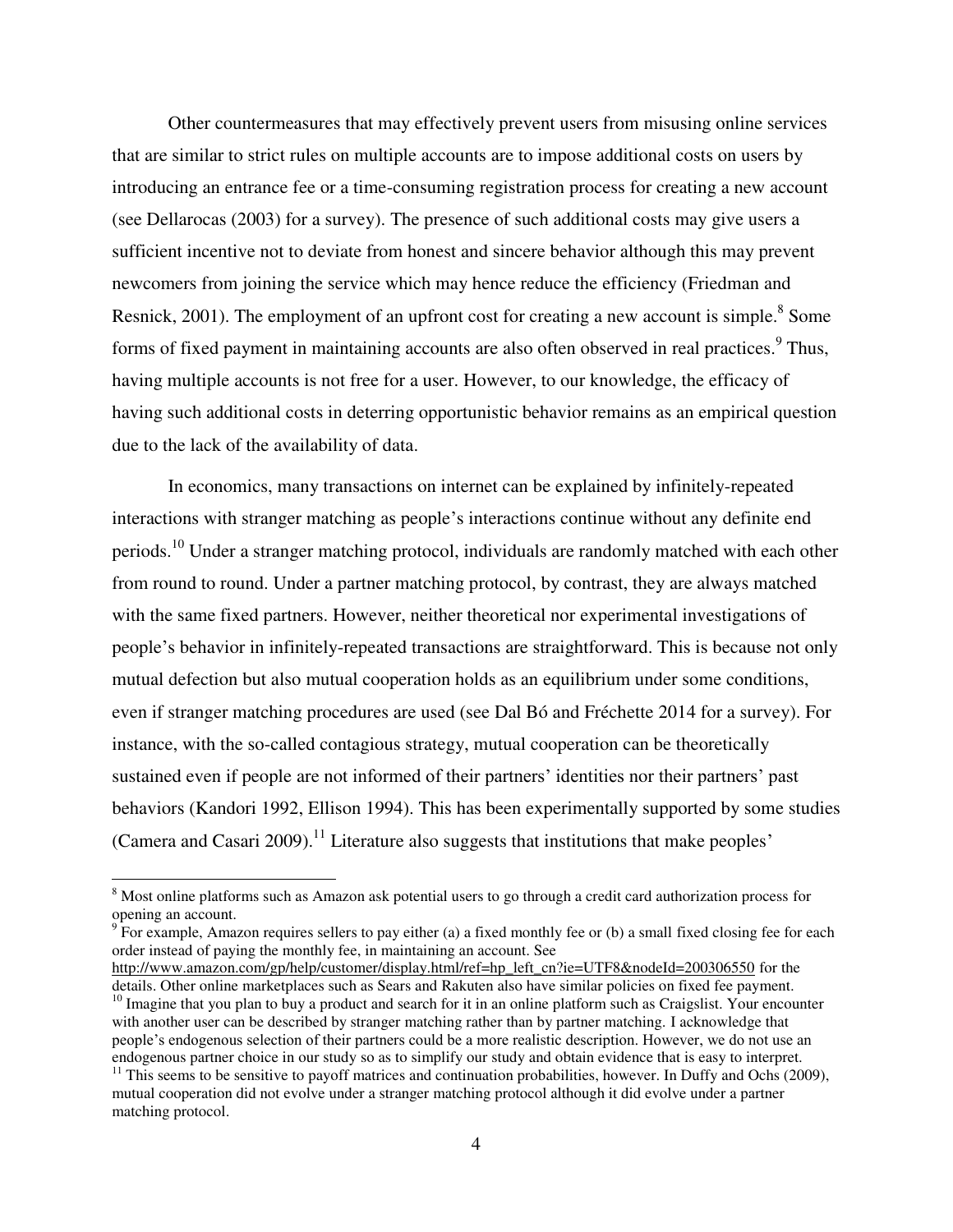identities and behaviors known to their partners or others under stranger matching protocols may be effective in encouraging people to choose a mutual cooperation equilibrium (e.g., Camera and Casari 2009, Kandori 1992, Stahl 2013, Duffy *et al.* 2013, Takahashi 2010).<sup>12,13</sup> However, little is known about how people can endogenously form a reputation by choosing to use their unique identities when there is an option to hide them (for example, by creating another account). In the past infinitely-repeated experimental studies mentioned above, information on the identities and behaviors of other players are exogenously, not endogenously, given.<sup>14</sup>

This paper conducts an infinitely-repeated prisoner's dilemma game experiment, where the subjects themselves decide whether to use or hide their pre-assigned unique identification numbers (IDs) before each interaction. When a subject hides her ID in period *t*, her period *t* partner is just informed that he is interacting with an anonymous player. After that interaction, cooperation decision of the subject will not be recorded; it will not be available in any future periods either. By contrast, when a subject shows her pre-assigned ID in period *t*, her cooperation decision will get recorded and can be referred by her partner(s) in any future periods. We note that in order to simplify our design and also to reduce cognitive load required for subjects, we let subjects choose either to use or hide their IDs in each period, instead of giving them an opportunity to create a new account unknown to others in each period. With this simplification, we can sufficiently explore the strength of people's motives to conceal their IDs and its consequences on cooperation in communities. Following the convention of economic experiments, all terms are neutrally framed in the experiment. In this paper, we address the following three questions: Does having an identity increase cooperation? Does being able to hide an identity hurt cooperation? What happens if there is a cost of hiding an identity?

Predicting subjects' behavior in relation to these research questions involves some considerations. Our experimental setup in which subjects decide whether to use or hide their IDs

 $\overline{a}$ 

 $12$  Similar effects of reputation mechanisms on raising cooperation or trust/trustworthiness have been widely found also in finitely-repeated setups (e.g., Bolton *et al.* 2004, Bolton *et al.* 2005, Gong and Yang 2010).

<sup>&</sup>lt;sup>13</sup> Conditions under which cooperation evolves under the partner matching protocols have been actively studied (e.g., Aoyagi and Fréchette 2009, Blonski *et al.* 2011, Dal Bó 2005, Dal Bó and Fréchette 2011, Murnighan and Roth 1983). Mechanisms behind the evolution of cooperation for each matching protocol have been also actively studied by biologists and political scientists (e.g., Axelrod 2006).

<sup>&</sup>lt;sup>14</sup> Duffy *et al.* (2013) studied the effects of history information in sustaining cooperation. They let subjects play infinitely-repeated trust games. The subjects were provided their partners' past decisions for free or were given opportunities to purchase such information at a small cost. They find that regardless of whether the provision of reputational information was free or costly, trust and reciprocity were both enhanced, compared with a treatment with no history information available.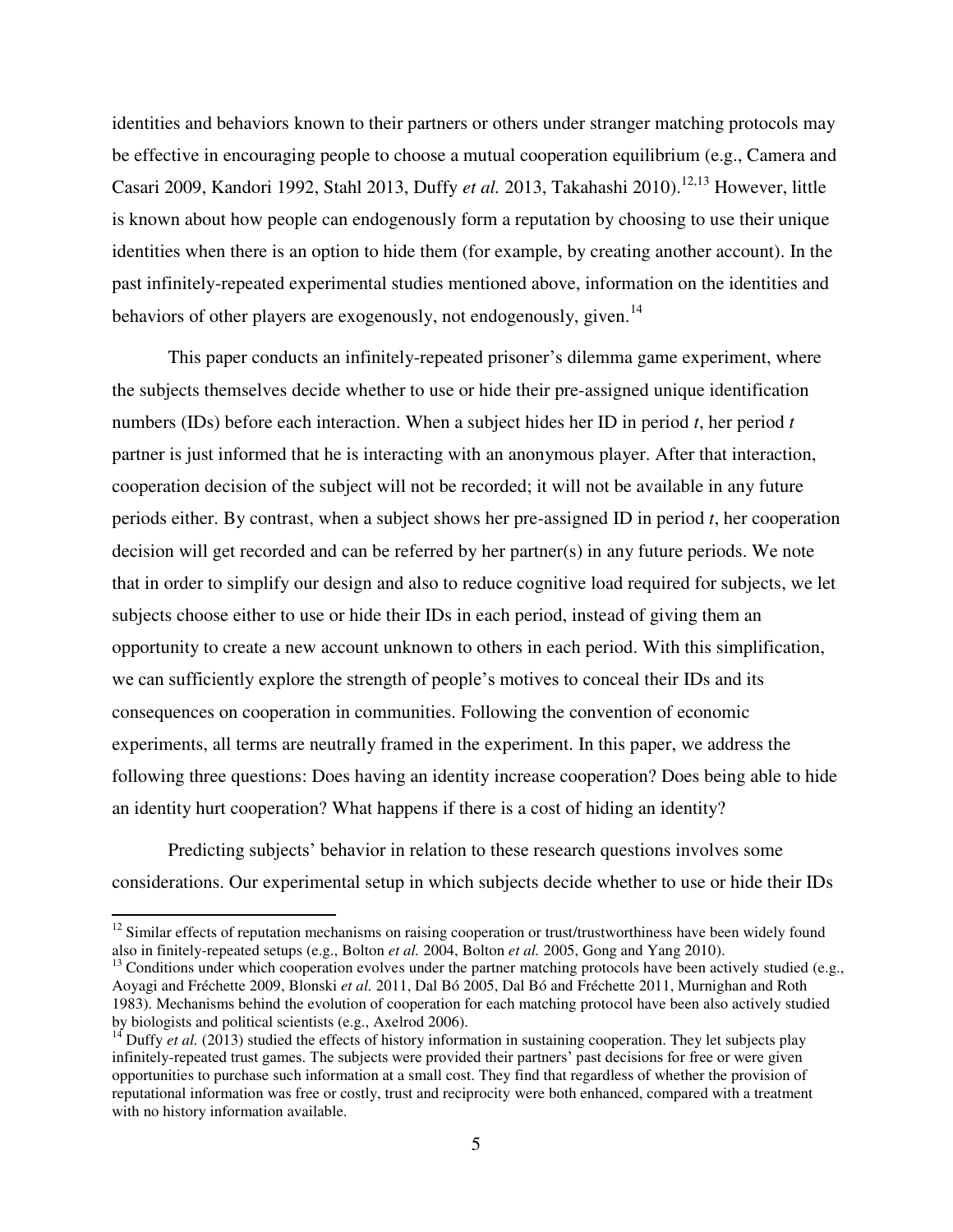somewhat resembles the identifier commitment proposed by Friedman and Resnick (2001). In Friedman and Resnick, each user chooses between a once-in-a-lifetime identifier (unique ID that can be obtained only once for each platform) and regular identifiers (which the users can obtain any time freely) in each period in an infinitely-repeated environment. They theoretically propose that no players would use the regular identifiers in equilibrium as those who do not use once-ina-lifetime identifiers are treated poorly by others. In our context, no subjects would hide their IDs in equilibrium. This theoretical prediction may not hold, however. Many past infinitelyrepeated game experiments find that people are heterogeneous and not all subjects choose cooperation even though mutual cooperation can be sustained as an equilibrium. Similarly, in our study, a non-negligible percentage of the subjects may hide their IDs and attempt to trick others, by which they may be trapped in the mutual defection equilibrium. If people's motives to hide their identities and decisions are sufficiently strong and detrimental to the harmony in communities, then we may need some institutions that can effectively deter such opportunistic behavior. Our paper examines the efficacy of a costly-hiding institution (a scheme in which a subject incurs a small cost in case she attempts to hide her ID), whose investigation would also contribute to the advancement of emerging research on institutions, including those that may encourage cooperation.

Our experiment consists of seven treatments, with three no-choice treatments and four choice treatments. Our design is a between-subjects design. The subjects in each treatment play multiple infinitely-repeated prisoner's dilemma games that have a random continuation rule in sequence. In each infinitely-repeated game, subjects are randomly assigned to groups of four and interact with a randomly selected member in their groups in every period. The matching protocol across the different infinitely-repeated games is a perfect stranger matching protocol. Each subject never interacts with a specific subject in more than one infinitely-repeated prisoner's dilemma game.

The three no-choice treatments serve as control treatments in this study. They differ by the quantity of information available to subjects. In one treatment, subjects are informed of neither their matched partners' IDs nor their past decisions. In the second treatment, subjects are informed of their matched partners' IDs in each interaction. Thus they can keep track of their partners' IDs and decisions. However, the subjects are not informed of the decisions and specific IDs of the two members with whom they were not matched. In the third treatment, in addition to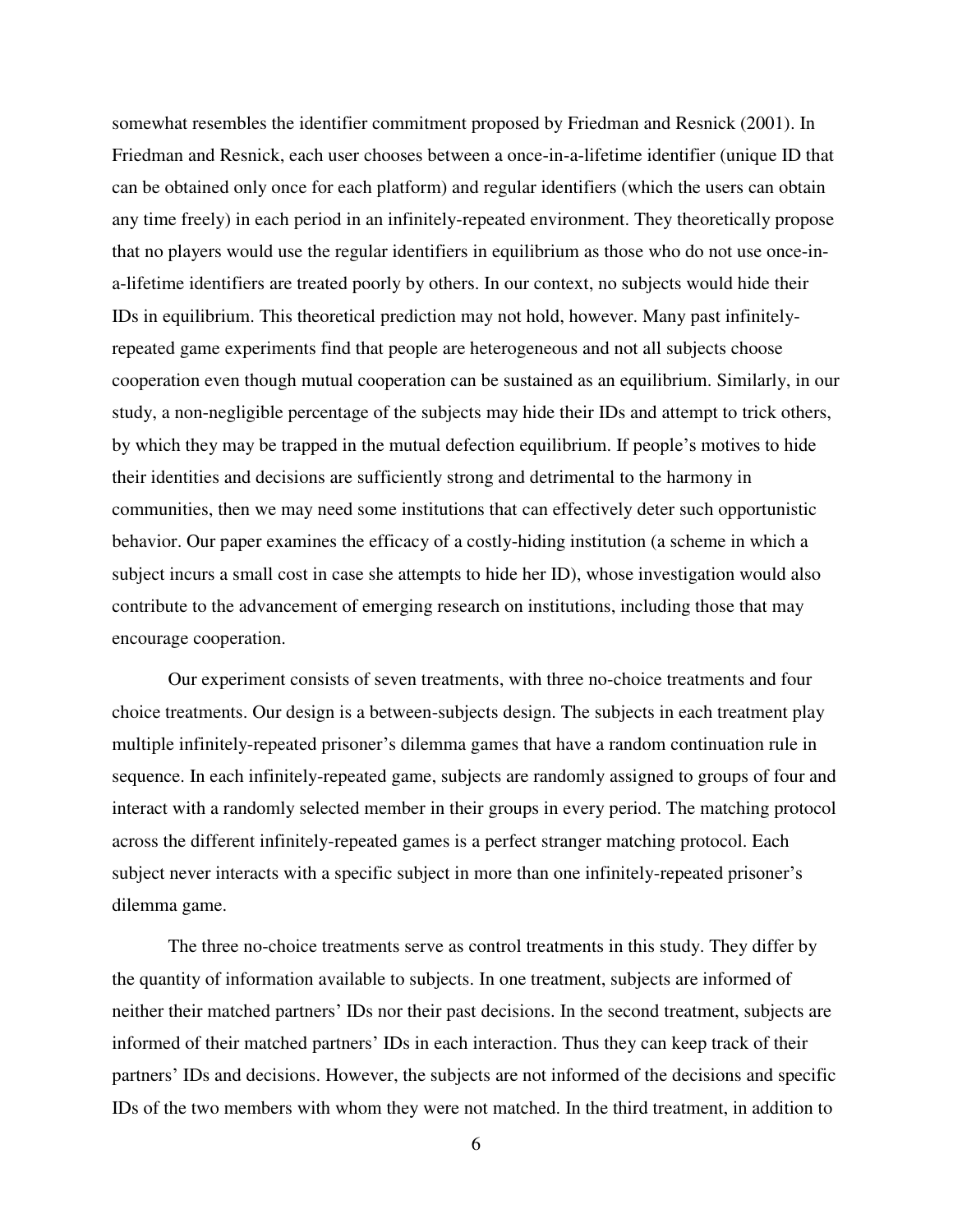the information provided in the second treatment, subjects are also informed of the decisions made by the two group members that were not their partners along with the members' specific IDs.

In the four choice treatments, unlike the no-choice treatments, subjects themselves decide whether to show or hide their IDs for each interaction. When a subject decides to use (hide) her ID in a period, her matched partner is (is not) informed of her ID before making his cooperation decision in that period. In addition, as mentioned earlier, the partner can refer to the subject's decision at any time after that period if she uses her ID. The four choice treatments differ by two dimensions. The first dimension is whether only a matched partner or all three group members learn the decisions of a group member who has revealed her ID. The second dimension is whether concealing an ID is free or costly. The cost charged for hiding is small enough that the stage game is still a prisoner's dilemma game. Thus, this part of our design is a  $2 \times 2$  design.

Our data of the no-choice treatments indicates that increasing the quantity of information has positive effects on the subjects' cooperation rates. This result is consistent with the finding from previous studies in that reputation institutions making people's decisions known to others (e.g., rating systems) raise the cooperation rate or the degree of trust. However, our data of the choice treatments shows that having a free option to hide their IDs significantly undermines cooperation behavior. This negative effect is especially strong when the subjects' IDs and cooperation decisions can be observed only by their matched partners. A closer look at the data finds that substantial fractions of the subjects decide to conceal their IDs when given a choice to hide them. It also shows that those who hide their IDs are more likely to select defection in the stage games than those who show their IDs. An exploration of the trend of the subjects' decisions finds that the hiding rates (the fractions of cases where the subjects hide their IDs out of all decisions) decrease to some degree from infinitely-repeated game to infinitely-repeated game. However, the overall hiding rates stay at a high level, even though their matched partners are more likely to choose defection when the subjects hide their IDs than when they show them.

By sharp contrast, when hiding IDs is *costly* with a small explicit fee automatically charged for hiding, almost all subjects decide to reveal their IDs. The average cooperation rates in the costly-hiding treatments are significantly higher than those in the free-hiding treatments. In addition, the former rates are statistically similar to the high cooperation rates of the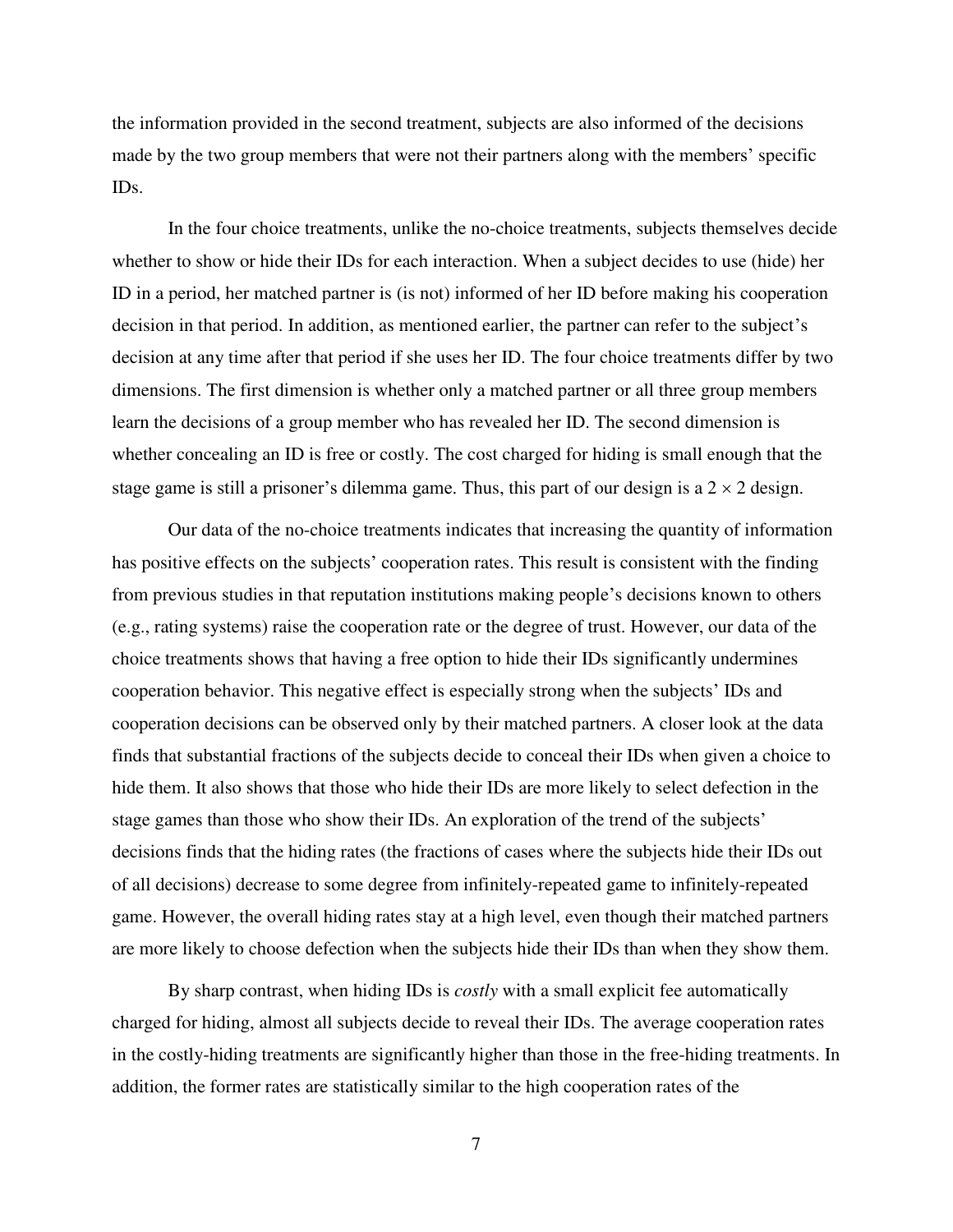corresponding no-choice treatments where their cooperation decisions are automatically revealed to the members.

Our study also shows that subjects' cooperation decisions are affected by their partners' previous cooperation decisions made with their IDs shown. A detailed analysis finds that a subject's partners react conditionally cooperatively on the frequency of cooperation in her recorded history information. Moreover, the subjects are less likely to select cooperation if they are faced with someone whose ID they have never encountered before or someone who has less history information (i.e., a history of frequent hiding). These suggest a possible mechanism where cooperation can be sustained by making sufficient information available as well as a potentially high efficacy of having a costly-hiding institution in online platforms.

The rest of the paper proceeds as follows: Section II describes our experimental design. Section III provides theoretical considerations and specific questions. Section IV reports results, and Section V concludes.

#### **II. Experimental Design**

The design frame of our study is an infinitely-repeated prisoner's dilemma game. Our design consists of (i) three no-choice treatments and (ii) four choice treatments (see Table 1). The seven treatments are varied by (a) whether or not disclosing pre-assigned unique identification number involves subjects' decisions, (b) which member in a group learns the cooperation decisions of those who have decided to show their assigned IDs, and (c) whether a subject owes a fee if she hides her assigned ID. Our design is based on the framework employed by Camera and Casari (2009) – as explained in the first subsection in Section II (Common Features in All Treatments). Two of the three no-choice treatments are from the treatments used in Camera and Casari (2009). We add one new treatment as the third no-choice treatment. We then set up four new choice treatments.

*Common Features in All Treatments*.— Subjects play five infinitely-repeated prisoner's dilemma games in each treatment. We call an "infinitely-repeated prisoner's dilemma game" also a super-game or a phase in this paper. Subjects are randomly assigned to a group of four at the beginning of each super-game. The list of four members' IDs is common knowledge in a group. Group assignment across the super-games follows the standard perfect stranger matching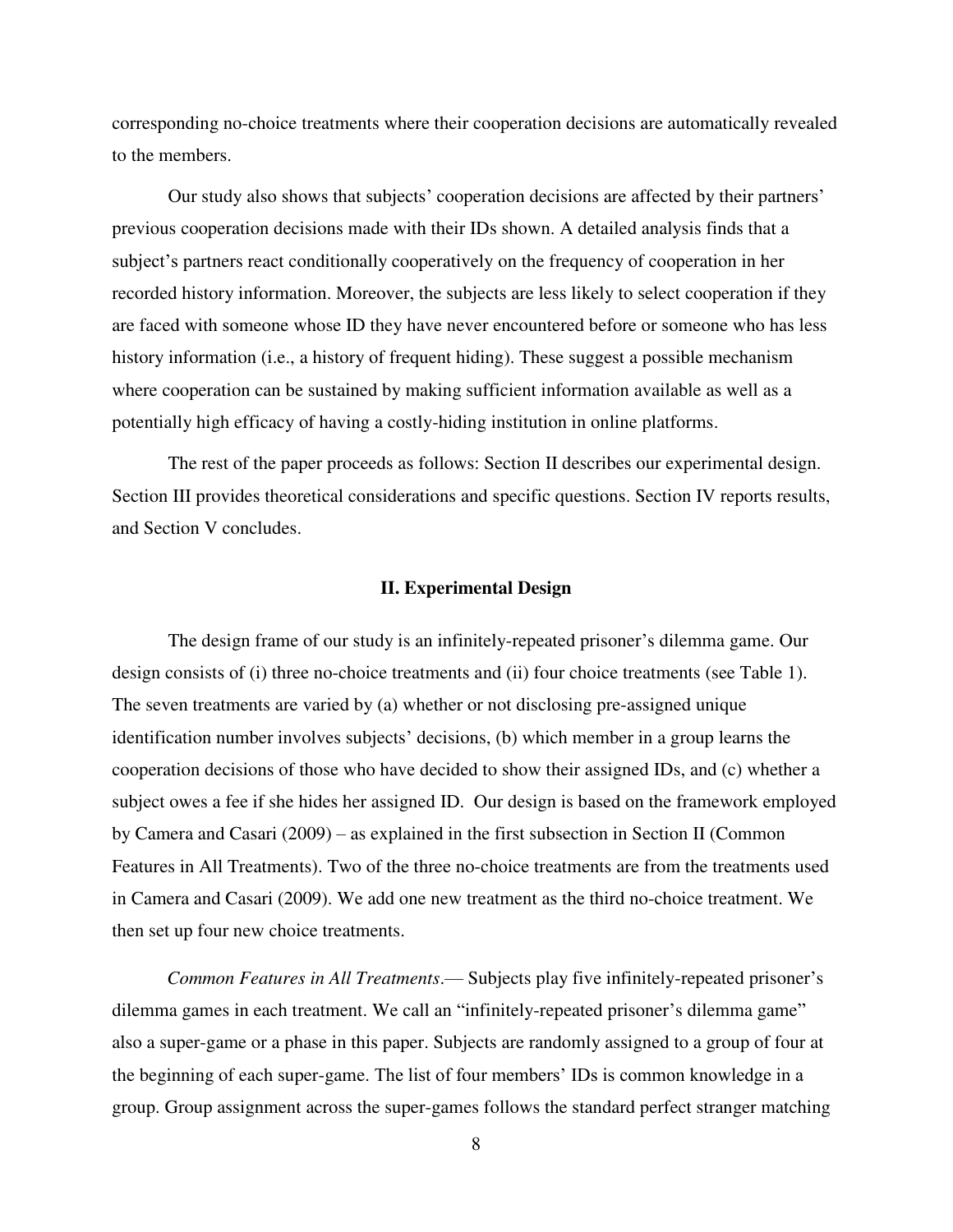protocol. That is, once a super-game is over, subjects are randomly assigned to another group of four, and no one has the same person as a group member in more than one super-game. Any information in a given super-game is not carried over to a future super-game. Within a supergame, each subject is randomly paired with another member in their group in every period. Since group size is four, the probability that a subject interacts with a specific group member in a period is 1/3. They do not interact with subjects outside their groups within a super-game. Neither their decisions nor their interaction outcomes in the past affect the matching process. The duration of each super-game is not pre-determined. Their interactions will be over with a probability of 95%.<sup>15</sup> Thus, the expected length of each super-game is 20 (=  $1/(1-.95)$ ). The payoff matrix of the prisoner's dilemma game is shown in Figure 1.

*Three No-Choice Treatments*.— The "No Information" treatment, dubbed as the N treatment, is the "Private Information" treatment in Camera and Casari (2009). The identification numbers of subjects are not disclosed to their matched persons in groups in each period. Subjects just know that they are randomly matched with one of the three individuals in their groups when they make cooperation decisions. They learn their own pairs' interaction results (the cooperation decisions of their matched persons and their payoffs) at the end of each period without learning the partners' IDs. This corresponds to highly anonymous transactions between individuals in the real world (e.g., classified ads on newspapers or online).<sup>16</sup>

The "Reputation within Group" treatment, dubbed as the RG treatment, is the "Public Monitoring (non-anonymous)" treatment in Camera and Casari (2009). Each subject is informed of their matched counterpart's ID when making a cooperation decision in every period. At the same time, they are informed of all the past decisions made by each of the three other members in their group in a given super-game. At the end of each period, they learn the cooperation decisions of the other three members, including those who are not matched with them. Therefore, subjects in the RG treatment can build cooperative reputations within their groups. This treatment corresponds to online platforms where users can use only one ID and there are posttransaction feedback mechanisms that allow users to see other users' past behavior through ratings.

 $\overline{a}$ 

<sup>&</sup>lt;sup>15</sup> An integer between 1 and 100 is randomly drawn in each period. If it is less than 96 (greater than or equal to 96), subjects have (do not have) the next period. This setup can be interpreted that the discounting factor within a supergame is .95.

<sup>&</sup>lt;sup>16</sup> Examples include Craigslist.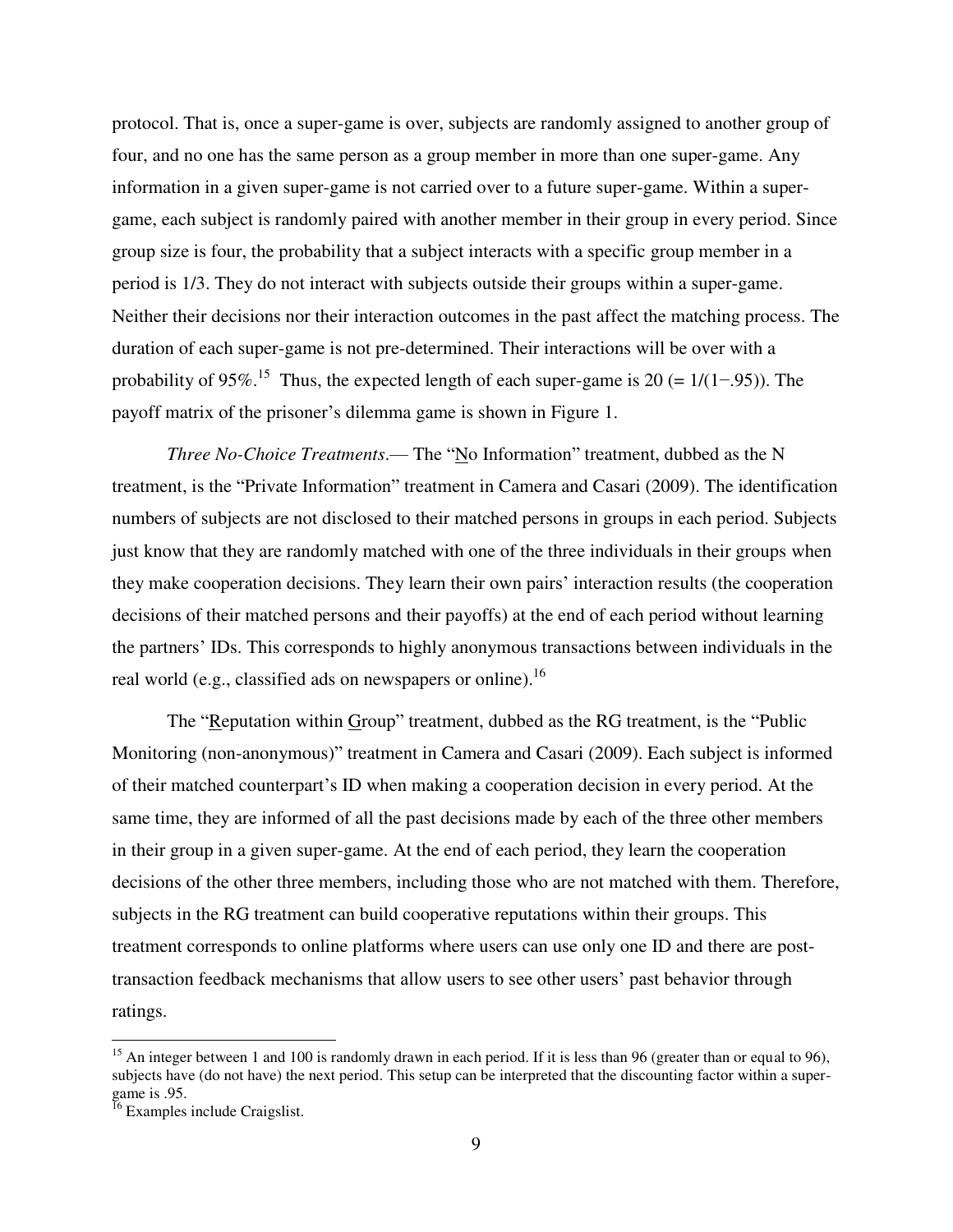The last no-choice treatment is called the "Reputation with Partner" treatment and dubbed as the RP treatment. In the RP treatment, as in the RG treatment, each subject is informed of their matched counterpart's ID in every period when making a cooperation decision. Subjects are also given the records of cooperation decisions by the past partners of theirs at the cooperation decision stage as in the RG treatment. However, subjects are not informed of any cooperation decisions by those who have not been matched with them, unlike the RG treatment. In other words, once a subject interacts with a member in period *t*, the member's record will become available only to the period *t* subject in the future periods. Therefore, each subject can build a reputation with a specific member in their group through her decisions to that member, not to the other two group members. This treatment is set in order to examine how the use of single IDs (that can be seen by their transaction partners) alone, without feedback systems, affects the evolution of cooperation norms in the market. In other words, the difference in the subjects' behavior between the RP and RG treatments can be attributed to the effects of feedback systems that make people's decisions known to others.

*Four Choice Treatments*.— We design two sets of two choice treatments. In these four treatments, before engaging in a transaction, each subject can choose either to use her assigned ID, for example in order to build a reputation, or to hide it so that her matched partner will not know whom he is interacting with. This endogenous aspect contrasts with the RP and RG treatments as the disclosure of the subjects' IDs and past decisions in the no-choice treatments do not involve the subjects' decisions. The two sets of the choice treatments are exactly the same except the presence of a fee that a subject owes in a period if she decides to hide her assigned ID in the transaction.

In the "Reputation with Partner, Free Hiding" treatment, dubbed as the RP-F treatment, subjects decide whether to use their assigned IDs or to hide them without any costs in each period. If a subject *i* decides to use his assigned ID in a period, then his ID is informed to his matched person *j* before *j* makes her cooperation decision. In addition, the cooperation decision of subject *i* in that period will be shown on the computer screen of subject *j* in any future periods of the super-game as in the RP treatment. By contrast, if subject *i* decides not to use his assigned ID, his matched person *j* only knows that she will be playing with one of the three members in her group. Thus, the quantity of information that subject *j* has about the decisions of her matched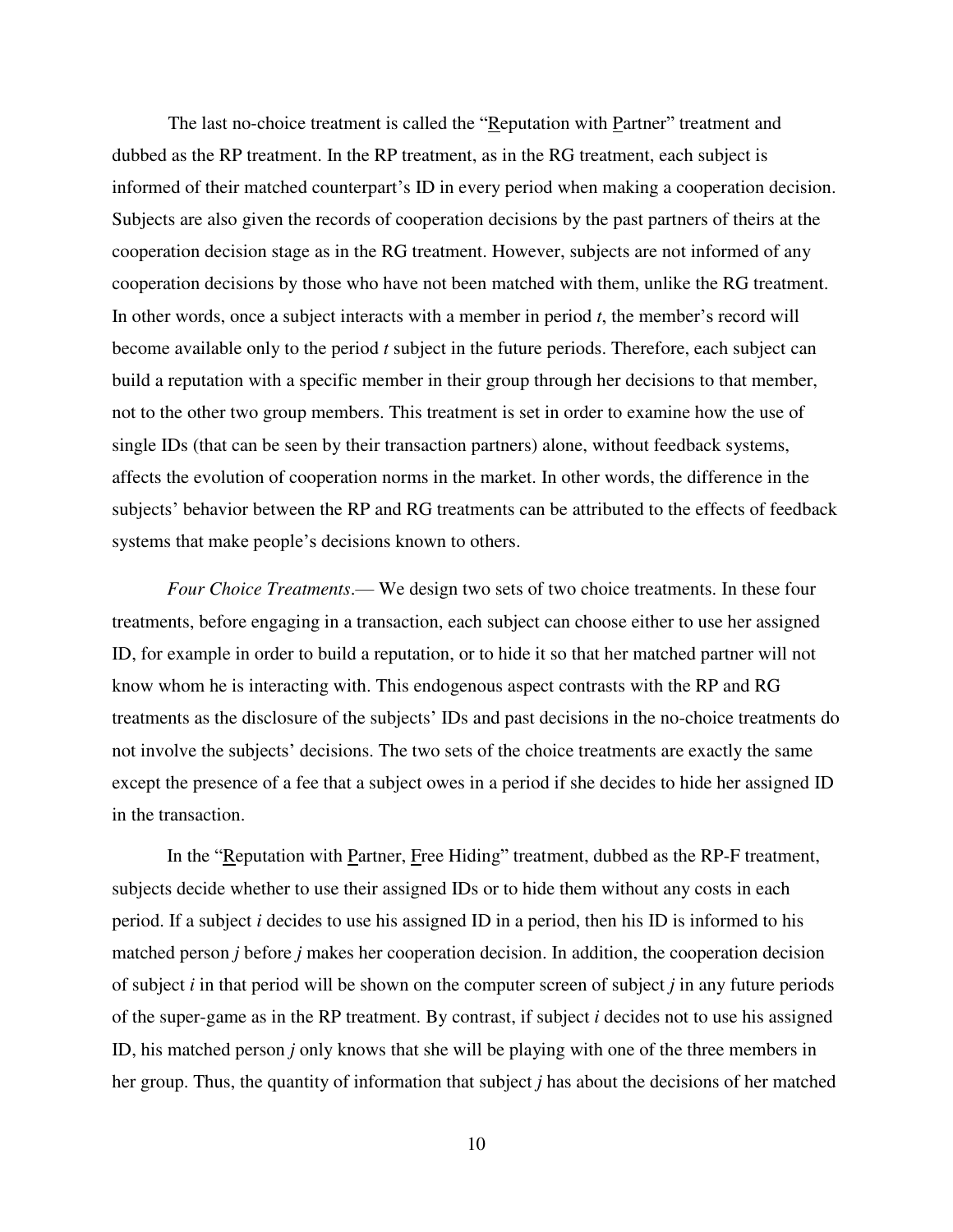person *i* in a given super-game is less than that in the RP treatment unless subject *i* always reveals his assigned ID when interacting with subject *j*. The "Reputation with Partner, Costly Hiding" treatment, dubbed as the RP-C treatment, is exactly the same as the RP-F treatment except that a subject has to pay a fee of two points when she decides to conceal her assigned identification number.

In the "Reputation within Group, Free Hiding" treatment (dubbed as the RG-F treatment) and the "Reputation within Group, Costly Hiding" treatment (dubbed as the RG-C treatment), subjects make decisions regarding the use of their assigned IDs at the onset of each period as in the RP-F and RP-C treatments. While a subject can disguise his ID without any fees in the RG-F treatment, a subject needs to pay a fee of two points each time she chooses not to use her assigned ID in the RG-C treatment. The consequence of a subject's using her assigned ID is the same as that in the RG treatment. Suppose that subject *i* decides to use her assigned ID in period *t* of a super-game. In this circumstance, the ID of subject *i* will be informed to her matched partner *j* in that period. In addition, after the interaction between subject *i* and partner *j* ends, all three members in her group will learn the cooperation decision of subject *i* in that period. Furthermore, her cooperation decision in period *t* will be always available to the three group members in any future rounds after period *t* in the super-game.

*Experimental Procedure*.— This experiment is a computerized experiment, programmed using ztree (Fischbacher 2007). All instructions are neutrally framed. No subjects participate in more than one session in the experiment. No communication among the subjects is allowed after entering the laboratory and before the experiment ends. Subjects are asked to answer a couple of control questions to check their understanding of the experiment at the start of each session. At the end of the fifth super-game, subjects are asked to answer open-ended questions regarding the reasoning of their cooperation decisions, along with questions on demographics such as gender.

#### **III. Theoretical Considerations and Specific Questions**

The standard economic theory does not provide a sharp prediction in our environment as we use an infinitely-repeated prisoner's dilemma game as a framework. Both mutual cooperation and mutual defection are equilibria even in the N treatment. Our continuation probability is .95, and the threshold value of continuation probabilities so that mutual cooperation can be sustained as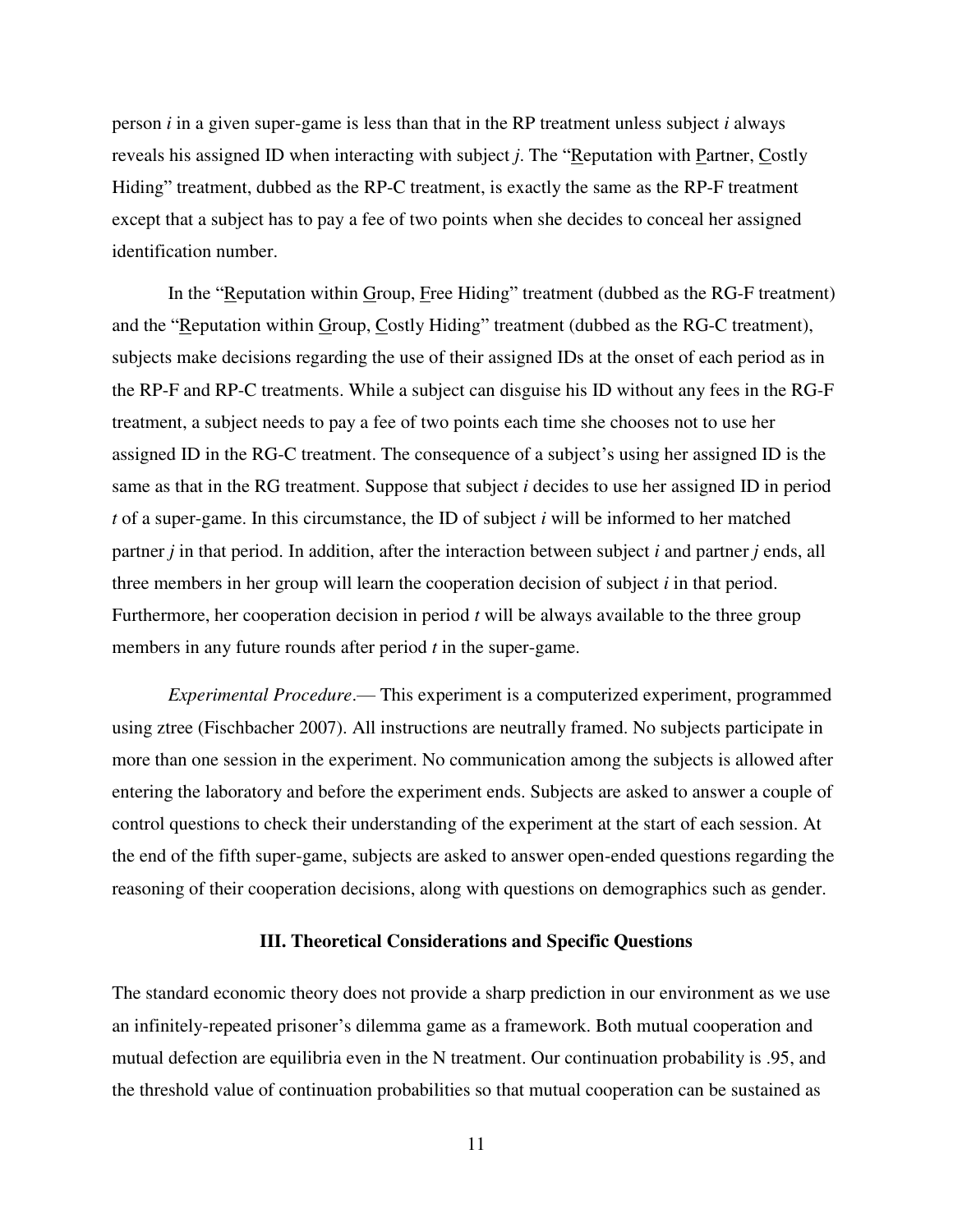an equilibrium is .443 (page 986 in Camera and Casari 2009). As discussed in Camera and Casari, mutual cooperation is more easily attained in the RG treatment than in the N treatment if the grim trigger strategy is used. The grim trigger strategy also predicts that the threshold value of continuation probability  $\delta^*$  in the RP treatment — a new no-choice treatment, is the same as that in the N treatment. This is because each subject in the RP treatment learns their matched partner's cooperation decisions only.<sup>17</sup> Nevertheless, the availability of the information on randomly matched partners' IDs may facilitate cooperation with specific players in the RP treatment, compared with the N treatment.<sup>18</sup> Therefore, we can expect that increasing the quantity of information has positive effects on the average cooperation rates in our three nochoice treatments. These considerations lead to the first set of questions:

*Question 1: (a) Is the average cooperation rate higher in the RG treatment than in the RP treatment? (b) Is the average cooperation rate higher in the RP treatment than in the N treatment?*

In the four choice treatments, the amount of information available to subjects in a given period depends on other subjects' decisions regarding whether or not to use their assigned IDs before that period. One potential reason that some subjects do not use their assigned IDs is to choose defection to their matched partners and at the same time attempt to avoid having records as defectors. Due to this signaling aspect, however, theoretically those who hide their preassigned IDs would be treated poorly by others. As a result, regardless of the presence of the cost for hiding, no subjects would hide their assigned IDs in equilibrium (Friedman and Resnick 2001).

This theoretical prediction may not hold in our experiment, however. Many past experimental studies find that subjects are heterogeneous with regards to strategy choices. That is, regardless of matching protocols, in most cases there is a non-negligible fraction of subjects who choose defection even if cooperation can be sustained as an equilibrium in infinitely-repeated prisoner's dilemma games. In our context, some subjects may hide their identities and attempt to

 $\overline{\phantom{0}}$ 

 $17$  With the grim trigger strategy, a subject chooses to defect from anyone as soon as one of the three members in her group chooses defection to the subject.

 $^{18}$  For example, Kamei and Putterman (2014) find that some subjects seek to be matched with a specific person and build a trustful relationship with her in a finitely-repeated regrouping treatment although the only available information is subjects' IDs and their own interaction outcomes in their paper (see the LR-LG treatment and the LR-HG treatment in Kamei and Putterman).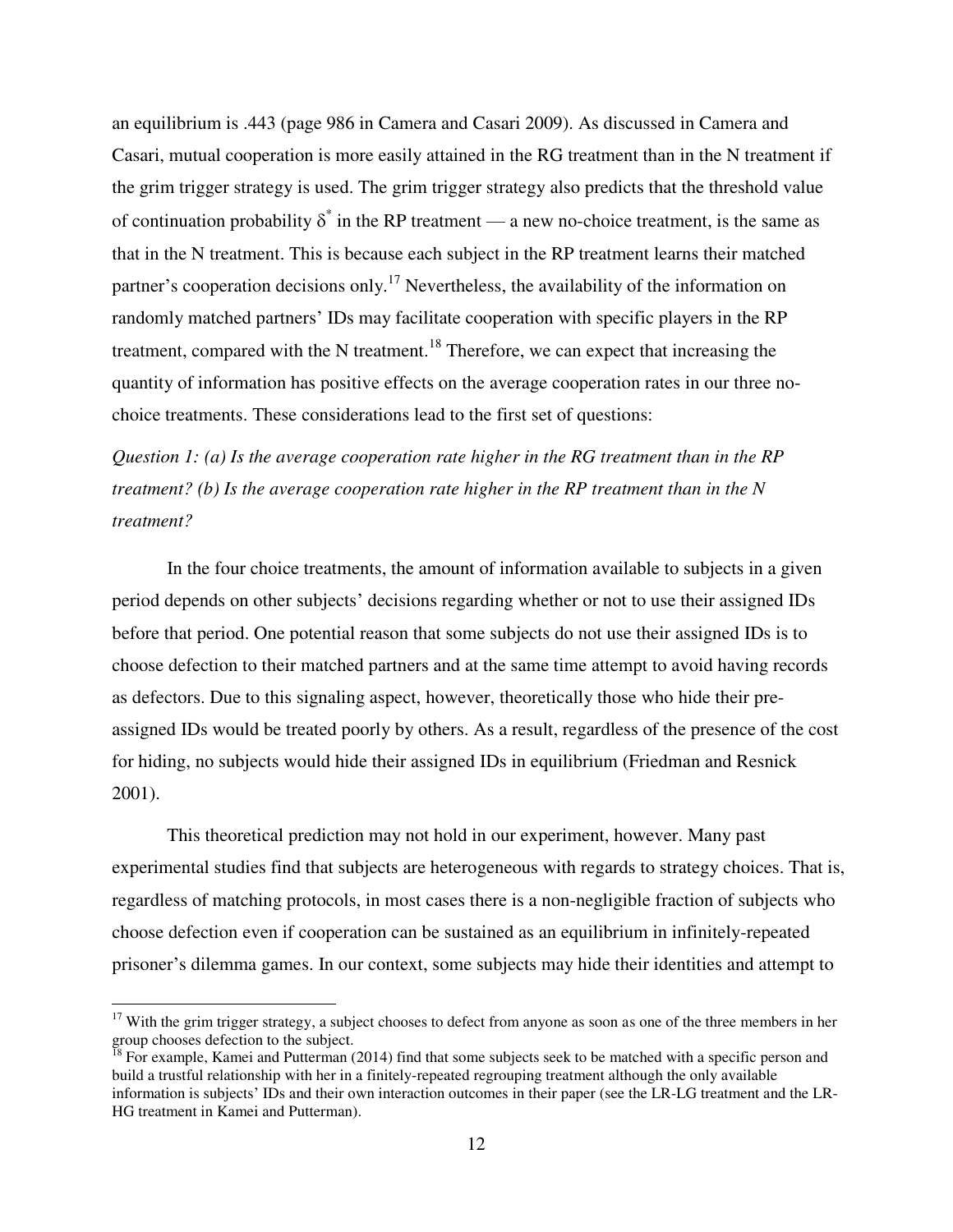exploit their partners if they can do so for free. If this happens, cooperation norms may not evolve in the RP-F and RG-F treatments.<sup>19</sup> Nevertheless, even if hiding is cost-free and some subjects may commit opportunistic behavior, the majority of subjects may not hide their identities. Going through the due-paying periods to build trustful relationships with their cooperative peers while letting partners see their IDs could result in a higher payoff (which can be sustained as an equilibrium), compared with obtaining a one-time increased payoff from defection (after which they may be trapped in a mutual defection equilibrium). Concealing an ID implies that it takes more periods for a subject to build such a cooperative reputation. It might be *more* costly for a subject as having less history information may be seen with suspicion by others and thus it may take time to repair the negative image. The presence of this extra implicit cost could motivate subjects to show their IDs more. Given these considerations, we ask the following questions in our paper:

*Question 2: (a) Are there a non-negligible fraction of subjects in the RP-F and RG-F treatments who hide their IDs in their interactions? (b) Is the cooperation rate in the RP-F treatment lower than that in the RP treatment? (c) Is the cooperation rate in the RG-F treatment lower than that in the RG treatment?* 

An explicit cost for disguising IDs is present in the RP-C and RG-C treatments. The small fee for hiding their true IDs may substantially prevent subjects from engaging in opportunistic behavior at least for two reasons. First, it may reduce the temptation to hide IDs and defect to some degree. The gain a subject could obtain when hiding her ID to defect decreases by 2 points from the 30 points while she could obtain the same 25 points of the mutual cooperation payoff if she does not hide her ID. Second, not building a cooperative record using her assigned ID may serve as a strong signal that she may behave opportunistically in her future interactions in a given super-game. This signaling aspect could be stronger when hiding identities is costly, compared with when it is cost-free. If a subject decides to conceal her ID even though she has to pay to do it, her matched counterpart may contemplate the subject's intentions to hide her ID more deeply and may be more likely to choose defection. Subjects in the RP-C and RG-C treatments may therefore show their IDs more frequently than those in the

 $19$  Although the structure of experiments are different, in finitely-repeated (as opposed to infinitely-repeated) trust games where the trust-trustworthy relationship is not an equilibrium, Wibral (forthcoming) recently finds that with an option of identity changes both the degree of trust and that of trustworthiness decrease significantly.

l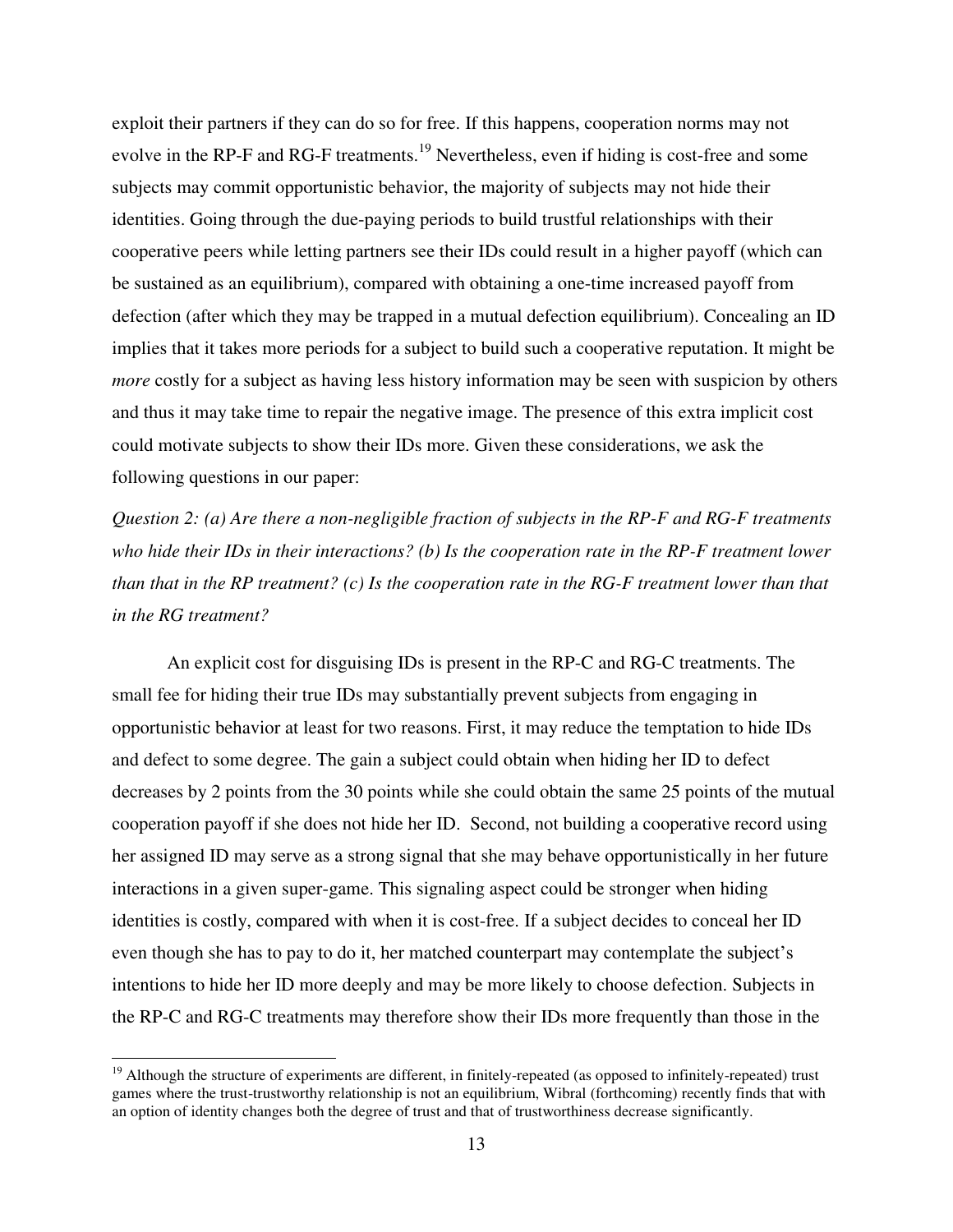RP-F and RG-F treatments. If the small fee constrains act of concealing IDs and thus increases the quantity of records available to others due to these two reasons, subjects' cooperation rates may rise. Based on these considerations, we ask the following third specific questions in our experiment:

*Question 3: (a) Are subjects in the RP-C and RG-C treatments more likely to use their IDs than those in the RP-F and RG-F treatments? (b) Is the average cooperation rate higher in the RP-C treatment than in the RP-F treatment? (c) Is the average cooperation rate higher in the RG-C treatment than in the RG-F treatment?* 

### **IV. Results**

We conducted 14 sessions, with two sessions per treatment, at the University of Michigan in Ann Arbor from July to October,  $2014$ <sup>20</sup> The average duration of the experiment (including the payment to subjects) was around two hours.

*Average Cooperation Rates*.— We will first compare the average cooperation rates across the treatments (Figure 2 and Table 2). First, the data of the three no-choice treatments reveals a significantly positive effect of having larger quantity of information on the average cooperation rates. The average cooperation rate is substantially higher when each subject's assigned IDs can be seen by their matched partner (the RP treatment), compared with when they are not (the N treatment). It is a large increase of 29.2 percentage points. This suggests that simply making people's IDs available to their matched interaction persons can be very effective in encouraging them to achieve mutual cooperation with specific partners. The average cooperation rate is even higher when the subjects' IDs and decisions are shown to all group members. This suggests reputation mechanisms (e.g., ratings) that make people's decisions open to the public in the RG treatment are furthermore helpful in deterring their opportunistic behavior, compared with the RP treatment.

*Result 1: The average cooperation rate is the highest in the RG treatment, followed by the RP treatment and the N treatment in this order.* 

l

 $20$  All subjects were recruited using solicitation emails on the University of Michigan online recruiting system based on the Online Recruitment System for Economic Experiments (ORSEE). The number of female subjects was 134 (56.8% of the subjects). The average earnings (excluding the participation fee) were \$21.80.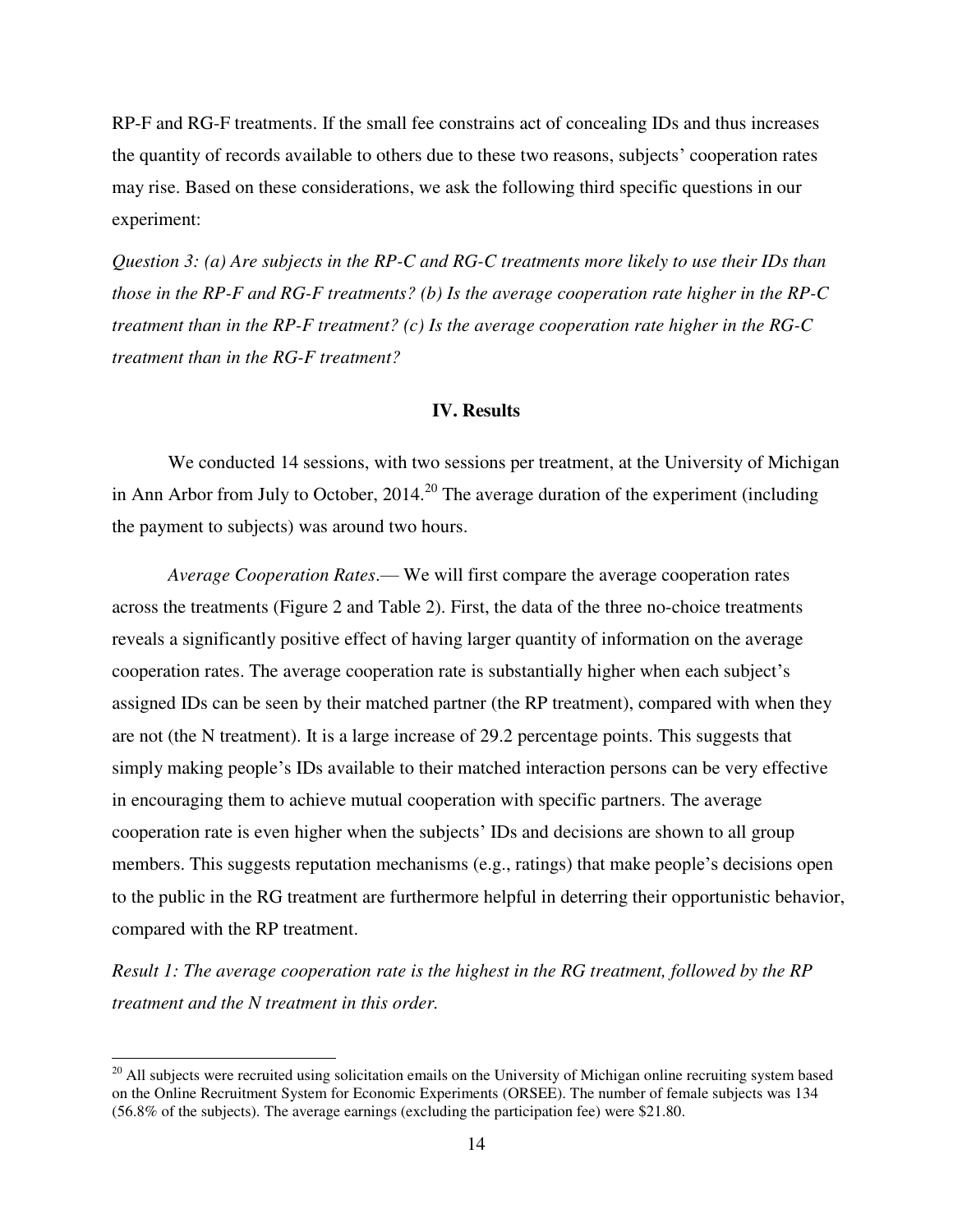Second, the presence of the ID-hiding option significantly alters the subjects' subsequent cooperation behavior if hiding IDs is not associated with payment of a fee. The average cooperation rates are 31.9 percentage points and 18.6 percentage points lower in the RP-F and RG-F treatments than in the RP and RG treatments, respectively (Figure 2). These decreases are statistically significant (see coefficient estimates of variables (iii) and (v) of Table 2).<sup>21</sup> The average cooperation rate in the RP-F treatment is statistically similar to that in the N treatment while the RG-F treatment still has significantly higher average cooperation rate than in the N treatment. However, the average cooperation rates jump with the scheme in which subjects have to pay two points each time they hide their IDs. The average cooperation rates in the RP-C and RG-C treatments record statistically similar levels to those in the RP and RG treatments, respectively (see Table 2 and Appendix Table A.1).

*Result 2: The average cooperation rates in the choice treatments are significantly lower than the corresponding no-choice treatments in which subjects' ID are known to others, if hiding IDs is cost-free. However, they are not statistically different if hiding IDs is associated with payment of fees.* 

 An analysis of the trend of the average cooperation rates by treatment shows that the subjects learn to cooperate over the phases when history information is available (Appendix Figure A.1(a)). The average cooperation rate in the N treatment begins at around  $45\%$  and gradually declines over the five phases. By sharp contrast, in the RG treatment, it is much higher from the very first phase, around 65%, and reaches above 80% in the last three phases. When cooperation decisions are known only to matched partners (the RP treatment), the average cooperation rate is at the similar level to that in the N treatment in Phase 1, but it steadily increases over the phases. A regression analysis finds that the increase rates of average cooperation rates are statistically significant in the RP and RG treatments (Table 2 and Appendix Table A.1). Moreover, the trend of the average period 1 cooperation rates is similar to that of the phase-average cooperation rates in each of the no-choice treatments (Appendix Figure A.2(a)). These results suggest that having an identity helps subjects learn to cooperate over the super-games.

 $\overline{a}$ 

<sup>&</sup>lt;sup>21</sup> Standard errors are clustered by session id in the analysis as the subjects' decisions could be correlated within the sessions.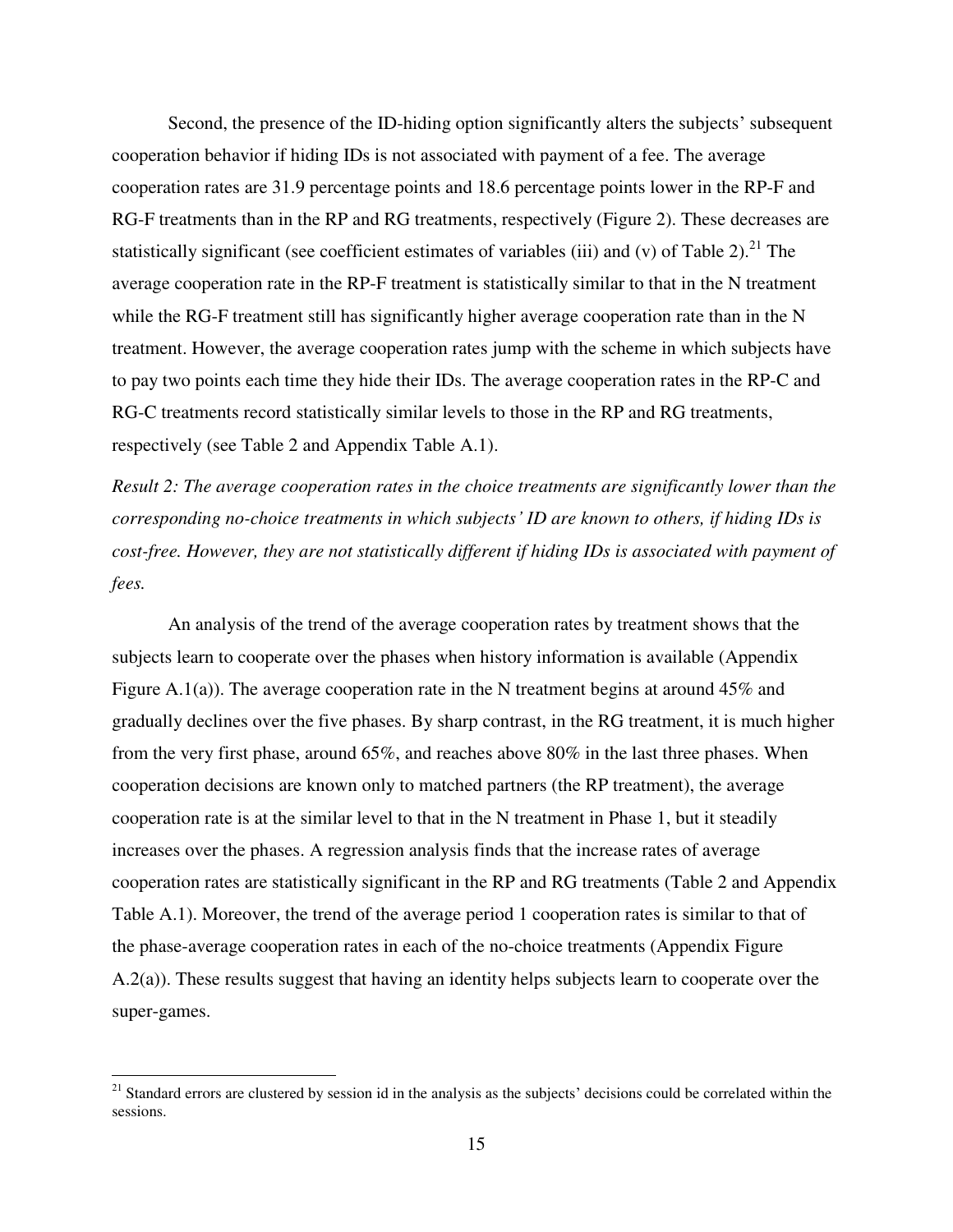Letting subjects decide whether to show or hide IDs to their matched persons, we find that they learn to cooperate over the phases even if their cooperation decisions are revealed only to their matched partners (Appendix Figure A.1(b)). However, the level of average cooperation rates substantially differs by whether or not hiding is free. The average cooperation rate is much higher in any given phase when hiding is costly (the RP-C treatment) than when hiding is costfree (the RP-F treatment). The very low level of cooperation in the RP-F treatment, around 40% even in the last phase, is somewhat surprising. By contrast, with cooperation decisions revealed also to the two group members with whom they are not paired, the subjects cooperate highly from the onset and learn to cooperate over the phases even if hiding is cost-free (Appendix Figure A.1(c)). This shows some success of the reputation system in enhancing cooperation. But when hiding is costly, the subjects learn to cooperation more quickly. We see that the average cooperation rate in the RG-C treatment exceeds that in the RG-F treatment in each of the last three phases. Results on the trends are similar even if we use period 1 average cooperation rates instead of the phase-average cooperation rates (see Appendix Figure A.2(b) and (c)).

*Hiding IDs and Choosing Defection*.— The difference in the cooperation rate by the presence of the cost for hiding can be partly explained by the subjects' frequencies of using their assigned IDs. As shown in Figure 3, the subjects in the RP-F treatment hide their assigned IDs around 39.5% of the time. When cooperation choices along with their IDs are also shown to their two members that are not their partners, the subjects on average disguise their IDs at a slightly lower rate, around 30.0% of the entire periods. However, the decrease in the frequency of concealing IDs in the RG-F treatment is not statistically significant (Appendix Table A.2). By sharp contrast, in the treatments with the explicit-fee scheme, the average fractions of cases in which the subjects hide their IDs are only 3.3% and 2.9% in the RP-C and RG-C treatments, respectively. These two fractions (3.3% and 2.9%) are not significantly different between each other.

 A phase-by-phase examination of their ID disclosure decisions finds that the subjects in the RP-F treatment do learn to reveal their assigned IDs to some degree over the phases.<sup>22</sup> However, the average ID-hiding rate stays higher than 30% across the five phases in that

l

 $22$  The average ID-hiding rate significantly decreases over the phases in each treatment. However, the level of the ID-hiding rate and the speed to learn to show IDs differ by treatment. See Panel (2) of Appendix Table A.2 for the details.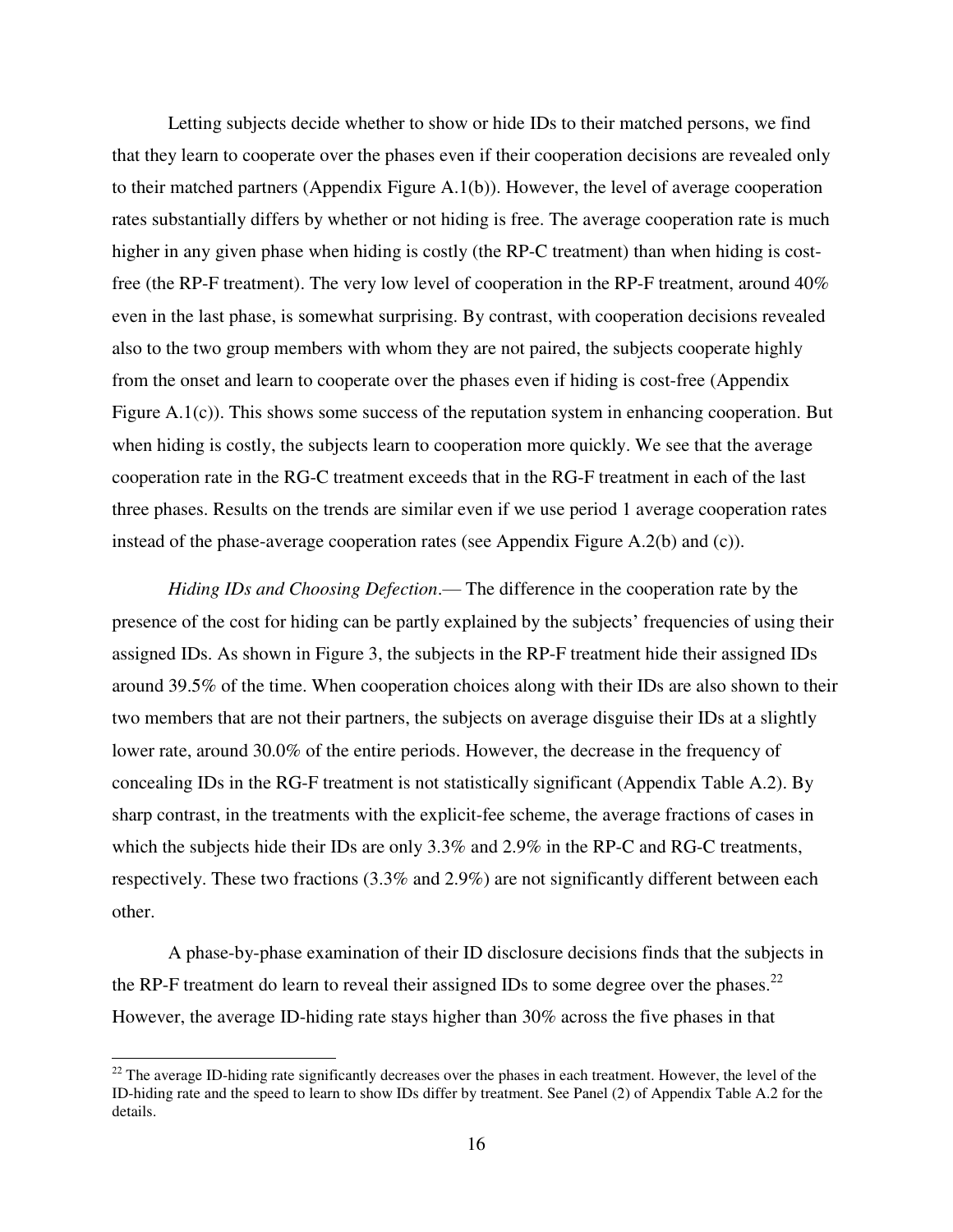treatment (Appendix Figure A.3). With cooperation choices along with their IDs revealed also to the two other group members, the subjects appear to learn to use their IDs to a large degree. But the ID-hiding rates in the RG-F treatment are still above 10% even in the last two phases. By contrast, with the presence of the fee payment for hiding, the subjects convey their assigned IDs to others from the very first phase, and the ID-hiding rates decrease further over the phases. The fractions of cases where the subjects hide their IDs in the last three phases are far below 5% in both the RP-C and RG-C treatments. The difference in the hiding rate is significant in each of the five phases between the RP-F (RG-F) treatment and the RP-C (RG-C) treatment (see Panel (1) of Appendix Table A.2).

*Result 3: The subjects in the RP-C and RG-C treatments show their assigned IDs in their interactions significantly more often than those in the RP-F and RG-F treatments, respectively. The differences in the ID-hiding rate are significant in each phase.*

 A closer look at the subjects' cooperation choices by use of IDs shows that not using her assigned ID is a clear sign for a subject to defect in the on-going interaction (see Appendix Figure A.4). The average cooperation rate when the subjects hide their IDs ranges from 4.9% in the RP-F treatment to 12.5% in the RP-C and RG-C treatments. The opportunistic behavior of those who hide IDs stays at a low level over the phases in each treatment (Appendix Figure A.4 Panel (b)). By contrast, the average cooperation rate when the subjects convey their assigned IDs in transactions is substantially higher in each treatment.<sup>23</sup> The average cooperation rate is the highest in the RG-F treatment (76.84%), followed by the RG-C treatment (76.76%), the RP-C treatment (63.9%) and the RP-F treatment (44.2%) in this order.

*Result 4: The subjects who show their IDs in period t are more likely to cooperate in that period than those who conceal their IDs.* 

Results 3 and 4 suggest that the presence of a small cost for hiding effectively prevents the subjects' opportunistic behavior in the experiment.

*Reactions to Partners' Disclosure Decisions and Reputational Information*.— In order to examine the subjects' cooperation decisions in more details, we conduct a regression analysis separately for (a) the RP-F and RP-C treatments and (b) the RG-F and RG-C treatments. The

l

 $^{23}$  See also Appendix Table A.3. This is also confirmed by a regression analysis as discussed with Table 3.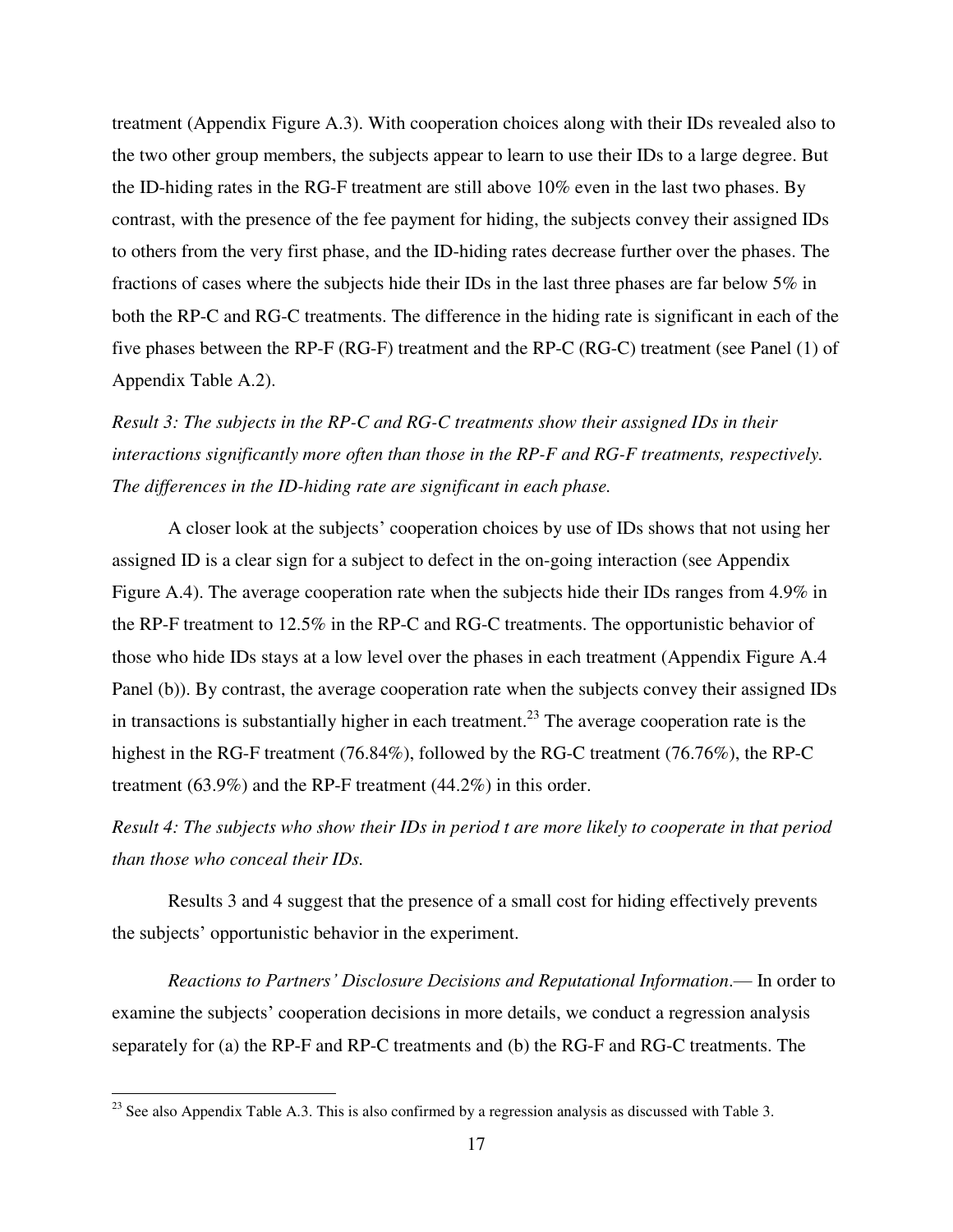dependent variable is a dummy variable that equals 1 if a subject *i* selects cooperation in period *t*; 0 otherwise, for each dataset. As for independent variables, first, we include the "Use-ID dummy" variable (which equals 1 if subject *i* reveals her ID in period *t*; 0 if she hides it) as use/hide decisions are closely related to the subjects' subsequent cooperation choices as mentioned above. Second, we add the "Observe-ID dummy" variable (which equals 1 if the matched person of subject *i* reveals his ID in period *t*; 0 if he hides it) in order to examine the response of subject *i* to her period *t* partner's disclosure decision. Third, we further include an interaction term between the Observe-ID dummy and the "Observe-No-History dummy" variable (which equals 1 if the matched person has no recorded history available to subject *i* in period *t*; 0 otherwise) in order to see the response of subject *i* to her period *t* partner's past ID revelation decisions (variable (iii) in Table 3). Moreover, we include a variable summarizing the level of reputational information of subject *i*'s partner to supplement the third variable. This variable is added as subject *i* could condition her decision on the previous cooperation decisions that her current partner made with his ID shown. For dataset (a), we add the fraction of cases in which subject *i*'s unmasked interaction partner in period *t* has chosen defection *to subject i* using his assigned ID before period *t* (variable (iv) in Table 3).<sup>24</sup> For dataset (b), we add the fraction of cases in which subject *i*'s unmasked partner in period *t* has chosen defection *in their group* using his assigned ID before period *t* (variable (v) in Table 3).<sup>25</sup> Finally, in columns (4) and (6), we include the interaction terms between all variables and the Costly hiding dummy (which equals 1 for the RP-C and RG-C treatments; 0 otherwise), as the impact of each variable may differ by the presence of the fee-payment scheme. In each specification, standard errors are clustered by session level as the subjects' behavior could be correlated with each other within the sessions.

 As shown in Table 3, we confirm Result 4. That is, those who convey their IDs decide to choose cooperation significantly more often than those who hide their IDs do in each choice treatment (see variable (i) of Table 3). This result is not much affected by the presence of the costly-hiding institution (see variable (vii) of Table 3). Moreover, we find that the subjects respond differently to their current-period partners depending on the partners' decisions to use or

 $\overline{\phantom{0}}$ 

<sup>24</sup> Suppose that it is in period 12 and subject *i*'s current-period partner revealed his ID to subject *i* twice out of their three past encounters in this super-game. Also suppose that the partner chose cooperation once out of these two interactions where he showed his ID. In this circumstance, variable (iv) is calculated as .50 (=  $1/2$ ).

<sup>&</sup>lt;sup>25</sup> Suppose that it is in period 12 and subject *i*'s current-period partner revealed his ID eight times out of the past 11 periods in this super-game. Also suppose that the partner chose cooperation five times out of these eight periods in which he showed his ID. In this circumstance, variable (v) is calculated as  $.625 (= 5/8)$ .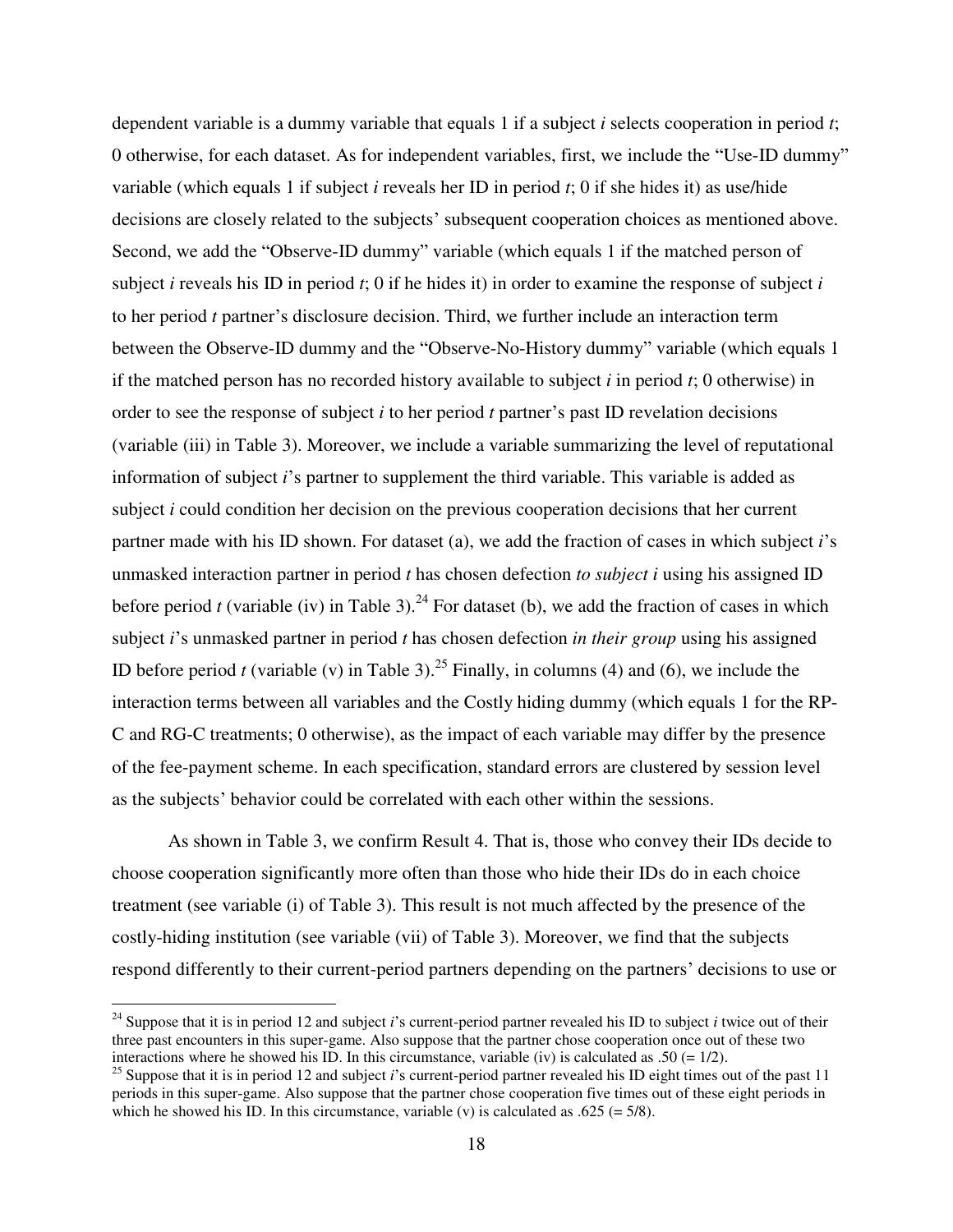hide IDs. The subjects are more likely to select cooperation when they interact with those who have revealed their IDs. This result is not much affected by the experimental factor of the RP or the RG (see variable (ii) of Table 3).

## *Result 5: The subjects are more likely to cooperate in period t if their current-period partners show their IDs in that period.*

 The regression analysis also finds that the cooperation decisions of the subjects in period *t* depend on their matched persons' reputational information accumulated before period *t* in a given super-game. First, subject *i* is reluctant to select cooperation when her current-period matched partner has no history information available for subject *i* even if he shows his ID to subject *i*. This effect is often significant (see variable (iii) of Table 3). Second, the cooperation decisions of the subjects and their partners' frequencies of choosing cooperation with IDs shown in the past are positively correlated. Specifically, the higher variable (iv) in period *t*, the less likely subject *i* is to choose cooperation in that period in the RP-F and RP-C treatments. Likewise, the higher variable (v) (also variable  $(xi)$ ) in period *t*, the less likely subject *i* is to choose cooperation in that period in the RG-F and RG-C treatments. These results suggest that by having good recorded history information available to a matched partner, subject *i* is significantly more likely to have her matched partner select cooperation. Our findings also suggest that the low average cooperation rate when hiding is cost-free is not only due to the opportunistic behavior of masked subjects, but also due to the significantly smaller quantity of recorded history information, which causes the subjects to choose defection more.

*Result 6: A subject is less likely to cooperate if her matched partner has no history information available to her. The higher the fraction of cooperation her matched partner has in his recorded history information, the more likely a subject is to choose cooperation to the partner.* 

 In the RG-F and RG-C treatments, all subjects are informed of each of their group members' ID disclosure decisions in each period. We can therefore measure the quantity of a subject's history information in period *t* by using the hiding rate (the fraction of cases in which the subject did not use her assigned ID before period *t*). To supplement the analyses of the RG-F and RG-C treatments in Table 3, we perform a regression by using (a) the interaction term between the Observe-ID dummy and the hiding rate variable, instead of variable (iii) in Table 3, and (b) the same variables in Table 3 except the change as described in (a). As shown in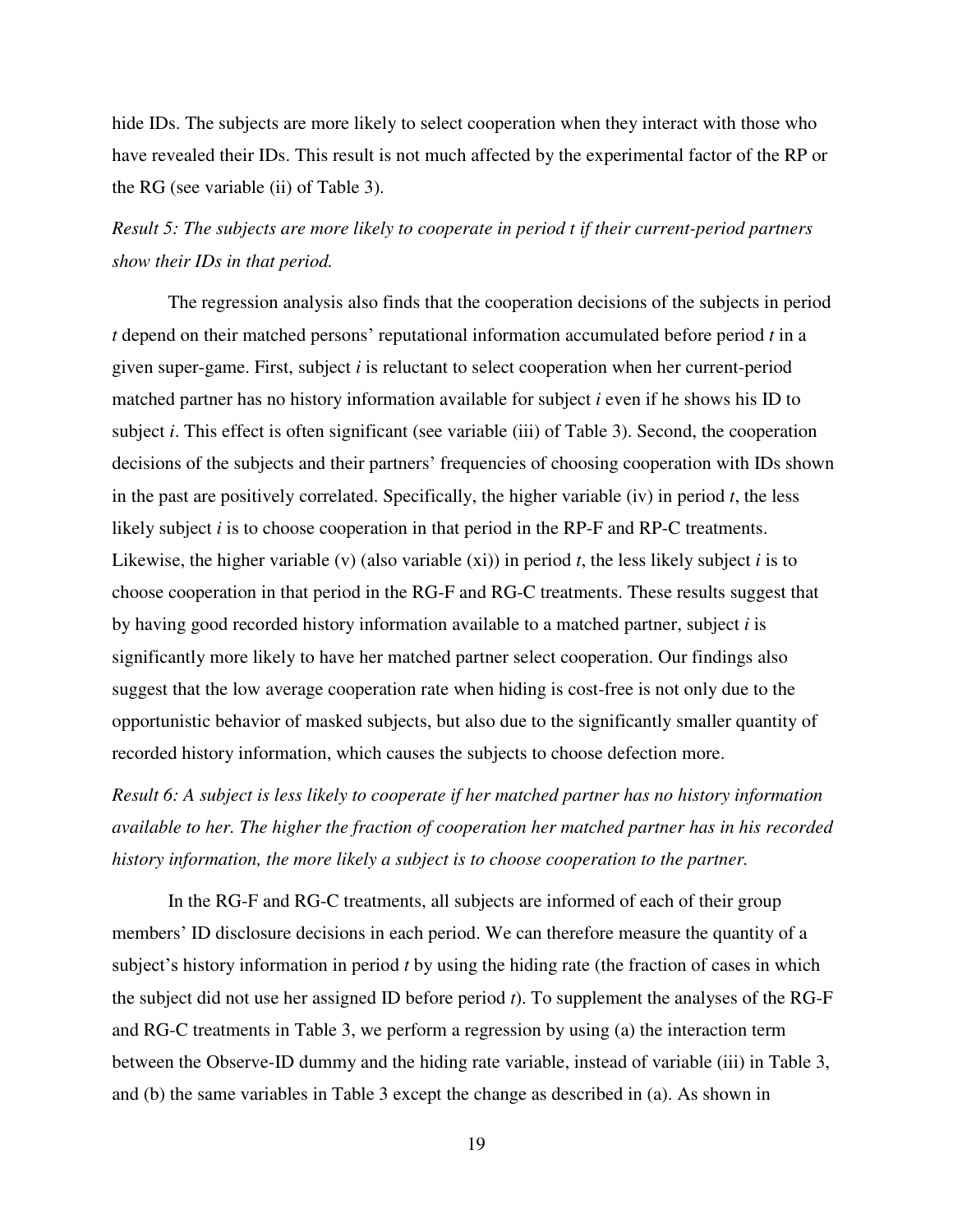Appendix Table A.4, we find that the new interaction term obtains a significantly negative coefficient. This result also supports Result 6 in that a smaller amount of recorded history information in a community leads to less cooperation in that community.<sup>26</sup>

#### V**. Conclusions**

 This paper experimentally studies how people form reputations when they have an option to hide their IDs that is either for free or costly in an infinitely-repeated setting. First, our nochoice treatments without such a hiding option find that increasing the quantity of information positively affects the subjects' cooperation rates. Specifically, the average cooperation rate is significantly higher when the subjects' decisions are revealed to their matched persons. In addition, the average cooperation rate is even higher when the subjects' decisions are revealed also to two others with whom they are not paired in their groups. Second, we find that having a free option to hide their IDs substantially undermines cooperation. Our subjects choose to hide their IDs around 30% to 40% of the time, and those who hide their IDs are more likely to select defection than those who show their IDs. In addition, faced with a partner that hides her ID, a subject is reluctant to cooperate with him. This is in a sharp contrast with the subjects' decisions where hiding is costly. When subjects are charged a small fee for hiding, almost all subjects decide to use their assigned IDs. In addition, their average cooperation rates are statistically similar to those in the corresponding no-choice treatments where their decisions are automatically conveyed to others. Third, our study suggests the importance of having a good reputation record if a subject wants her partner to cooperate with her. The larger amount of records a subject has without much hiding and the higher cooperation rate her partner sees in her recorded history information, the more likely her partner is to decide to cooperate with her.

 Opportunistic behavior is observed more frequently when hiding is cost-free. Our results suggest that having an additional cost for hiding may be highly effective in encouraging users to behave in an honest and sincere manner. The high efficacy of the costly-hiding institution may partially account for what we see in our society in that some online service providers make users pay some kind of cost for enjoying their services. For instance, many providers impose some

l

<sup>&</sup>lt;sup>26</sup> Results on the coefficient estimates on the Use-ID dummy, the Observe-ID dummy and the fraction of defection in the partner's recorded history information are similar to those in Table 3, which suggests Results 5 and 6 are robust.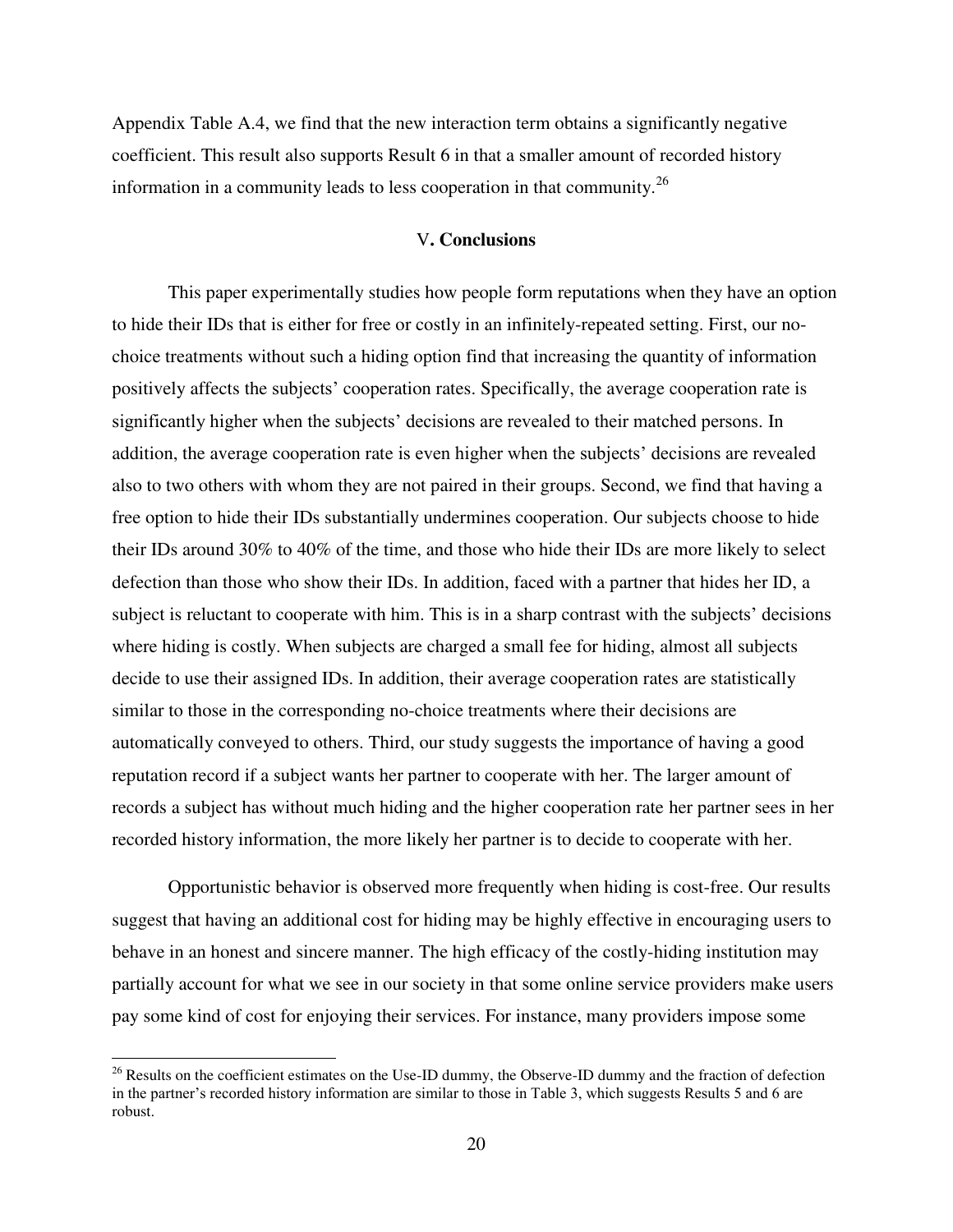additional costs, such as a time-consuming registration process with credit card authorization for opening an account and periodic fees for maintaining it, to users (e.g., the Amazon marketplace). Thus, attempting to hide their identities by creating more than one account is costly there.

 Our results have a significant implication for recent studies on infinitely-repeated prisoner's dilemma games and on reputation mechanisms. While recent experiments have shown that reputation institutions can encourage people to choose a cooperation equilibrium, the question of whether they can achieve mutual cooperation by their own by choosing to show their IDs remains, to our knowledge, as an open question. Our results in the RP-F and RG-F treatments appear to suggest a negative answer to the above question. Even though mutual cooperation was an equilibrium, a substantial fraction of subjects did not use their IDs in their interactions and selected defection. The subjects in the RG-F treatment, however, gradually learned to show their assigned IDs and to cooperate over the phases, but the average cooperation rate was still lower than the corresponding no-choice treatment. Nevertheless, our data does not completely reject the possibility of people's endogenous formation of cooperative norms. We find that almost all subjects decided to reveal their IDs to their partners when only a small cost was imposed for act of hiding, and a substantially high percentage of the subjects selected cooperation afterwards. Further investigation to check the robustness of our findings could be useful as recent studies show that subjects' behavior and strategy choices might be sensitive to payoff matrices and continuation probabilities in infinitely-repeated settings (e.g., Dal Bó and Fréchette, 2011, Dal Bó and Fréchette, 2014). $^{27}$ 

 Lastly, we note that one possible side effect of having an additional cost in using the services is that it may discourage some potential users from joining the service as mentioned in Section I. This side effect might be large enough to cancel out its positive effect of preventing opportunistic behavior by those who are already in the market. But, the presence of such costs may discipline new entrants as well. Our study is definitely the initial step with regards to people's endogenous formation of reputations. Experimental investigation of the same question with opt-in or opt-out options or with alternative institutions could be useful and remain for future research.

l

<sup>&</sup>lt;sup>27</sup> Also see Duffy *et al.* (2009). In their paper, unlike other papers, mutual cooperation did not evolve in an infinitely-repeated prisoner's dilemma experiment with a random matching protocol even when history information was exogenously provided.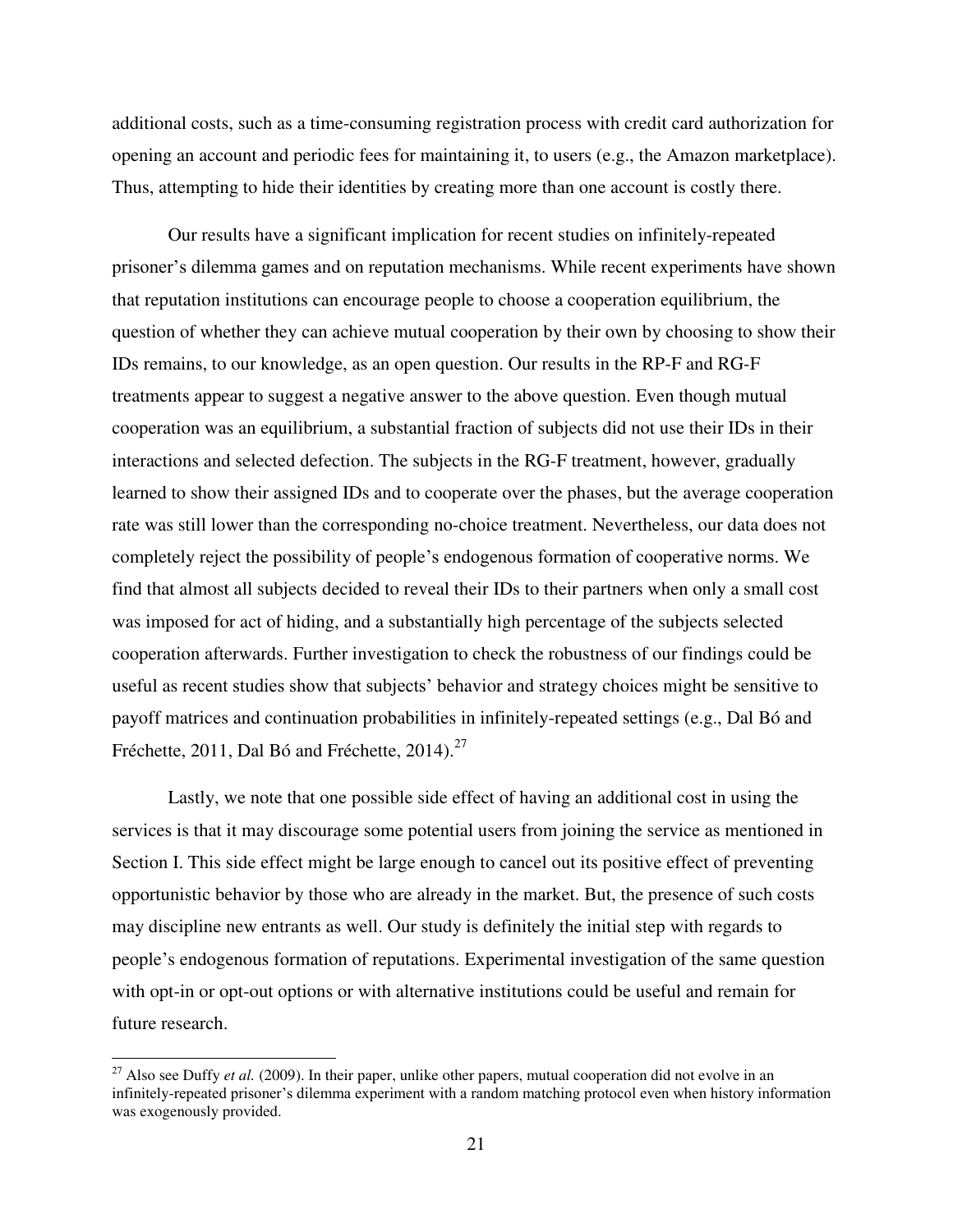**Acknowledgement:** I thank Yan Chen for her hospitality in letting me conduct the experiment at the University of Michigan. I thank Pedro Dal Bó and the seminar audience at the Behavioural and Experimental Northeast Cluster seminar held at Newcastle University for helpful comments. This project was supported by a grant-in-aid from the Telecommunications Advancement Foundation.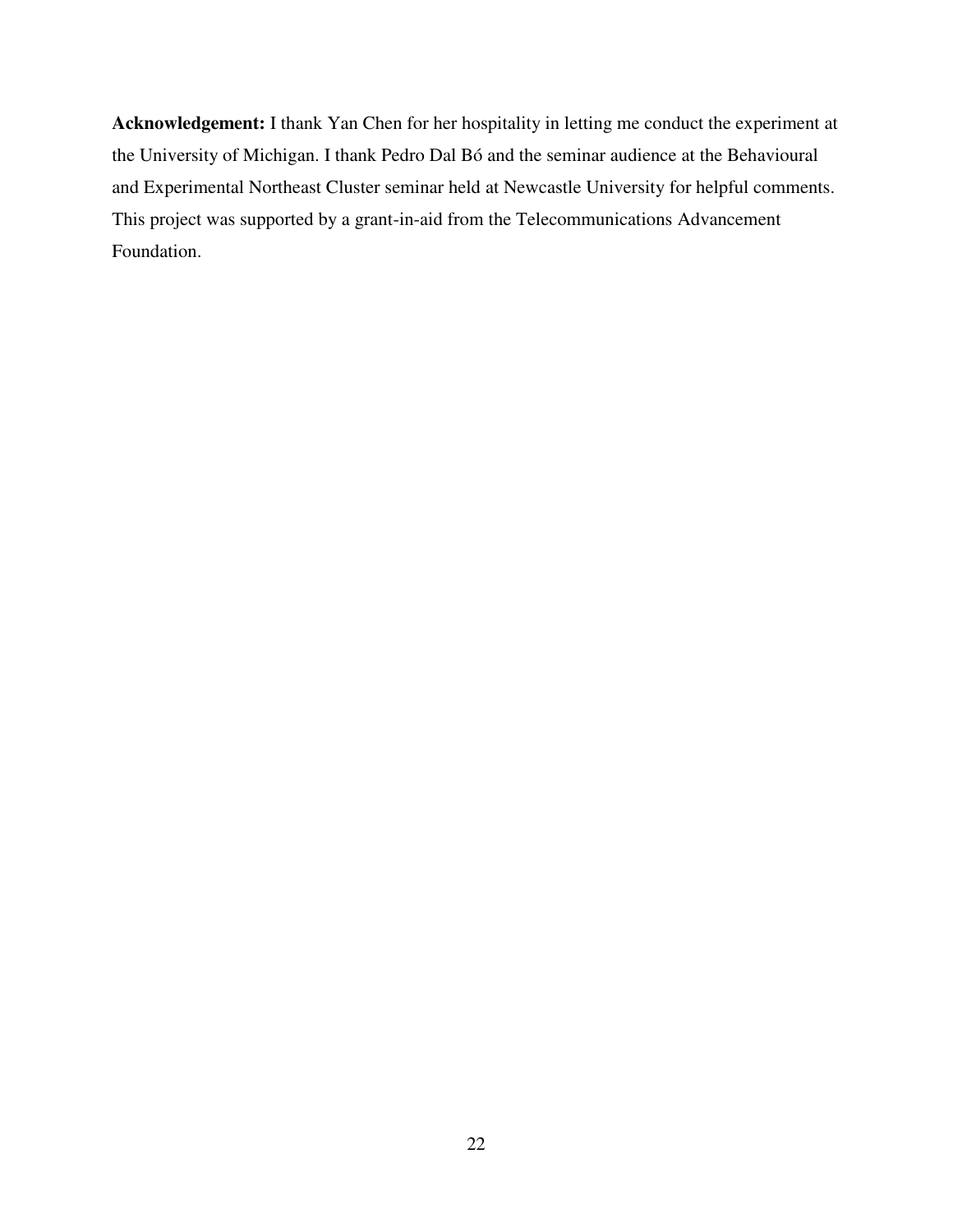#### **REFERENCES**

Aoyagi, Masaki and Guillaume Fréchette, 2009. ―Collusion as Public Monitoring Becomes Noisy: Experimental Evidence.‖ *Journal of Economic Theory* 144(3): 1135-1165.

Axelrod, Robert, 2006. "The Evolution of Cooperation: Revised Edition," *Basic Books*.

Blonski, Matthias, Peter Ockenfels and Giancarlo Spagnolo, 2011. "Equilibrium Selection in the Repeated Prisoner's Dilemma: Axiomatic Approach and Experimental Evidence.‖ *American Economic Journal: Microeconomics* 3(3): 164-192.

Bolton, Gary and Katok, Elena and Axel Ockenfels, 2004. "How Effective are Online Reputation Mechanisms? An Experimental Investigation." *Management Science* 50(11). 1587-1602.

Bolton, Gary and Katok, Elena and Axel Ockenfels, 2005. "Cooperation among strangers with limited information about reputation.‖ *Journal of Public Economics* 89: 1457–1468.

Camera, Gabriele and Marco Casari, 2009. "Cooperation among Strangers under the Shadow of the Future.‖ *American Economic Review* 99(3): 979-1005.

Chua, Cecil Huang and Jonathan Wareham, 2002. "Self-Regulation for Online Auctions: An Analysis.‖ *International Conference on Information Systems Proceedings*, paper 11.

Dal Bó, Pedro, 2005. "Cooperation under the Shadow of the Future: experimental evidence from infinitely repeated games." *American Economic Review* 95(5): 1591-1604.

Dal Bó, Pedro and Guillaume Fréchette, 2011. "The Evolution of Cooperation in Infinitely Repeated Games: Experimental Evidence.‖ *American Economic Review* 101(1): 411-429.

Dal Bó, Pedro and Guillaume Fréchette, 2013. "Strategy Choice In the Infinitely Repeated Prisoners' Dilemma." working paper.

Dal Bó, Pedro and Guillaume Fréchette, 2014. "On the Determinants of Cooperation in Infinitely Repeated Games: A Survey." working paper.

Dellarocas, Chrysanthos, 2003. "The Digitization of Word of Mouth: Promise and Challenges of Online Feedback Mechanisms.‖ *Management Science* 49(10): 1407-1424.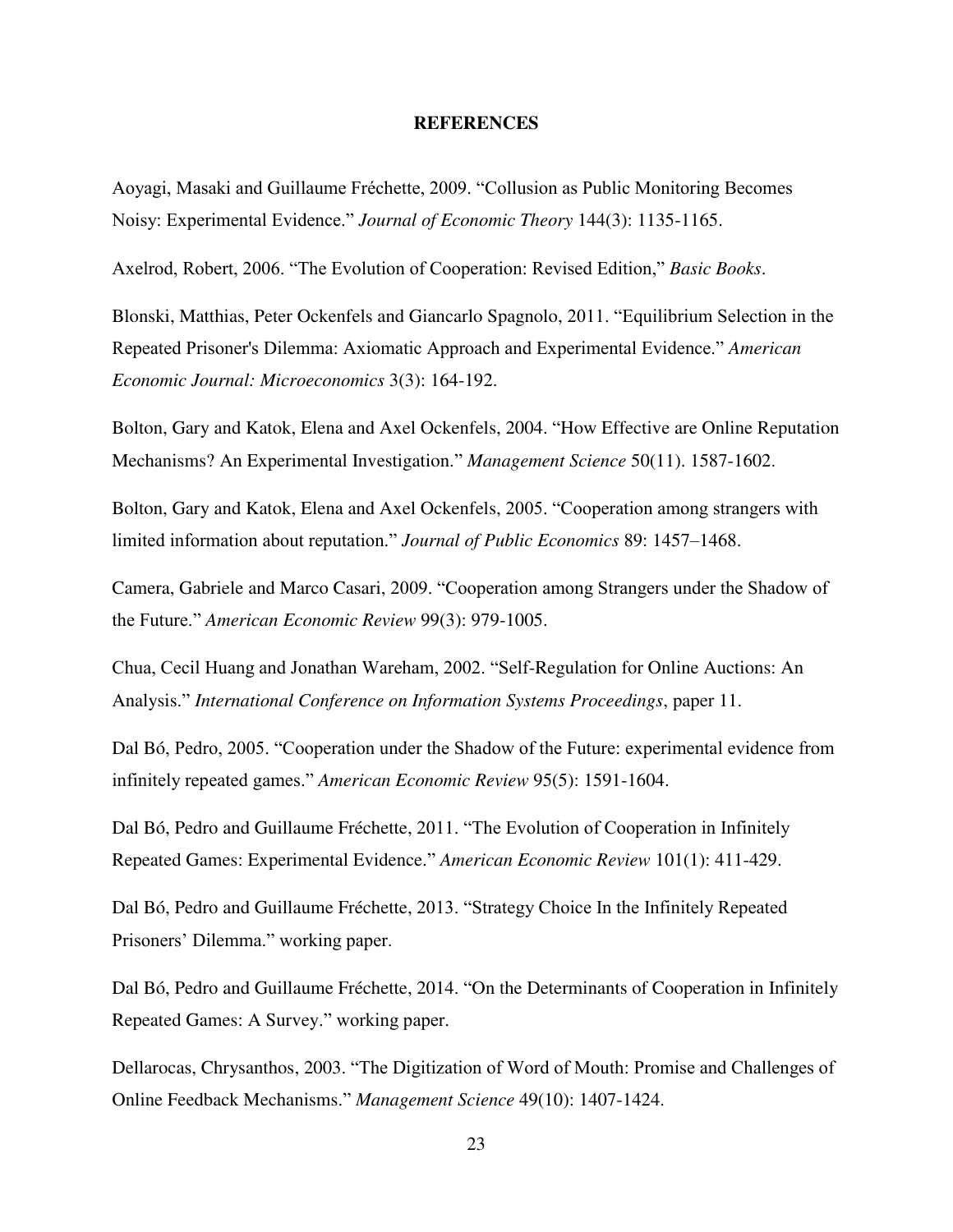Duffy, John, Hunan Xie and Yong-Ju Lee, 2013. "Social norms, information, trust among strangers: theory and evidence." *Economic Theory* 52: 669-708.

Duffy, John and Jack Ochs, 2009. "Cooperative behavior and the frequency of social interaction." *Games and Economic Behavior* 66(2): 785-812.

Ellison, Glenn, 1994. "Cooperation in the Prisoner's Dilemma with Anonymous Random Matching.‖ *Review of Economic Studies* 61: 567–588.

Fischbacher, Urs, 2007. "z-Tree: Zurich Toolbox for Ready-made Economic Experiments." *Experimental Economics* 10(2): 171-178.

Friedman, Eric and Paul Resnick, 2001. "The Social Cost of Cheap Pseudonyms." *Journal of Economics & Management Strategy* 10(2): 173-199.

Gong, Binglin and Chun-Lei Yang, 2010. "Reputation and Cooperation: an Experiment on Prisoner's Dilemma with Second-order Information. " unpublished manuscript.

Greiner, Ben, 2003. "An Online Recruitment System for Economic Experiments." In: Kurt Kremer, Volker Macho (Eds.): Forschung und wissenschaftliches Rechnen. GWDG Bericht 63, Goettingen : Ges. fuer Wiss. Datenverarbeitung, 79-93.

Internet Crime Compliant Center, 2013. "Internet Crime Report," United States Federal Bureau of Investigation.

Kamei, Kenju and Louis Putterman, 2014. "Play it Again: Partner Choice, Reputation Building and Learning in Restarting, Finitely-Repeated Dilemma Games." Department of Economics Working Paper 2013-8, Brown University.

Kandori, Michihiro, 1992. "Social Norms and Community Enforcement." *Review of Economic Studies* 59(1): 63-80.

Kwan, Michael, Richard Overill, Kam-Pui Chow, Jantje Silomon, Hayson Tse, Frank Law, Pierre Lai, 2010. "Evaluation of Evidence in Internet Auction Fraud Investigations." *Advances in [Digital Forensics VI:](http://link.springer.com/book/10.1007/978-3-642-15506-2) [IFIP Advances in Information and Communication Technology](http://link.springer.com/bookseries/6102)* 337: 121- 132.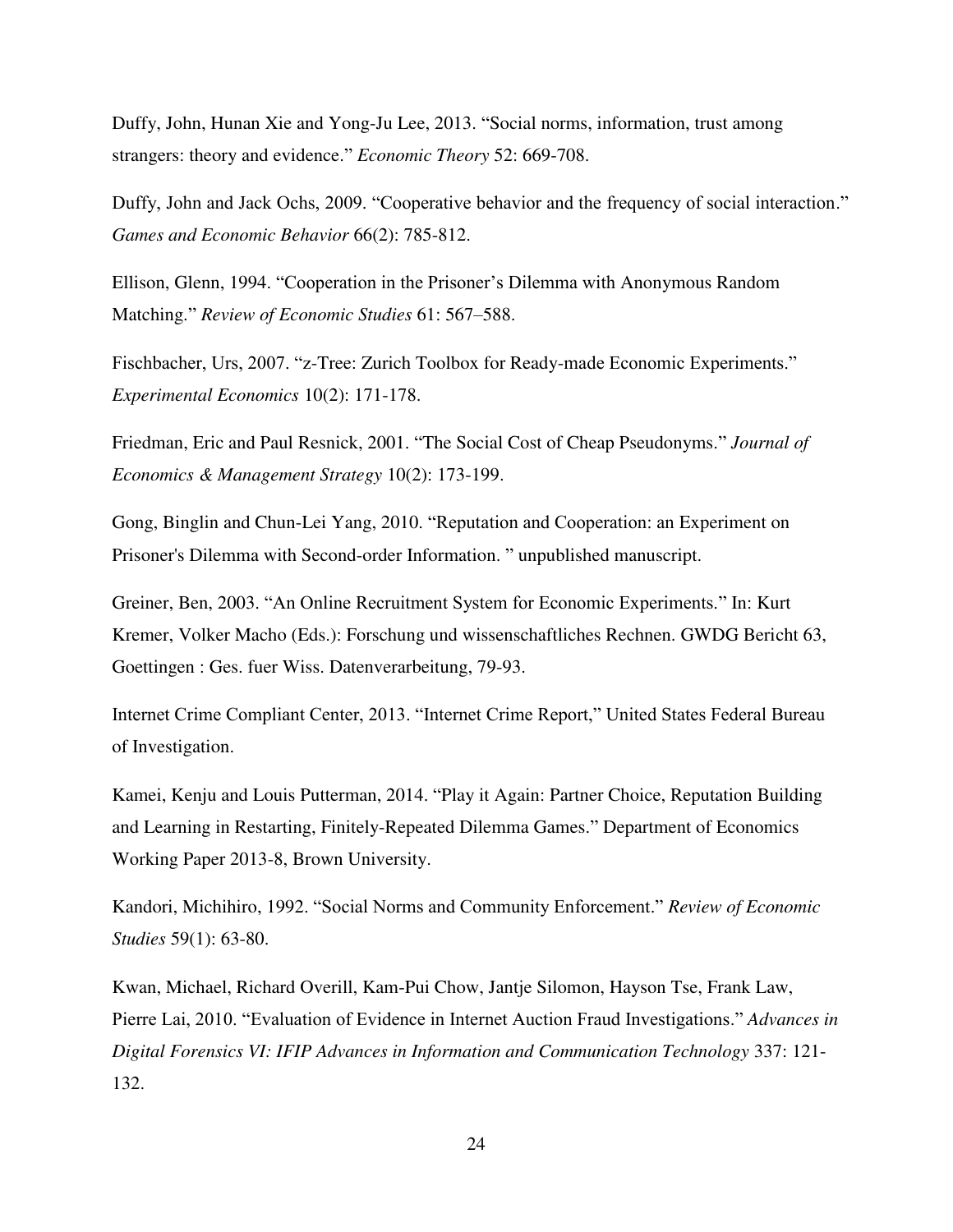Murnighan, Keith and Alvin Roth, 1983. "Expecting Continued Play in Prisoner's Dilemma Games.‖ *Journal of Conflict Resolution* 27(2): 279-300.

Pinker, Edieal, Abraham Seidmann and Yaniv Vakrat, 2003. "Managing Online Auctions: Current Business and Research Issues.‖ *Management Science* 49(11): 1457-1484.

Stahl, Dale, 2013. "An Experimental Test of the Efficacy of a Simple Reputation Mechanism to Solve Social Dilemmas.‖ *Journal of Economic Behavior & Organization* 94: 116-124.

Takahashi, Satoru, 2010. "Community Enforcement when Players Observe Partners' Past Play." *Journal of Economic Theory* 145: 42-62.

Trevathan, Jarrod and Wayne Read, 2006. "Undesirable and Fraudulent Behaviour in Online Auctions.‖ 2006 *SECRYPT* 450-458.

Wibral, Matthias, forthcoming. "Identity Changes and the Efficiency of Reputation Systems." *Experimental Economics*.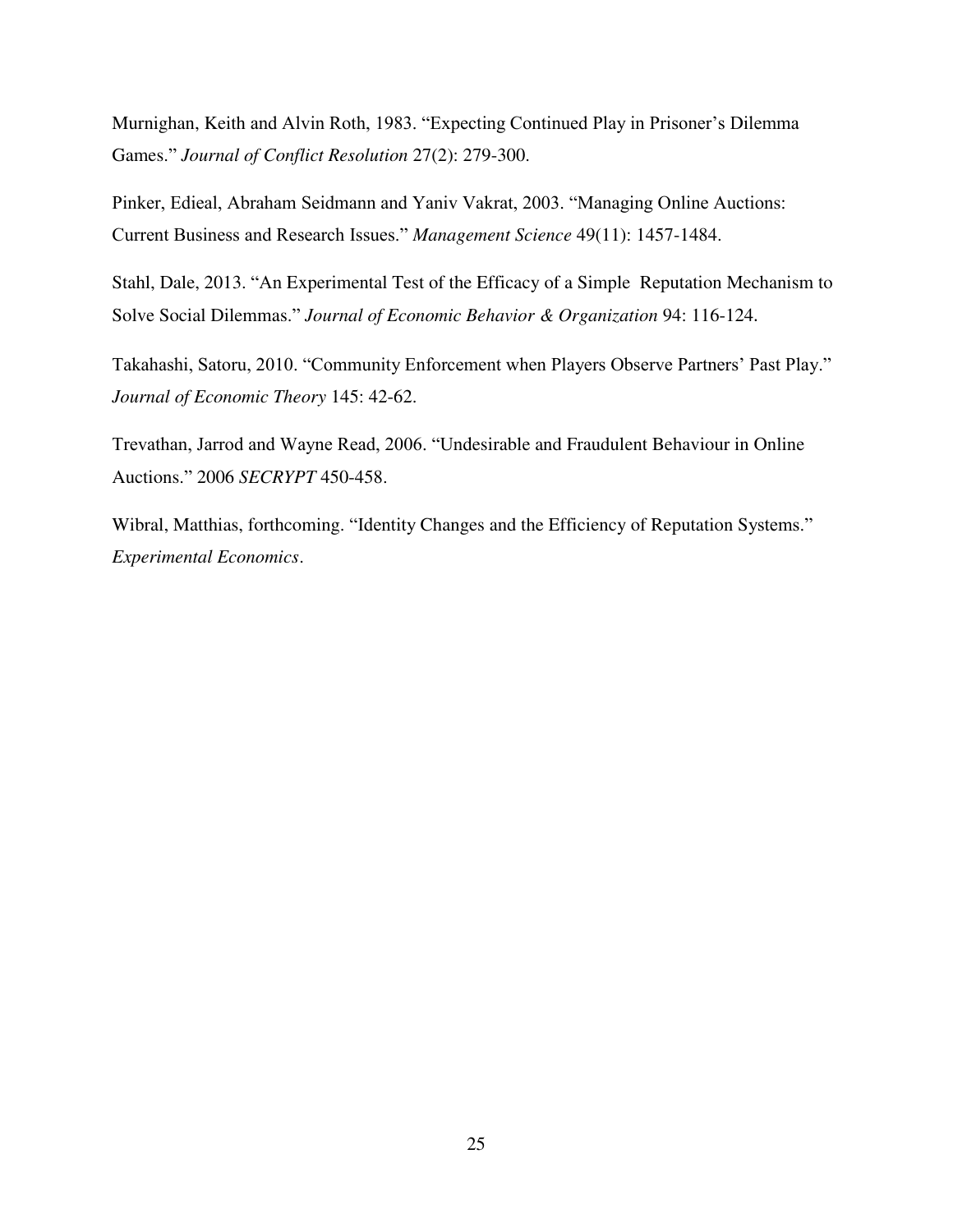# **Figure 1:** Payoff Matrix of the Stage Game

|           |               | subject 2     |              |  |
|-----------|---------------|---------------|--------------|--|
| subject 1 |               | C (cooperate) | $D$ (defect) |  |
|           | C (cooperate) | 25, 25        | 5, 30        |  |
|           | $D$ (defect)  | 30, 5         | 10, 10       |  |

*Note*: This payoff matrix is from Camera and Casari (2009).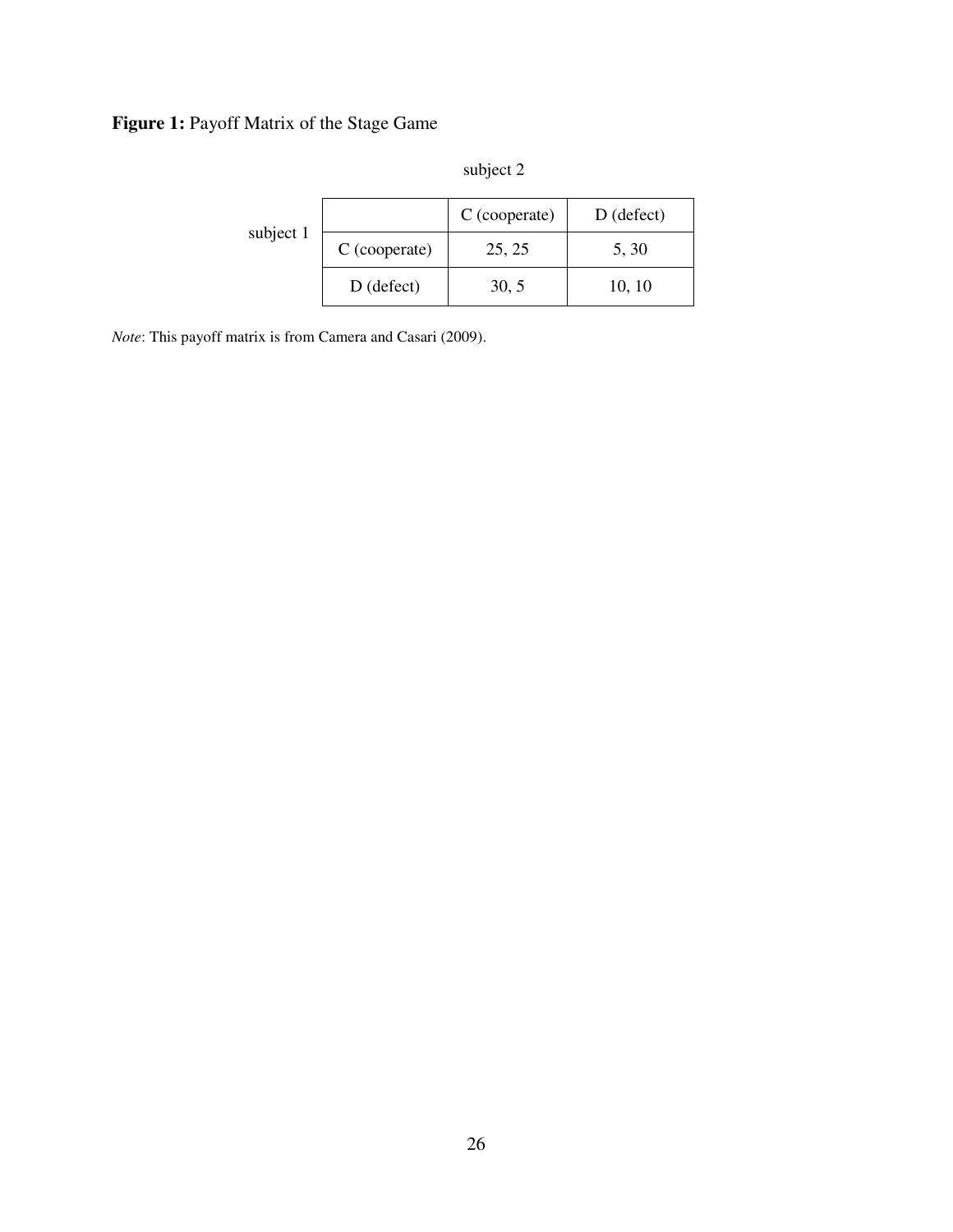# **Table 1:** Summary of Treatments

| <b>Treatment Name</b>                               | <b>Subject Identification Numbers</b>                                |            | Transaction Results in Period t                                                      |  |
|-----------------------------------------------------|----------------------------------------------------------------------|------------|--------------------------------------------------------------------------------------|--|
| <b>I. No-Choice Treatments:</b>                     |                                                                      |            |                                                                                      |  |
| N (No Information)                                  | Not Available                                                        | n.a.       | Not Available                                                                        |  |
| RP (Reputation with Partner)                        | Disclosed to matched partner                                         | n.a.       | Disclosed to period $t$ matched partner                                              |  |
| $RG$ (Reputation within $Group$ )                   | Disclosed to all group members                                       | n.a.       | Disclosed to all group members                                                       |  |
| <b>II. Choice Treatments:</b>                       |                                                                      |            |                                                                                      |  |
| RP-F (Reputation with Partner,<br>Free Hiding)      | Disclosed to matched partner if a<br>subject chooses to use her ID   | 0 points   | Disclosed to period $t$ matched partner if she uses her<br>assigned ID in period $t$ |  |
| RG-F (Reputation within Group,<br>Free Hiding)      | Disclosed to all group members if a<br>subject chooses to use her ID | $0$ points | Disclosed to all group members if she uses her<br>assigned ID in period $t$          |  |
| RP-C (Reputation with Partner,<br>Costly Hiding)    | Disclosed to matched partner if a<br>subject chooses to use her ID   | 2 points   | Disclosed to period $t$ matched partner if she uses her<br>assigned ID in period $t$ |  |
| RG-C (Reputation within $G$ roup,<br>Costly Hiding) | Disclosed to all group members if a<br>subject chooses to use her ID | 2 points   | Disclosed to all group members if she uses her<br>assigned ID in period $t$          |  |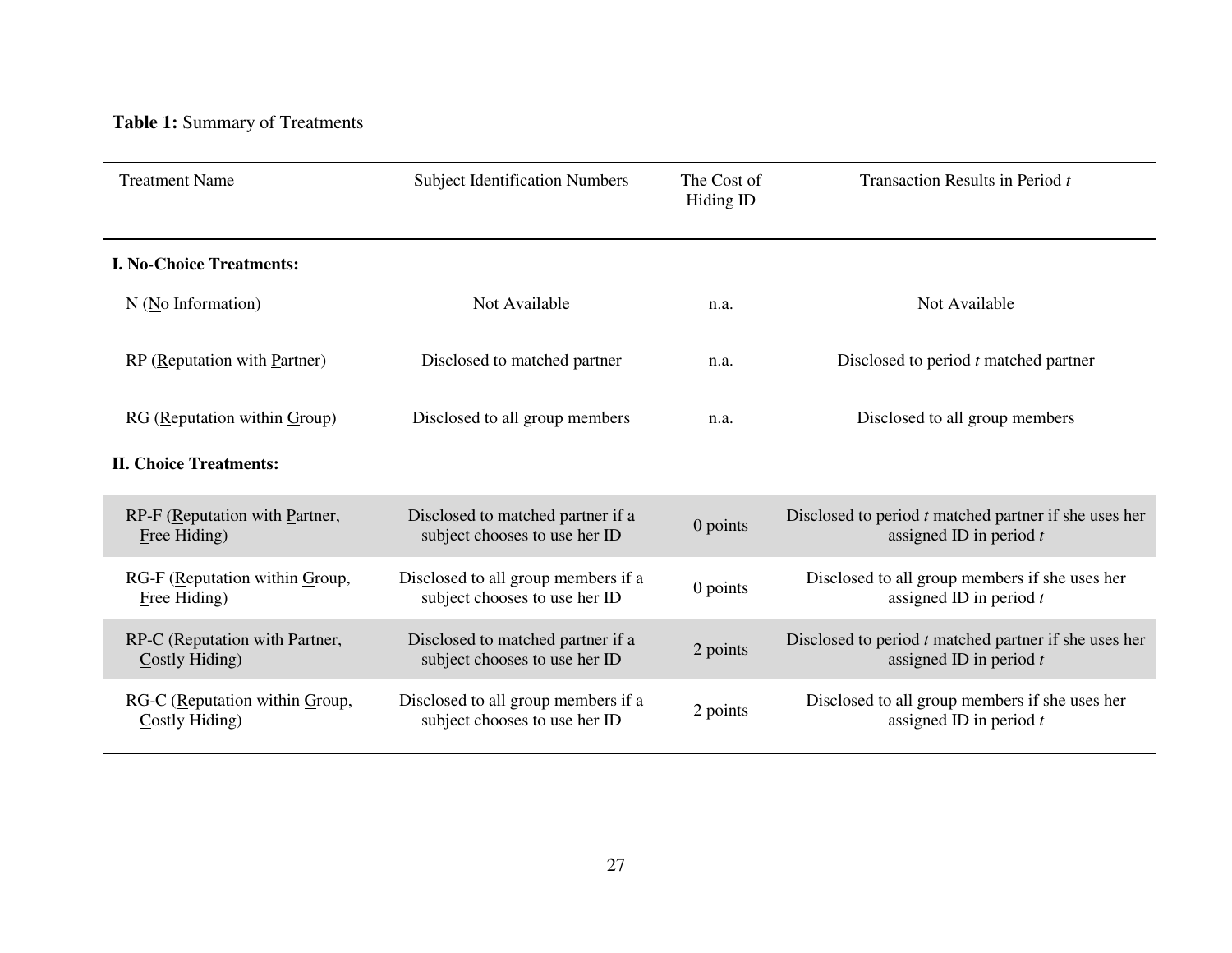



*Notes*: In order to calculate each bar, we first calculated average cooperation rates by subject. We then averaged the average cooperation rates by treatment. Appendix Figure A.1 reports a trend of phase-average cooperation rates by treatment. Appendix Figure A.2 reports a phase-by-phase trend of average period 1 cooperation rates by treatment.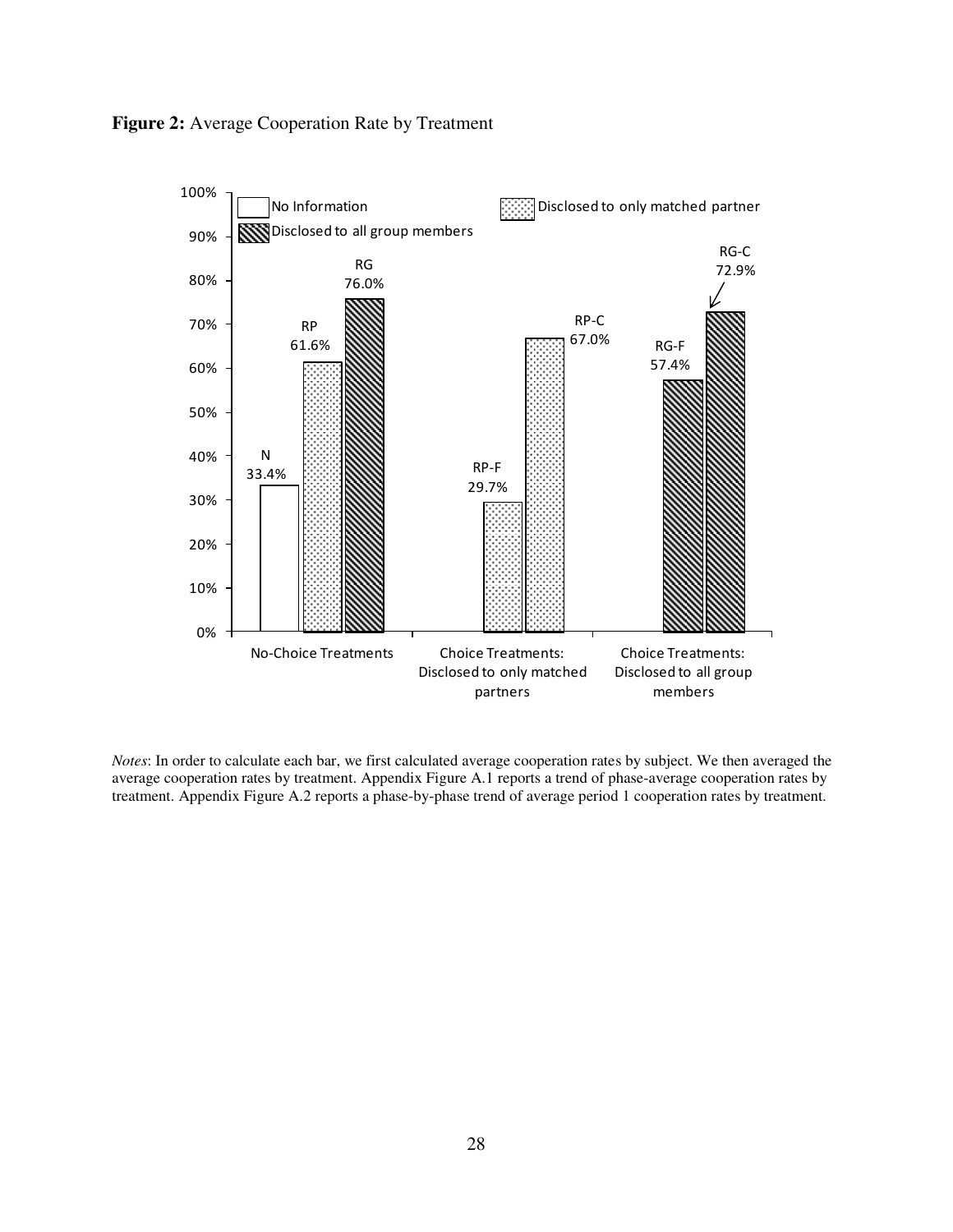| Table 2: The Effects of Each Treatment Factor on the Average Cooperation Rate |  |  |
|-------------------------------------------------------------------------------|--|--|
|-------------------------------------------------------------------------------|--|--|

Dependent Variable: A dummy variable that equals 1 (0) if a subject chooses to cooperate (defect) with her matched partner

| <b>Independent Variable</b>                                                                                                | (1)                 | (2)                   |
|----------------------------------------------------------------------------------------------------------------------------|---------------------|-----------------------|
| (i) Disclosed-to-matched-partner dummy<br>$= 1$ for the RP, RP-F and RP-C treatments; 0 otherwise}                         | $.28**$<br>(.12)    | $-.11$<br>(.14)       |
| (ii) Disclosed-to-all-group-members dummy<br>$\{ = 1$ for the RG, RG-F and RG-C treatments; 0 otherwise $\}$               | $.43***$<br>(.12)   | .14<br>(.11)          |
| (iii) Variable (i) $\times$ Endo. dummy<br>$= 1$ for the RP-F and RP-C treatments; 0 otherwise }                           | $-.32***$<br>(.056) | $-.22**$<br>(.11)     |
| (iv) Variable (i) $\times$ Endo. dummy $\times$ Costly hiding dummy<br>$\{ = 1$ for the RP-C treatments; 0 otherwise $\}$  | $.37***$<br>(.070)  | $.26**$<br>(.10)      |
| (v) Variable (ii) $\times$ Endo. dummy<br>$\{ = 1$ for the RG-F and RG-C treatments; 0 otherwise }                         | $-.19***$<br>(.048) | $-.30***$<br>(.11)    |
| (vi) Variable (ii) $\times$ Endo. dummy $\times$ Costly hiding dummy<br>$\{ = 1$ for the RG-C treatments; 0 otherwise $\}$ | $.16**$<br>(.076)   | $-.096$<br>(.12)      |
| Phase Number $\{ = 1, 2, 3, 4, 5 \}$                                                                                       | ----                | $-.034***$<br>(.0033) |
| Variable $(i) \times$ Phase Number                                                                                         |                     | $.12***$<br>(.018)    |
| Variable (ii) $\times$ Phase Number                                                                                        | ----                | $.11***$<br>(.021)    |
| Variable (iii) $\times$ Phase Number                                                                                       |                     | $-.035*$<br>(.018)    |
| Variable (iv) $\times$ Phase Number                                                                                        |                     | $.032*$<br>(.020)     |
| Variable $(v) \times$ Phase Number                                                                                         | ----                | .016<br>(.026)        |
| Variable $(vi) \times$ Phase Number                                                                                        | ----                | $.065***$<br>(.017)   |
| Constant                                                                                                                   | $.34***$<br>(.12)   | $.46***$<br>(.11)     |
| # of Observations<br>R-Squared                                                                                             | 21756<br>.1296      | 21756<br>.1640        |

*Notes*: Random effects linear regressions with robust standard errors clustered by session id. Random effects are used to control individual effects as dummy variables that measure the effects of treatment factors are included as regressors. The reference group is cooperation decisions in the N treatment. The Endo. dummy equals 1 for the RP-F, RP-C, RG-F and RG-C treatments; 0 otherwise. The Costly hiding dummy equals 1 for the RP-C and RG-C treatments; 0 otherwise. See Appendix Table A.1 for tests comparing the coefficient estimates across independent variables. \*, \*\*, and \*\*\* indicate significance at the .10 level, at the .05 level and at the .01 level, respectively.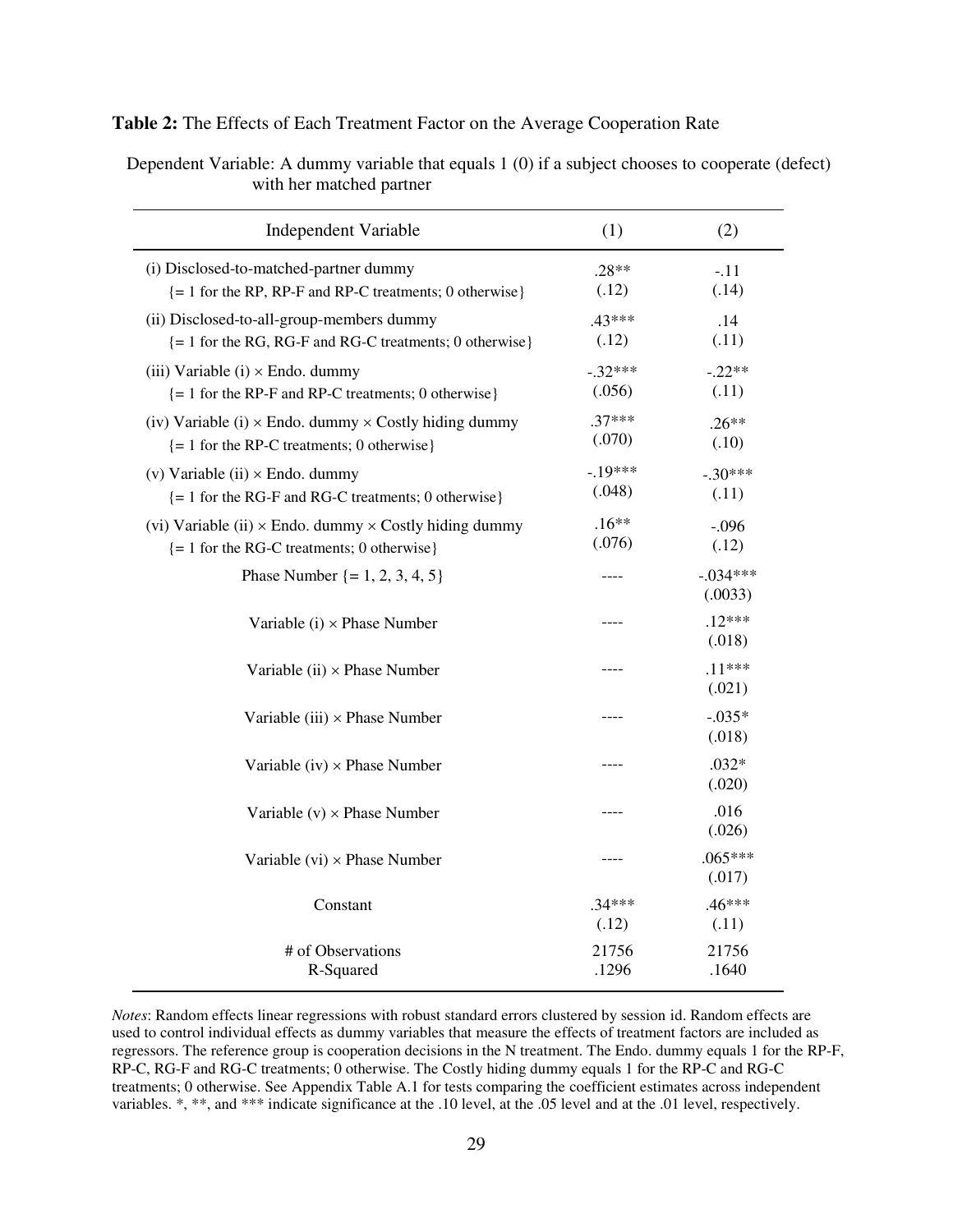### **Figure 3:** Percentages of ID Usages in the Choice Treatments



*Notes*: The numbers in each bar indicate the number of use/hide decisions of their IDs in each treatment. See Appendix Table A.2 for test results comparing the average fractions of the cases where the subjects use their assigned IDs between the RP-F and RP-C treatments, and between the RG-F and RG-C treatments. See Appendix Table A.2 also for the fractions of using their assigned IDs by phase.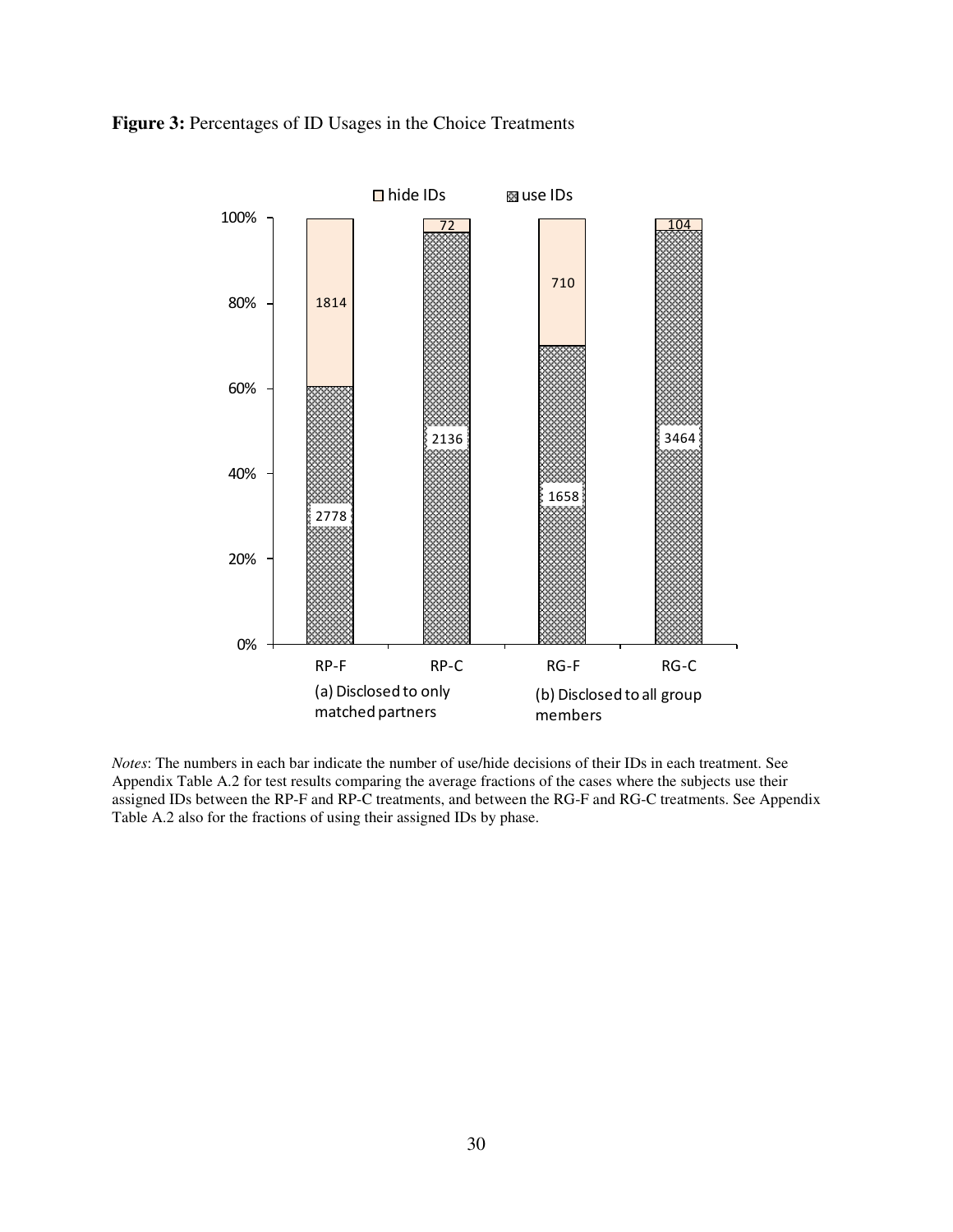|                                                                                                                                                                                                                      | No-Choice treatments<br>RP<br>RG |                   | The RP-F and RP-C<br>treatments |                     | The RG-F and RG-C<br>treatments |                      |
|----------------------------------------------------------------------------------------------------------------------------------------------------------------------------------------------------------------------|----------------------------------|-------------------|---------------------------------|---------------------|---------------------------------|----------------------|
| Independent Variable                                                                                                                                                                                                 | (1)                              | (2)               | (3)                             | (4)                 | (5)                             | (6)                  |
| (i) Use-ID dummy<br>$\{ = 1$ if subject <i>i</i> used her assigned ID; 0 otherwise }                                                                                                                                 | ----                             |                   | $.12**$<br>(.024)               | $.12**$<br>(.031)   | $.36***$<br>(.047)              | .44***<br>(.018)     |
| (ii) Observe-ID dummy<br>$\left\{ = 1 \right.$ if the matched partner of subject <i>i</i> revealed his<br>assigned ID in period $t$ ; 0 otherwise}                                                                   | ----                             |                   | $.58***$<br>(.013)              | .59***<br>(.016)    | $.53***$<br>(.012)              | $.47***$<br>(.019)   |
| (iii) Variable (ii) $\times$ Observe-No-History dummy {= 1<br>if subject $i$ has no history information of her matched<br>partner in period t; 0 otherwise $\}^{\#1}$                                                | $-.17$<br>(.091)                 | $-13**$           | $-.23**$<br>(.066)              | $-.31*$<br>(.11)    | $-.13**$<br>(.033)              | $-.074$<br>(.067)    |
| (iv) Variable (ii) $\times$ (1 - Observe-No-History<br>$d$ ummy) $\times$ The fraction of cases in which the<br>matched partner of subject $i$ has chosen defection<br>to subject $i$ using his ID before period $t$ | $-.67*$<br>(.065)                |                   | $-.62***$<br>(.029)             | $-.62***$<br>(.030) |                                 |                      |
| (v) Variable (ii) $\times$ (1 – Observe-No-History<br>$d$ ummy) $\times$ The fraction of cases in which the<br>matched partner of subject $i$ has chosen defection<br>using his ID before period $t$                 |                                  | $-.65*$<br>(.086) |                                 |                     | $-.59***$<br>(.076)             | $-.35***$<br>(.059)  |
| (vi) Phase variable $\{ = 1, 2, 3, 4, 5 \}$                                                                                                                                                                          | $.041*$<br>(.0054)               | .019<br>(.0042)   | .020<br>(.0091)                 | $.013**$<br>(.0026) | .027<br>(.012)                  | $-.00042$<br>(.0017) |
| (vii) Variable (i) $\times$ Costly hiding dummy <sup>#2</sup>                                                                                                                                                        | $---$                            | $- - - -$         | $--- -$                         | .057<br>(.031)      | $---$                           | $-.19$<br>(.087)     |
| (viii) Variable (ii) $\times$ Costly hiding dummy                                                                                                                                                                    | ----                             | ----              | ----                            | $-.040$<br>(.047)   | $---$                           | .014<br>(.028)       |
| $(ix)$ Variable $(iii) \times Costly$ hiding dummy                                                                                                                                                                   |                                  |                   | ----                            | .17<br>(.11)        | ----                            | $-.065$<br>(.068)    |
| $(x)$ Variable (iv) $\times$ Costly hiding dummy                                                                                                                                                                     | ----                             | ----              | ----                            | $-.029$<br>(.050)   | ----                            | $- - - -$            |
| $(xi)$ Variable $(v) \times$ Costly hiding dummy                                                                                                                                                                     | $- - - -$                        | ----              | ----                            | $---$               | $---$                           | $-.30**$<br>(.070)   |
| $(xii)$ Variable $(vi) \times Costly$ hiding dummy                                                                                                                                                                   | $- - - -$                        | ----              | ----                            | $.021*$<br>(.0071)  | $---$                           | $.048**$<br>(.013)   |
| Constant                                                                                                                                                                                                             | $.72**$<br>(.018)                | .88***<br>(.0078) | .021<br>(.030)                  | .012<br>(.019)      | $-.066**$<br>(.017)             | .0017<br>(.030)      |
| # of Observations<br>R-Squared                                                                                                                                                                                       | 3264<br>.4551                    | 2656<br>.2957     | 6800<br>.4814                   | 6800<br>.4905       | 5936<br>.4724                   | 5936<br>.4878        |

#### **Table 3:** History Information and Cooperation Decisions in the Choice Treatments

Dependent Variable: A dummy variable that equals 1 (0) if subject *i* chooses cooperation (defection) to her matched partner in period *t* 

*Notes*: Fixed effects linear regressions with robust standard errors clustered by session id. #1 The Observe-No-History dummy variable equals 0 in period *t* if the partner at least once revealed his ID to subject *i* before period *t* in the RP-F and RP-C treatments; and if the partner at least once revealed his ID to some member before period *t* in the RG-F and RG-C treatments; 1 otherwise. This variable equals 1 for any periods greater than 1 within phases in the RG treatment. <sup>#2</sup> The Costly hiding dummy equals 1 for the RP-C and RG-C treatments; 0 otherwise. \*, \*\*, and \*\*\* indicate significance at the .10 level, at the .05 level and at the .01 level, respectively.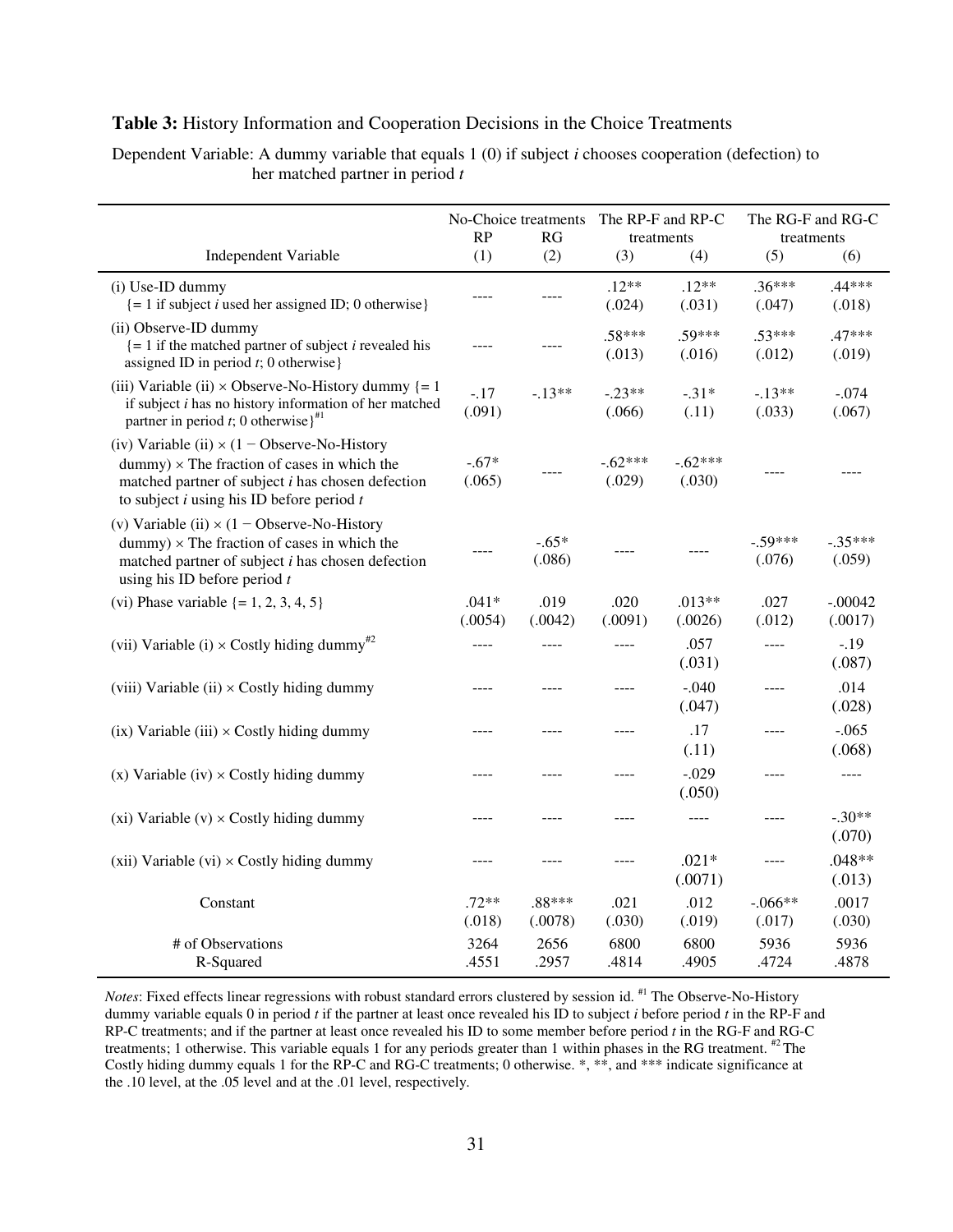### **Not for Publication**

Supplementary Online Appendix for Kamei, 2015,

―Endogenous Reputation Formation: Cooperation and Identity

under the Shadow of the Future"

Kenju Kamei

Department of Economics and Finance, Durham University, Durham, UK.

Table of Contents

Appendix A: Additional Tables and Figures . . . . . . . . . . . . . . . . . . . . . . . . . . . . . . . . p. 2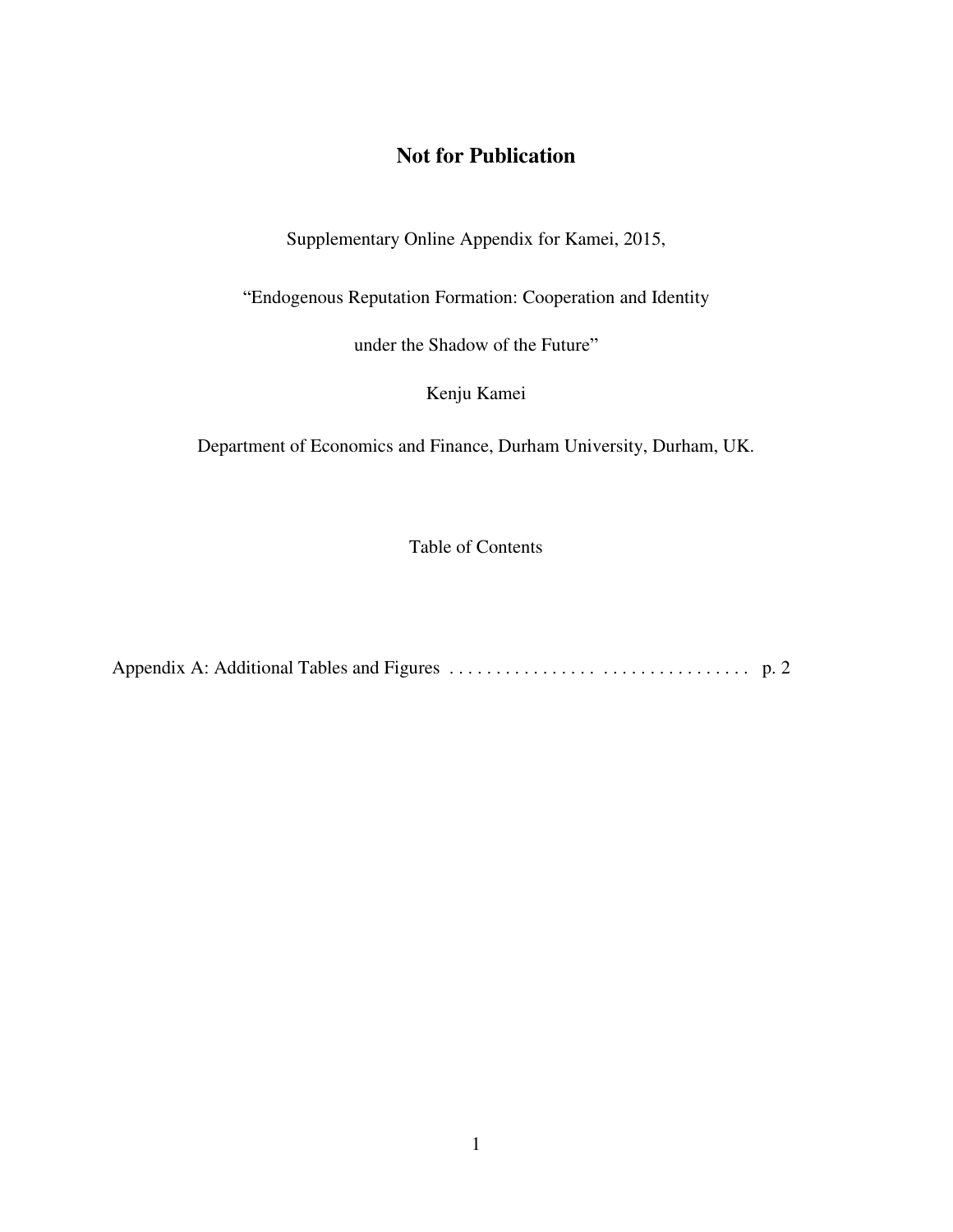#### **Appendix A: Additional Tables and Figures**





(a) No-Choice Treatments (b) RP-F treatment versus RP-C treatment (c) RG-F treatment versus RG-C treatment

*Notes:* In order to calculate the average cooperation rate (each point in the figures) in a given phase, we first calculated each subject's average cooperation rate across all periods in that phase. We then averaged them across all subjects in that treatment. In other words, it is,  $\frac{1}{N} \sum_i \left[ \frac{1}{T_I} \right]$  $\int_{i}^{1} \left[ \frac{1}{T_{P}} \sum_{t} c_{ti}^{p} \right]$ , where  $c_{ti}^{p} = 1$  (0) if subject *i* selected cooperation (defection) in period *t* of phase *p*, *N* is the number of subjects in a given treatment, *p* is the phase number,  $T_p$  is the number of realized periods in phase  $p, t \in \{1, 2, ..., T_p\}$ . As for the statistical tests of the dynamics of the average cooperation rates, see Table 2 in the manuscript.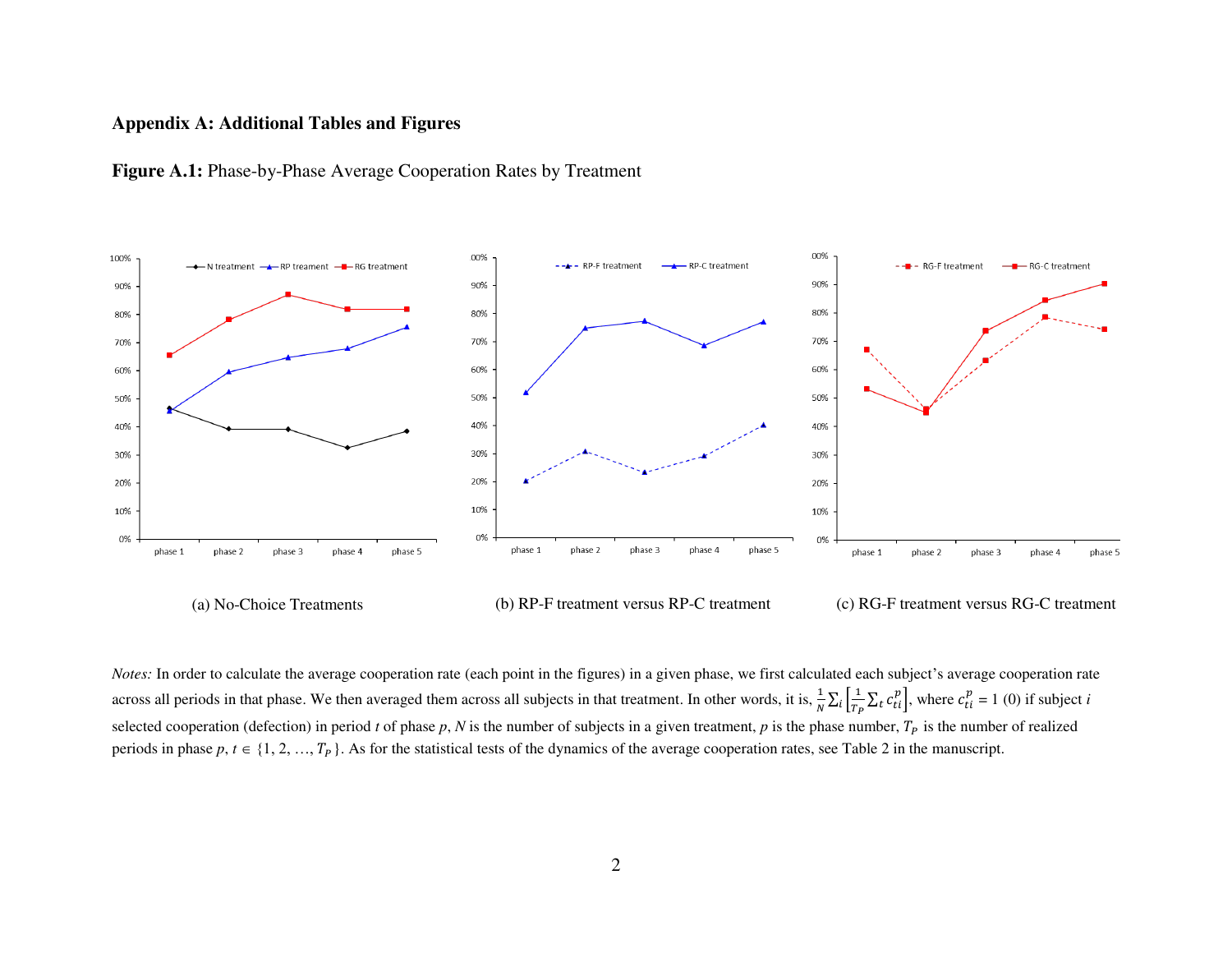



*Note*: Each point indicates the average cooperation rate in period 1 of a given phase in a given treatment.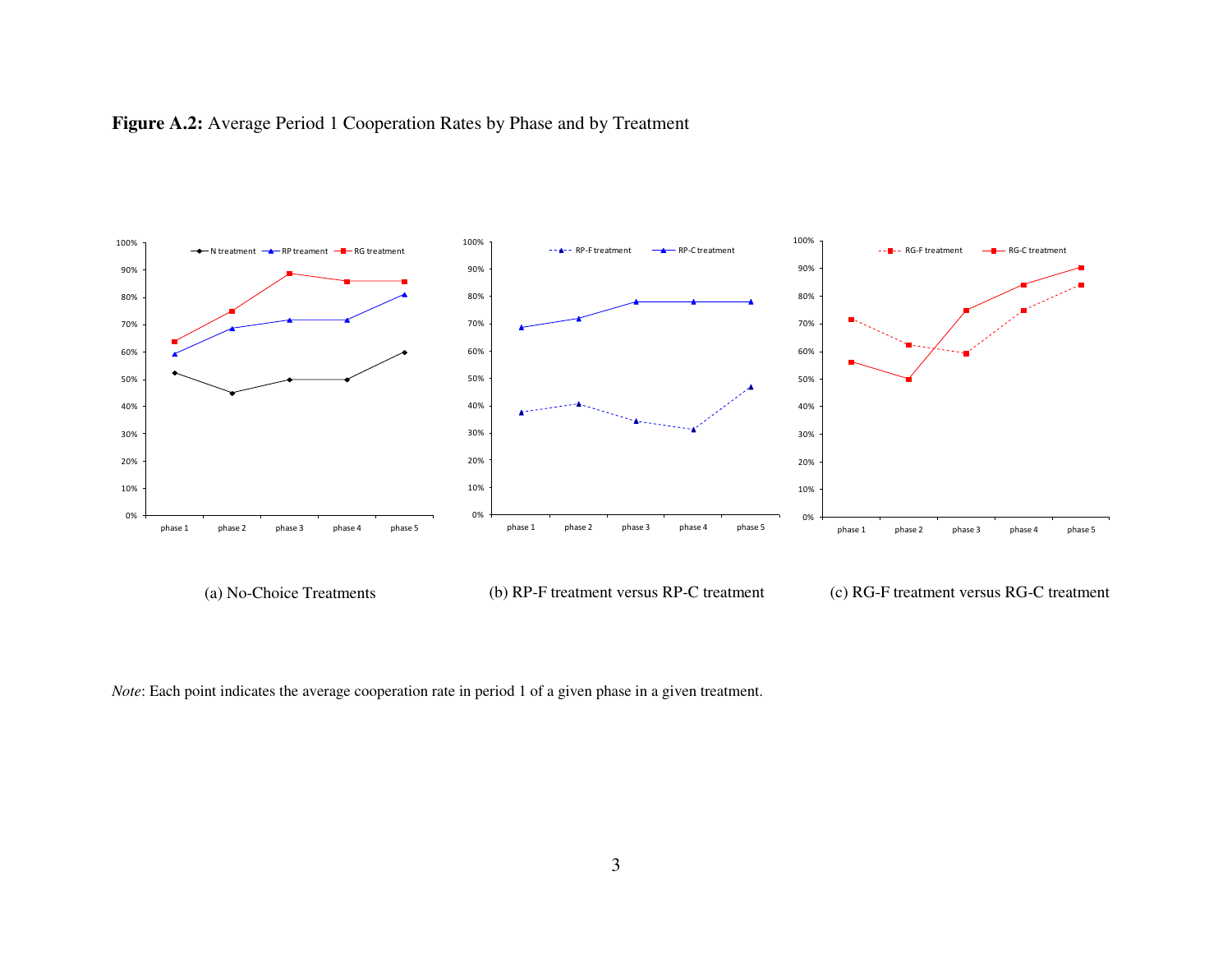Figure A.3: The Phase-by-Phase Percentages of Cases in which Subjects Hide their IDs by Treatment (supplementing Figure 3 of the manuscript)



(a) IDs disclosed to only marched persons (b) IDs disclosed to all group members

*Notes*: The percentages of subjects' hiding decisions are calculated by: (the total number of subjects' hiding decisions in a given phase)/(the total number of decisions in a given phase)∙100. A phase-by-phase comparison of the percentages between the choice treatments can be found in Appendix Table A.2.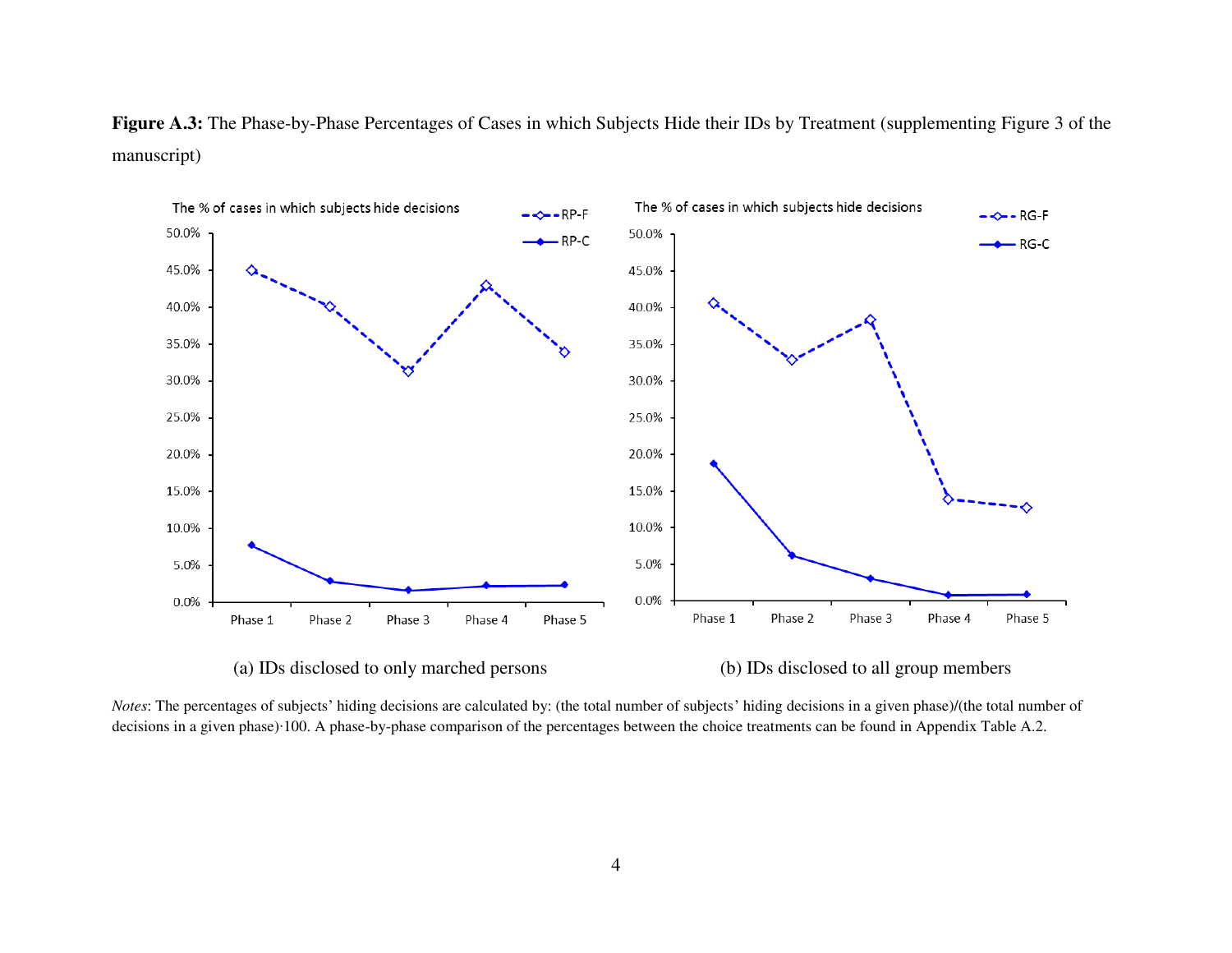

**Figure A.4:** Average Cooperation Rates by the Use of IDs



*Note*: <sup>1</sup> Each number in a given category was calculated as: the number of the subjects' choices of cooperation divided by the total number of decisions.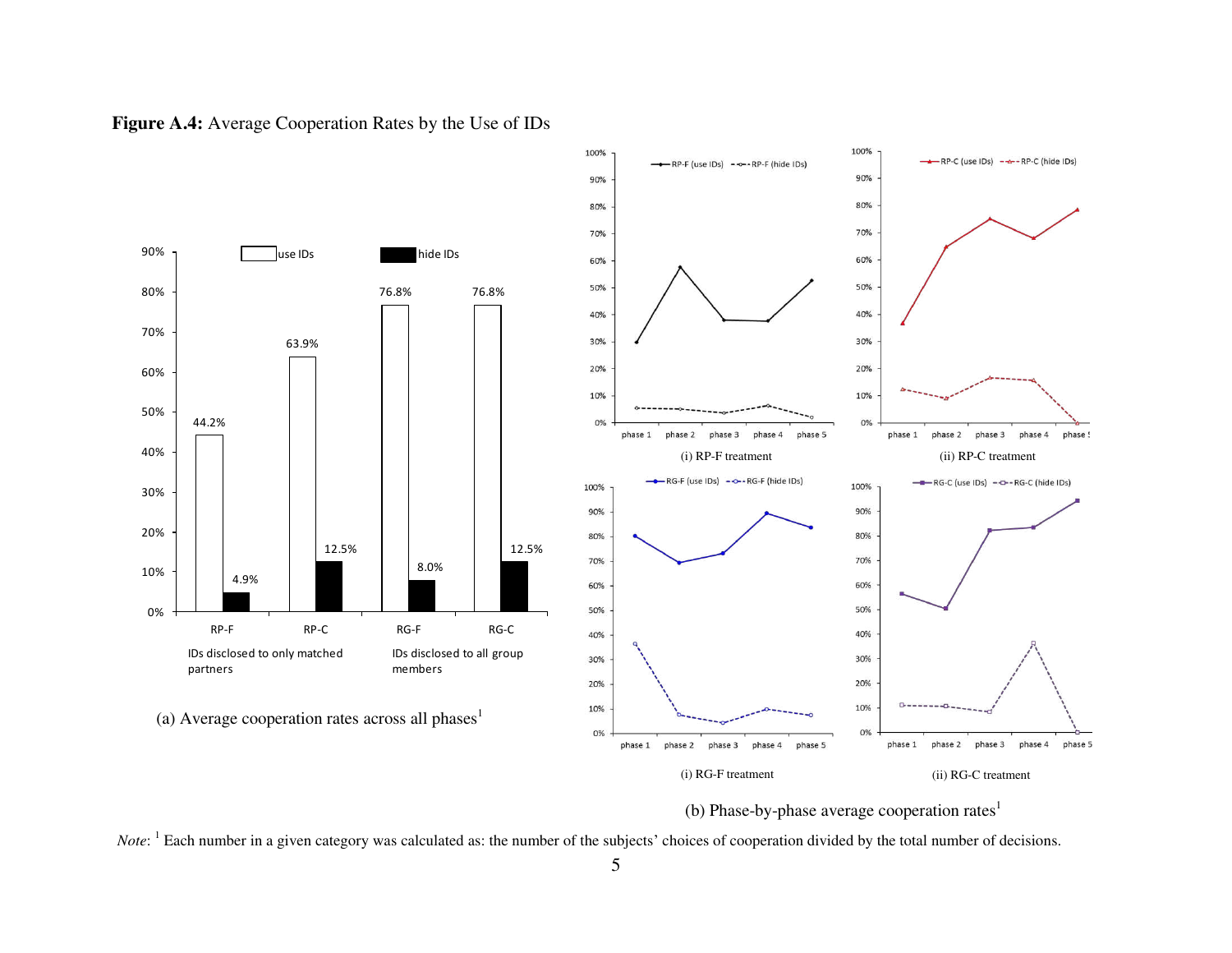#### **Table A.1:** Test Results concerning Table 2 in the Manuscript

(A) Chi-Squared Tests for the coefficient estimates in column (1)

 $\bullet$  H<sub>0</sub>: Variable (i) = Variable (ii)  $Chi-squared = 11.01$ *p*-value (two-sided) = .0009\*\*\*

*Result: The average cooperation rate in the RG treatment is significantly higher than that in the RP treatment.* 

 $\bullet$  H<sub>0</sub>: Variable (i) + Variable (iii) = 0  $Chi$ -squared = .09  $p$ -value (two-sided) = .7615

*Result: The average cooperation rate in the RP-F treatment is statistically similar to that in the N treatment.* 

 $\bullet$  H<sub>0</sub>: Variable (ii) + Variable (v) = 0  $Chi-squared = 3.85$ *p*-value (two-sided) =  $.0496**$ 

*Result: The average cooperation rate in the RG-F treatment is significantly higher than that in the N treatment.* 

 $\bullet$  H<sub>0</sub>: Variable (iii) + Variable (iv) = 0  $Chi$ -squared = .85  $p$ -value (two-sided) = .3574

*Result: The average cooperation rate in the RP-C treatment is statistically similar to that in the RP treatment.* 

 $\bullet$  H<sub>0</sub>: Variable (v) + Variable (vi) = 0  $Chi$ -squared = .17  $p$ -value (two-sided) = .6820

*Result: The average cooperation rate in the RG-C treatment is statistically similar to that in the RG treatment.* 

(B) Chi-Squared Tests for the coefficient estimates in column (2)

 $\bullet$  H<sub>0</sub>: Variable (i) = Variable (ii) Chi-squared  $= 7.15$ *p*-value (two-sided) =  $.0075***$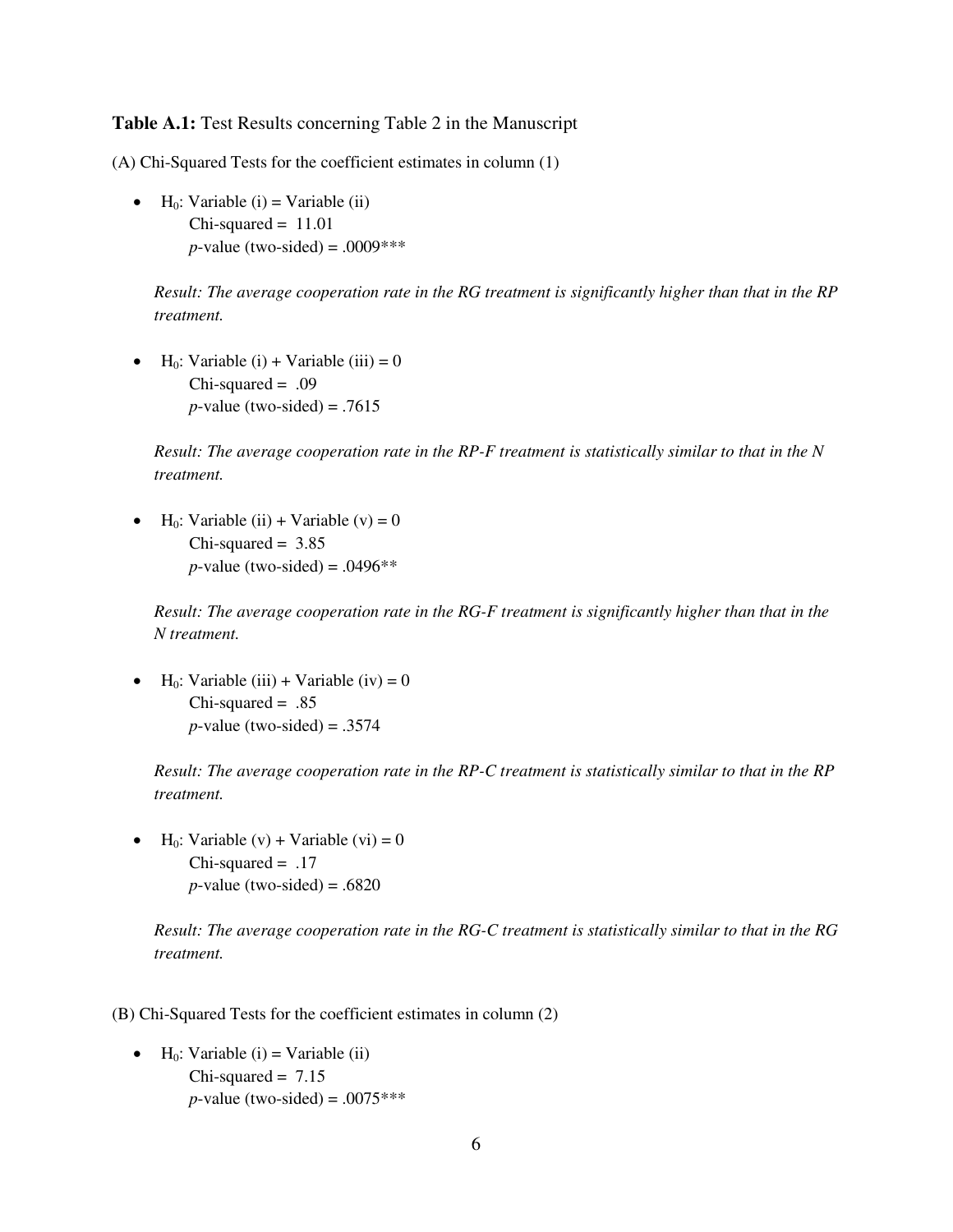- $\bullet$  H<sub>0</sub>: Variable (i) + Variable (iii) = 0  $Chi$ -squared = 6.89 *p*-value (two-sided) = .0087\*\*\*
- $\bullet$  H<sub>0</sub>: Variable (ii) + Variable (v) = 0  $Chi-squared = 1.15$  $p$ -value (two-sided) = .2839
- $\bullet$  H<sub>0</sub>: Variable (iii) + Variable (iv) = 0  $Chi$ -squared = .13  $p$ -value (two-sided) = .7164
- $\bullet$  H<sub>0</sub>: Variable (v) + Variable (vi) = 0  $Chi-squared = 30.39$ *p*-value (two-sided) = .0000\*\*\*
- $H_0$ : The Phase Number variable + the Variable (i)  $\times$  Phase Number variable = 0  $Chi-squared = 23.10$ *p*-value (two-sided) =  $.0000***$

*Result*: The average cooperation rate significantly increases over the phases in the RP treatment.

 $H_0$ : The Phase Number variable + the Variable (ii)  $\times$  Phase Number variable = 0  $Chi-squared = 12.99$ *p*-value (two-sided) = .0003\*\*\*

*Result*: The average cooperation rate significantly increases over the phases in the RG treatment.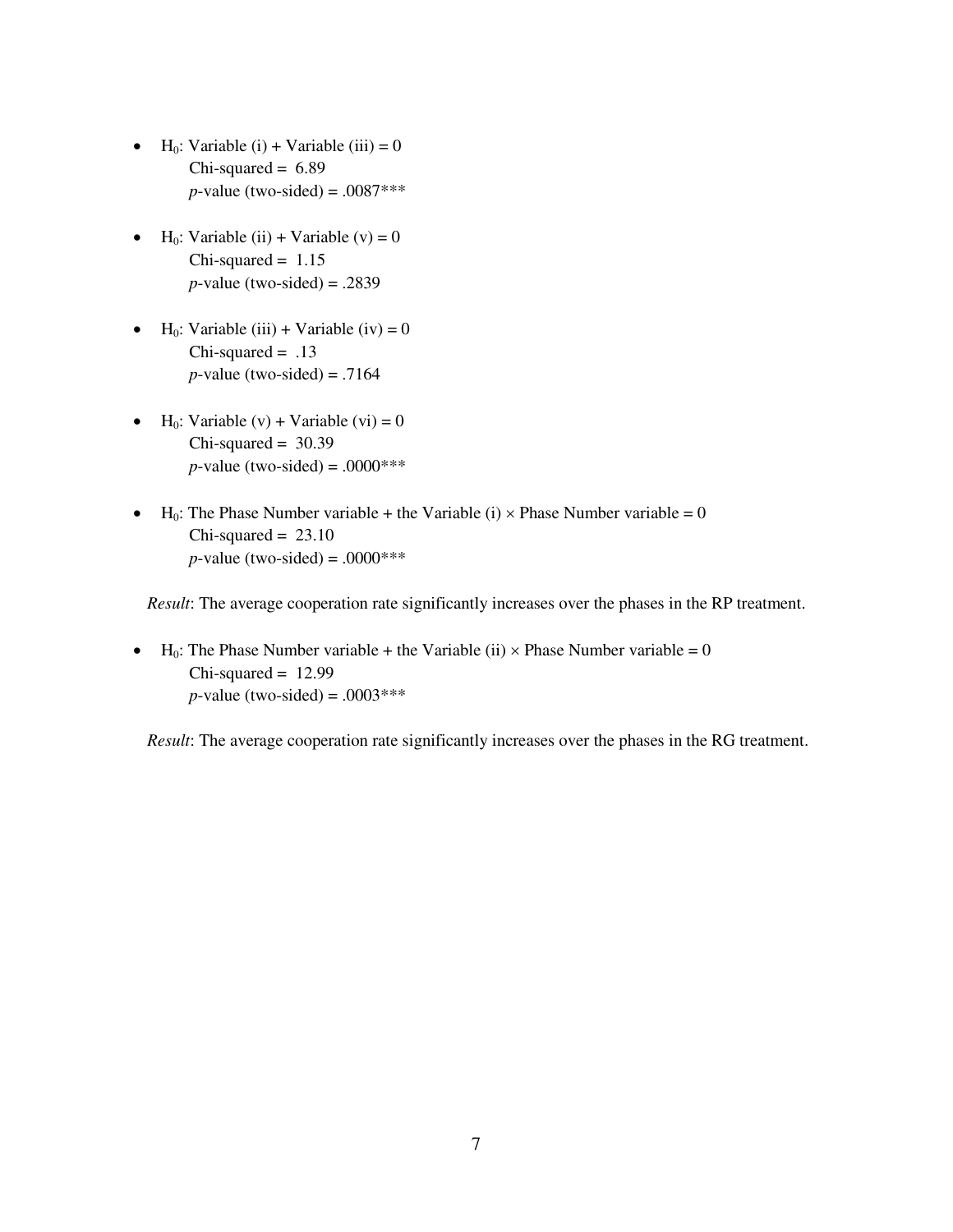**Table A.2:** Additional Analyses on the Subjects' Decisions about Whether to Use or Hide Their IDs (supplementing Figure 3 of the manuscript and Figure A.3 of the online Appendix)

(1) Testing the Differences in the Subjects' Use/Hide Decisions of their Assigned IDs without versus with a Cost for Hiding

Dependent Variable: A dummy variable that equals 1 (0) if a subject chooses to (not to) use her ID

| <b>Independent Variable</b>                                                   | All phases<br>(1)                | Phase 1<br>(2)                  | Phase 2<br>(3)                  | Phase 3<br>(4)                  | Phase 4<br>(5)                   | Phase 5<br>(5)                   |
|-------------------------------------------------------------------------------|----------------------------------|---------------------------------|---------------------------------|---------------------------------|----------------------------------|----------------------------------|
| (i) The RG-F dummy<br>$= 1$ for the RG-F<br>treatment; 0 otherwise}           | .092<br>(.087)                   | .13<br>(.11)                    | .057<br>(.12)                   | .10<br>(.16)                    | .20<br>(.12)                     | .13<br>(.11)                     |
| (ii) The RP-C dummy<br>$= 1$ for the RP-C<br>treatment; 0 otherwise}          | $.35***$<br>(.081)               | $47***$<br>(.097)               | $.40***$<br>(.11)               | $.35***$<br>(.10)               | $.32***$<br>(.12)                | $.24**$<br>(.12)                 |
| (iii) The RG-C dummy<br>$= 1$ for the RG-C<br>treatment; 0 otherwise}         | $.35***$<br>(.081)               | $.35***$<br>(.10)               | $.36***$<br>(.11)               | $.32***$<br>(.11)               | $.33***$<br>(.12)                | $.25**$<br>(.12)                 |
| Constant                                                                      | $.62***$<br>(.080)               | $.47***$<br>(.095)              | $.56***$<br>(.10)               | $.64***$<br>(.10)               | $.66***$<br>(.12)                | $.74***$<br>(.12)                |
| # of Observations<br>Wald Chi-squared<br>Prob > Wald Chi-squared<br>R-Squared | 12736<br>75.88<br>.0000<br>.1703 | 1280<br>54.74<br>.0000<br>.1352 | 2576<br>45.91<br>.0000<br>.1500 | 2512<br>16.55<br>.0009<br>.1506 | 4016<br>195.62<br>.0000<br>.2717 | 2352<br>119.63<br>.0000<br>.1255 |
| Chi-squared test results                                                      |                                  |                                 |                                 |                                 |                                  |                                  |
| $H_0$ : (i) = (iii)<br>Chi-squared<br>Prob > Chi-squared                      | 51.85<br>.0000***                | 10.24<br>$.0014***$             | 19.31<br>$.0000***$             | 3.04<br>.0813*                  | 187.21<br>$.0000$ ***            | 58.44<br>$.0000$ ***             |
| $H_0$ : (ii) = (iii)<br>Chi-squared<br>Prob > Chi-squared                     | .29<br>.5931                     | 8.91<br>$.0028***$              | 1.68<br>.1950                   | 1.37<br>.2410                   | 1.55<br>.2132                    | .14<br>.7105                     |

*Notes*: Random effects linear regressions with robust standard errors clustered by session id. \*, \*\*, and \*\*\* indicate significance at the .10 level, at the .05 level and at the .01 level, respectively.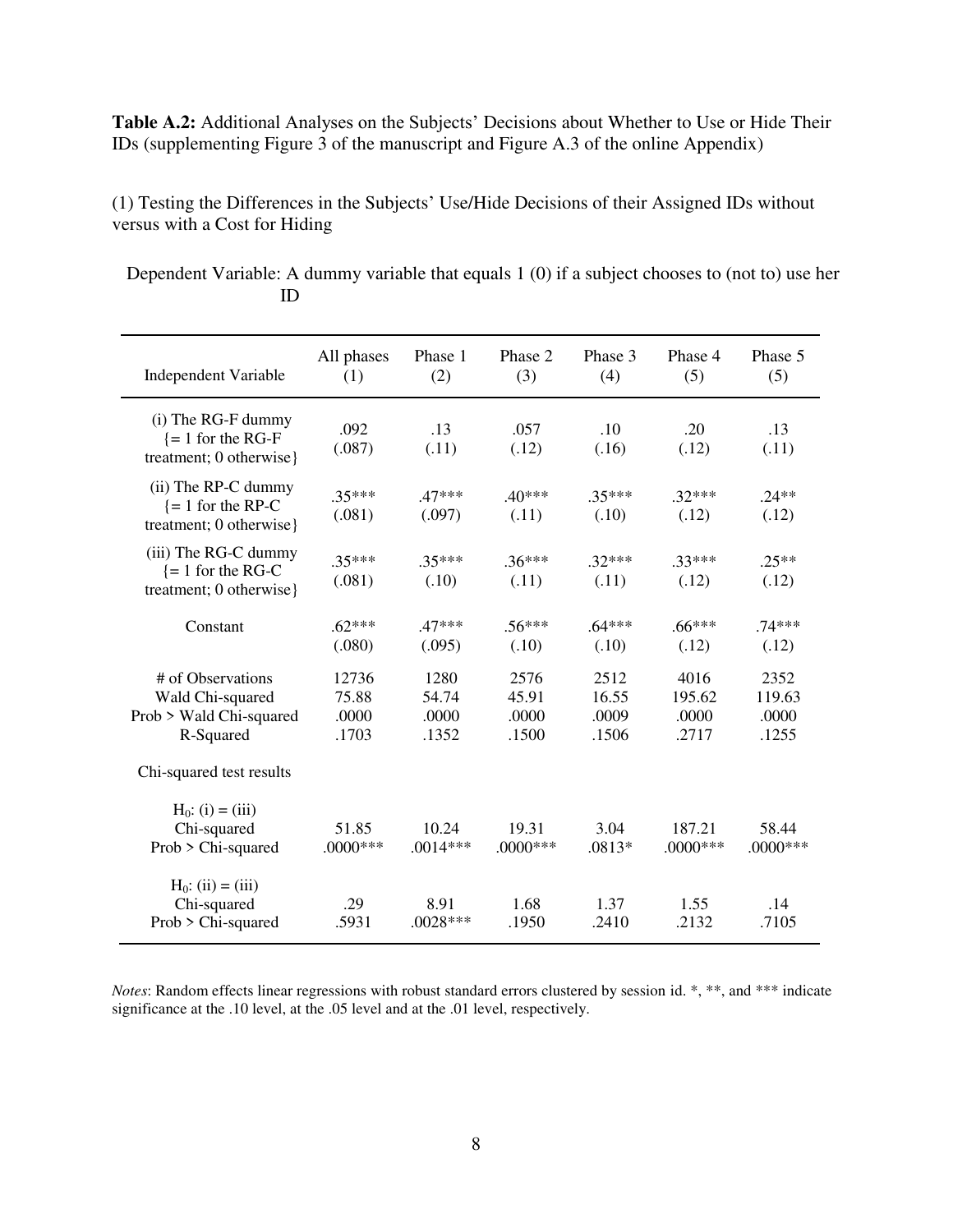### (2) The Trends of the Subjects' Decisions to Use their Assigned IDs over the Phases

| Independent Variable                                                                       | (1)                  | (2)                   |
|--------------------------------------------------------------------------------------------|----------------------|-----------------------|
| (i) The RG-F dummy<br>$\left\{ = 1 \text{ for the RG-F treatment} \right\}$ (0 otherwise)  | .10<br>(.11)         | .027<br>(.15)         |
| (ii) The RP-C dummy<br>$\left\{ = 1 \text{ for the RP-C treatment} \right\}$ (0 otherwise) | $.35***$<br>(.11)    | $.53***$<br>(.090)    |
| (iii) The RG-C dummy<br>$\{ = 1$ for the RG-C treatment; 0 otherwise $\}$                  | $.34***$<br>(.11)    | $.47***$<br>(.10)     |
| (iv) Phase Number<br>$\{ = 1, 2, 3, 4, 5 \}$                                               | $.052***$<br>(.013)  | $.066***$<br>(.0073)  |
| (v) Variable (i) $\times$ Phase Number                                                     |                      | .026<br>(.022)        |
| (vi) Variable (ii) $\times$ Phase Number                                                   | -----                | $-.053***$<br>(.0074) |
| (vii) Variable (iii) $\times$ Phase Number                                                 |                      | $-.039***$<br>(.014)  |
| Constant                                                                                   | $.45***$<br>(.10)    | $.40***$<br>(.090)    |
| # of Observations<br>R-Squared                                                             | 12736<br>.1713       | 12736<br>.1708        |
| Chi-squared test results                                                                   |                      |                       |
| $H_0$ : (i) = (iii)<br>Chi-squared<br>Prob > Chi-squared                                   | 24.90<br>$.0000$ *** | $11.53***$<br>.0007   |
| $H_0$ : (ii) = (iii)<br>Chi-squared<br>Prob > Chi-squared                                  | .49<br>.4850         | 1.15<br>.2826         |
| $H_0$ : (iv) + (v) = 0<br>Chi-squared<br>Prob > Chi-squared                                |                      | 19.58<br>$.0000$ ***  |
| $H_0$ : (iv) + (vi) = 0<br>Chi-squared<br>Prob > Chi-squared                               |                      | 117.75<br>$.0000$ *** |
| $H_0$ : (iv) + (vii) = 0<br>Chi-squared<br>Prob > Chi-squared                              |                      | 5.18<br>$.0228***$    |

Dependent Variable: A dummy that equals 1 (0) if a subject chooses to (not to) use her ID

*Notes*: Random effects linear regressions with robust standard errors clustered by session id. \*, \*\*, and \*\*\* indicate significance at the .10 level, at the .05 level and at the .01 level, respectively.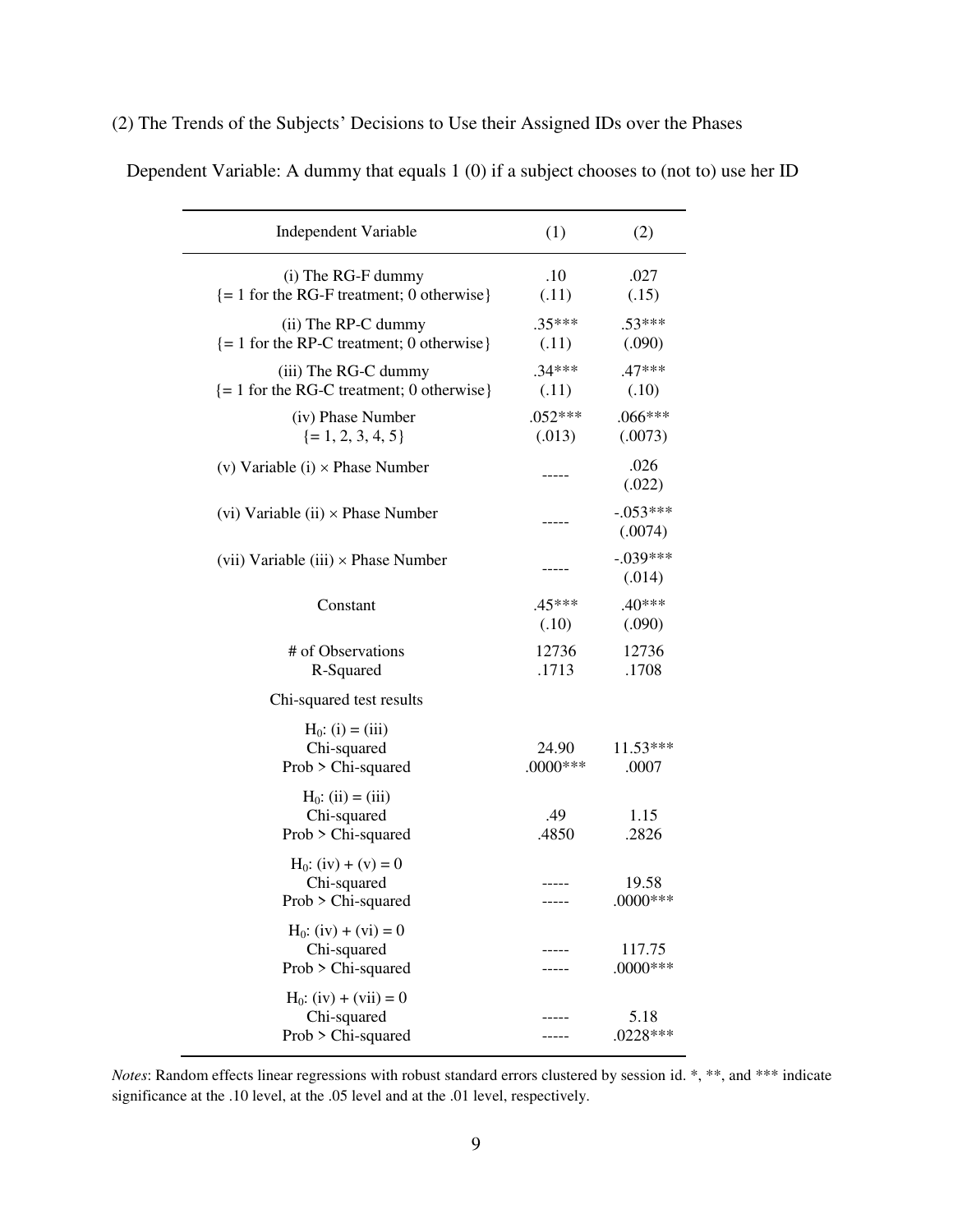**Table A.3:** Non-parametric Tests for Equality of the Average Cooperation Rates between Those Who Use their Assigned IDs versus Those Who Hide their Assigned IDs (supplementing Appendix Figure A.4 Panel (a))

Procedure to compare average cooperation rates between (a) the cases in which subjects use their assigned IDs and (b) the cases in which subjects hide them:

Step 1: For each subject, compute (i) the average cooperation rate when she uses her assigned ID and (ii) the average cooperation rate when she hides her assigned ID.

Step 2: Perform individual-level Wilcoxon Signed Ranks tests.

Results are summarized as below:

|                  | The RP-F   | The RP-C  | The RG-F  | The RG-C   |
|------------------|------------|-----------|-----------|------------|
|                  | treatment  | treatment | treatment | treatment  |
| $p$ -value (two- | $.0010***$ | .0186**   | $0000***$ | $.0064***$ |
| sided)           | (25)       | (14)      | (24)      | (13)       |

*Notes*: The observations of subjects who hid their IDs in all periods and of those who showed their IDs in all periods are excluded in the analyses. The numbers in parenthesis are the numbers of subjects used for the tests. \*, \*\*, and \*\*\* indicate significance at the .10 level, at the .05 level and at the .01 level, respectively.

In the manuscript, we also performed a regression analysis by (1) including the Use-ID dummy variable and (2) using the data of all subjects. The results are similar to the non-parametric test results reported here. See Table 3 of the manuscript for the details.